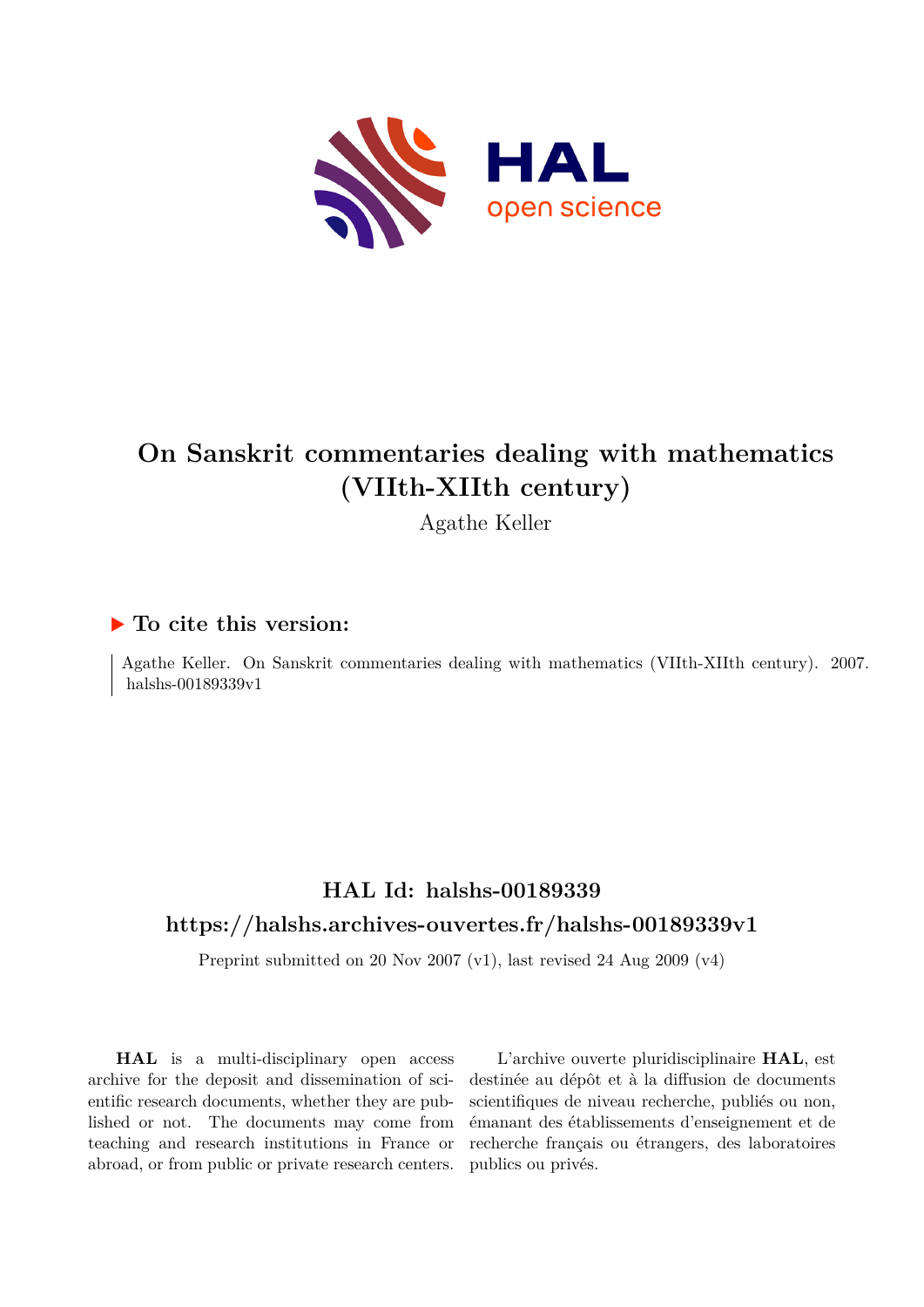## On Sanskrit commentaries dealing with mathematics (VIIth-XIIth century)<sup>∗</sup>

Agathe Keller

#### Abstract

This article will explore the shifting perceptions that past scholars had on Sanskrit commentaries dealing with mathematics. We will concentrate on texts composed between the VIIth to the XIIth century. We will try to specify how they have been collected in libraries and then how they were studied by historians of mathematics. We will end this exploration by evoking some of the new perspectives for the history of positional arithmetics in India opened by the study of such texts, when focussing on the mathematical and linguistical link they have with the text they comment.

Cet article examinera les regards changeants qu'ont porté des savants du passé, sur les commentaires en langue Sanskrite rédigés entre le VIIème et le XIIème siècle après J. -C, portant sur les mathématiques. Nous nous demanderons comment ces texts ont été collectés dans des bibliothèques puis comment ils ont été étudiés par des historiens des mathématiques. Nous achèverons cette étude sur les perspectives nouvelles que l'étude du lien mathématique et linguistique qui lie le commentaire à ce qu'il commente ouvre pour l'histoire de l'arithmétique positionnelle en Inde.

<sup>∗</sup>The adjustment of this draft to a regular format, is being worked on.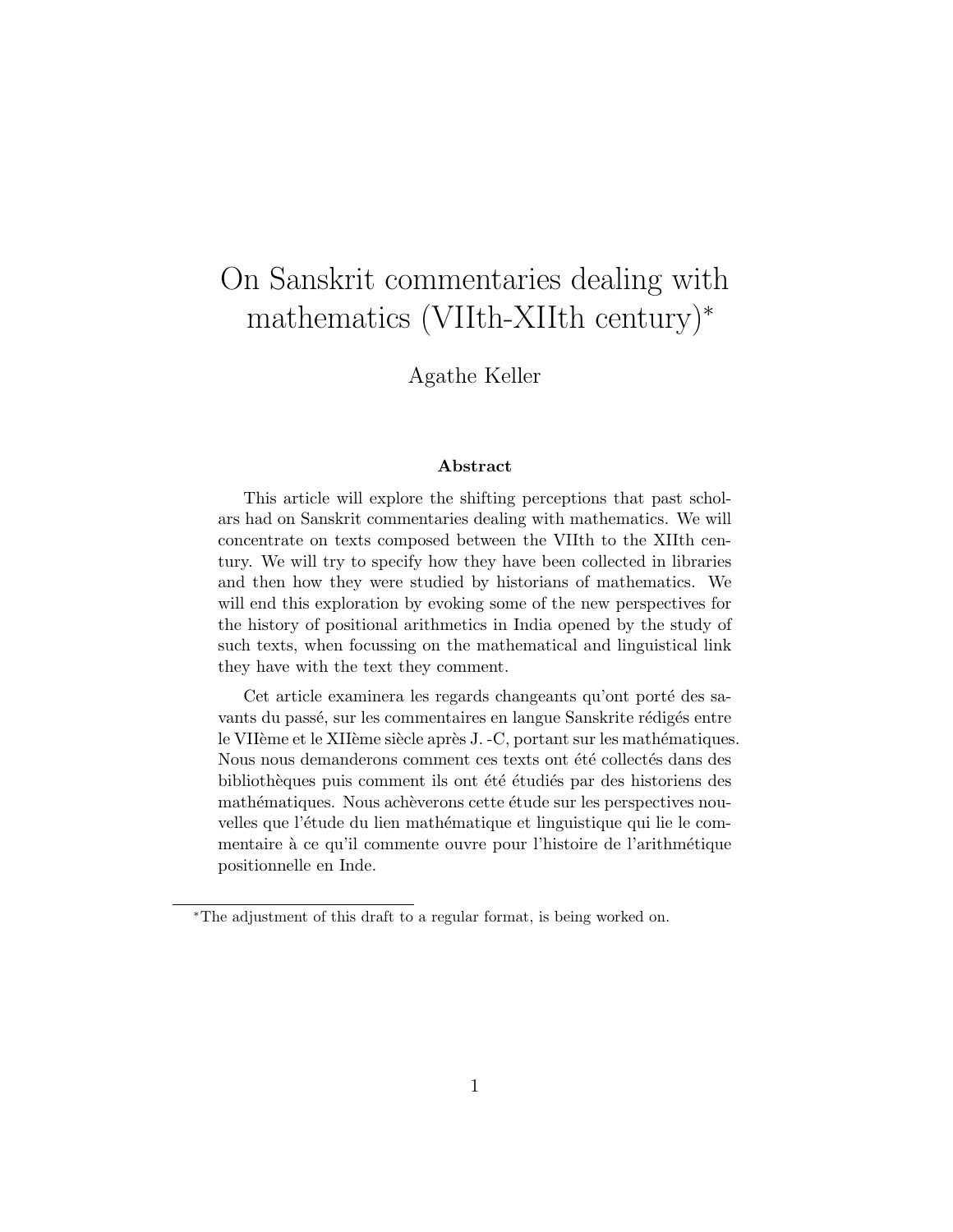## Contents

|                    | List of Abbreviations                                                                                                                                                                                                                                                                                                                                            | $\overline{\mathbf{4}}$ |
|--------------------|------------------------------------------------------------------------------------------------------------------------------------------------------------------------------------------------------------------------------------------------------------------------------------------------------------------------------------------------------------------|-------------------------|
|                    | Introduction                                                                                                                                                                                                                                                                                                                                                     | $\overline{5}$          |
| $\mathbf 1$        | Commentaries on mathematics from the VIIth to the XIIth<br>century<br>A limited number of known texts on mathematics $\ldots \ldots \ldots$<br>1.1<br>A first rough description of commentaries on mathematics<br>1.2<br>Reading and collecting commentaries on mathematical subjects 18<br>1.3<br>An example: the manuscripts of the editions of SYAB 21<br>1.4 | 7<br>8<br>14            |
| $\overline{2}$     | Rediscovering Ab, BSS, PG and their commentaries in the<br>historiography of Indian mathematics<br>Colebrooke and commentaries $\ldots \ldots \ldots \ldots \ldots \ldots$<br>2.1<br>An Indian scholarship with commentaries: Datta & Singh and<br>$2.2\,$                                                                                                       | 25<br>26<br>29          |
| $\overline{\bf 3}$ | The relation of commentaries with their treatises: the exam-<br>ple of the extraction of square roots<br>Positional notation and extracting square roots<br>3.1<br>Changing names in the procedure to extract square roots $\ldots$<br>$3.2\,$<br>Extracting square roots along different lines<br>$3.3\,$                                                       | 35<br>35<br>37<br>44    |
|                    | Conclusion                                                                                                                                                                                                                                                                                                                                                       | 46                      |
|                    | Appendix 1: Counting Authors and Texts in the CESS                                                                                                                                                                                                                                                                                                               | 51                      |
|                    | Appendix 2: Texts on mathematics Vth-XIIth century                                                                                                                                                                                                                                                                                                               | 56                      |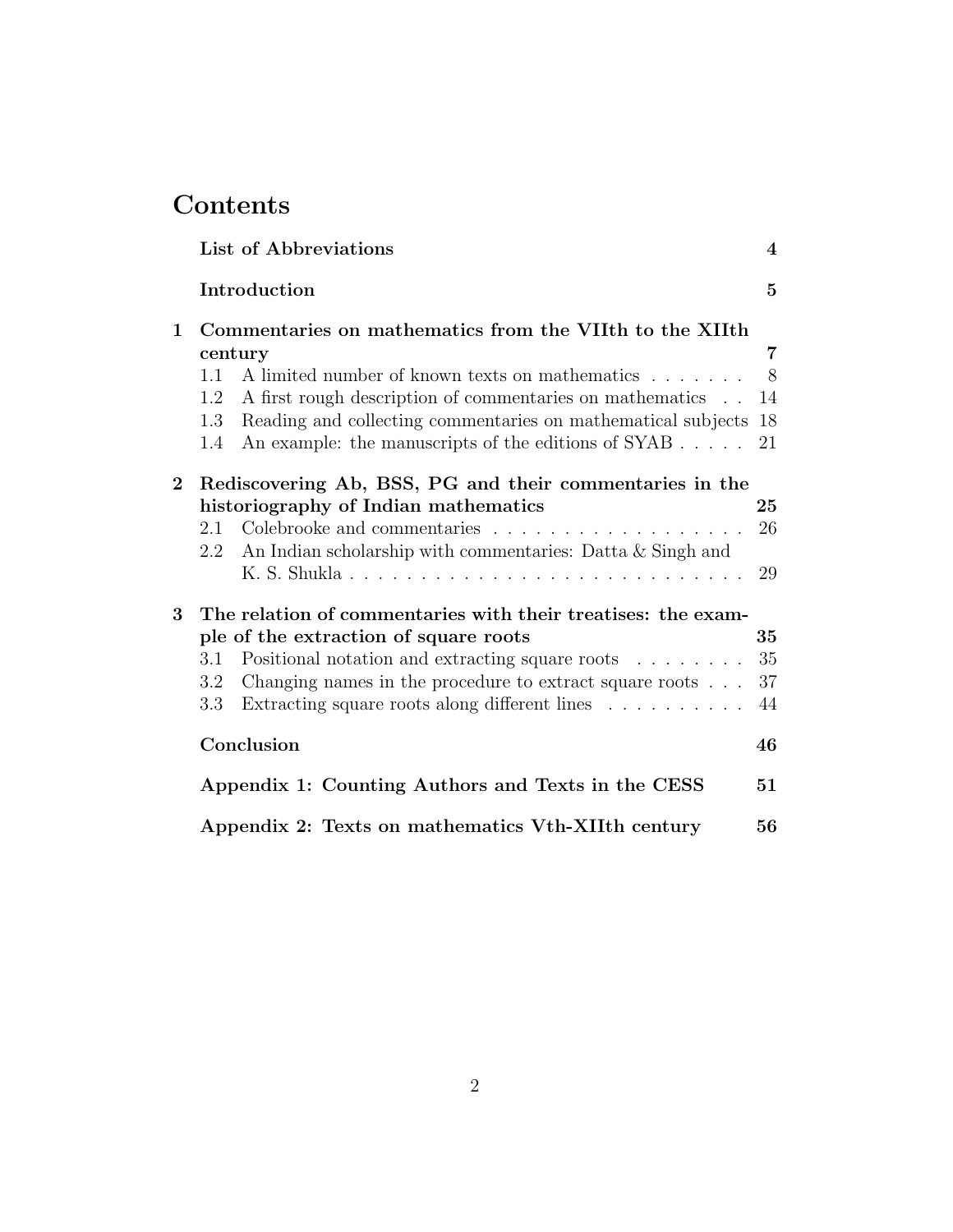## List of Tables

| $\mathbf{1}$  | Number of manuscripts for commentaries and treatises on                              |  |
|---------------|--------------------------------------------------------------------------------------|--|
|               | mathematics, Vth-XIIth century $\ldots \ldots \ldots \ldots \ldots \ldots \ldots$ 20 |  |
| 2             | Names of places in the algorithm to extract square roots $\ldots$ 40                 |  |
| $\mathcal{S}$ | A list of known texts on mathematics, in Sanskrit, Vth-XIIth                         |  |
|               |                                                                                      |  |
|               | 4 A list of the editorial situation of texts on mathematics, in                      |  |
|               |                                                                                      |  |

# List of Figures

| 1              | Texts on mathematics in Sanskrit, VIIth-XIIth century 10                                 |  |
|----------------|------------------------------------------------------------------------------------------|--|
| $\overline{2}$ | Edited and translated commentaries on mathematics, Vth-                                  |  |
|                | XIIth century $\ldots \ldots \ldots \ldots \ldots \ldots \ldots \ldots \ldots \ldots 13$ |  |
| 3              | Palm leaf manuscript of BAB in a copy of the Kerala Univer-                              |  |
|                | sity Oriental Manuscripts Library 16                                                     |  |
| $\overline{4}$ | Paper manuscript with colored highlights of MS in a copy of                              |  |
|                |                                                                                          |  |
| $\overline{5}$ | The BSS and PBSS in Colebrooke's translation $\ldots \ldots \ldots$ 30                   |  |
| 6              | Proportion of the different titles given to commentaries in the                          |  |
|                |                                                                                          |  |
| 7              | Edited and translated texts on mathematics, Vth-XIIth century 58                         |  |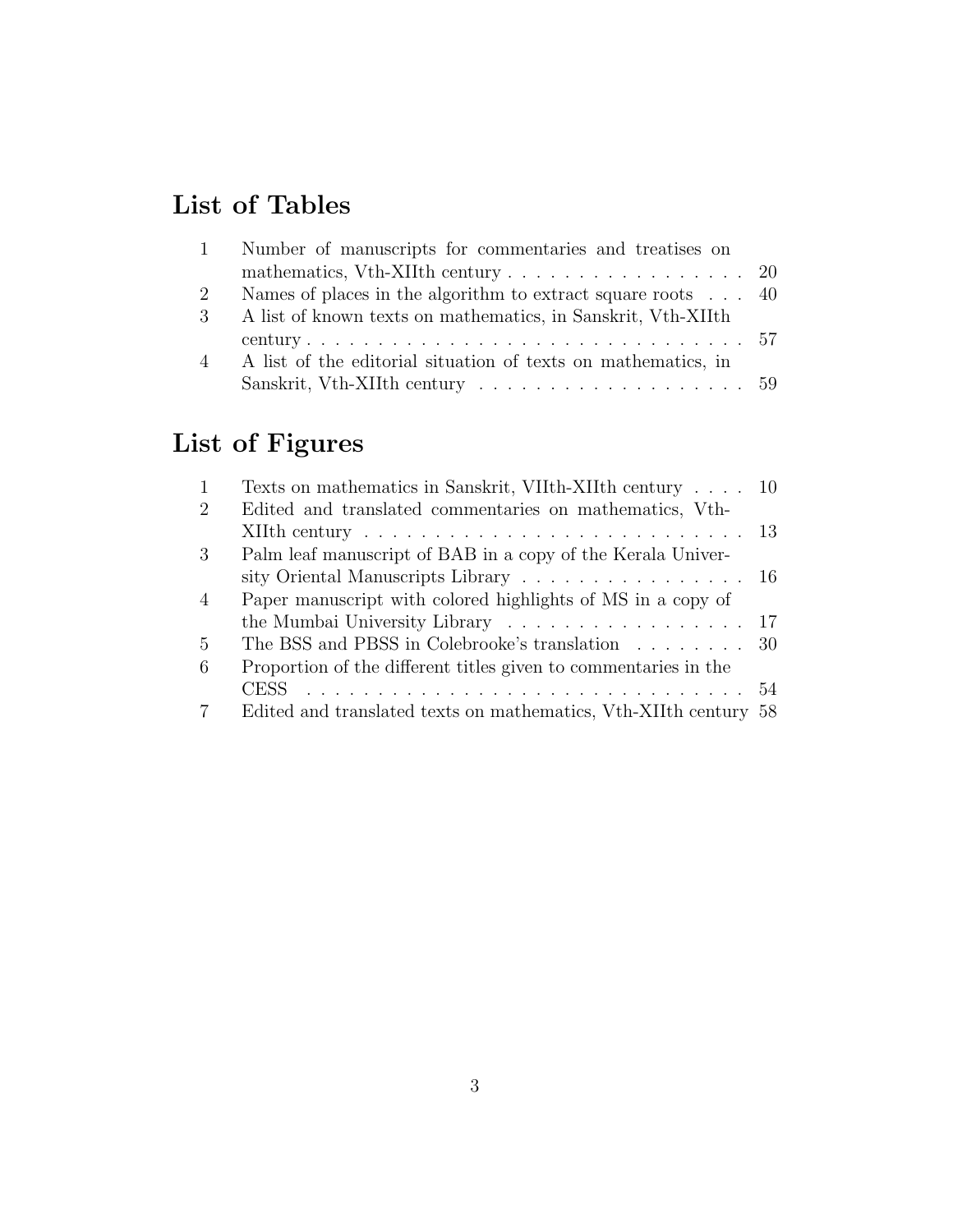### List of Abbreviations

- Ab *Āryabhaṭa I 's <i>Āryabhaṭīya*
- APG Anonymous and undated commentary on the  $P\bar{a}$ *tiganita* of Śrīdhara
- $\mathbf{BAB}\ \text{Bh}$ āskara I 's *Āryabhaṭīyabhāṣya*
- $\bf{B}G$  *Bijaganita* of Bhāskara II
- **BM** *Bhakshālī* manuscript
- **BSS** *Brahmasphutasiddhānta* of Brahmagupta
- CESS *Census of the Exact Sciences in Sanskrit*
- GT *Ganitatilaka* of Śrīpati
- $\textbf{GSS}$  *Ganitasārasaṃgraha* of Mahāvīra
- L *Līlāvatī* of Bhāskara II
- MS *Mahāsiddhānta* of Āryabhaṭa II
- **PBSS** Prthudakśvamin's commentary on the *Brahmasphutasiddhānta* of Brahmagupta
- **PG** *Pāṭīgaṇita* of Śrīdhara
- $\mathbf{SAB}$  Someśvara's commentary on the  $\overline{A}ryabhat\overline{y}ya$  of  $\overline{A}ryabhat\overline{a}$
- **SYAB** Sūryadeva Yajvan's commentary on the  $\bar{A}ryabhat\bar{y}a$  of  $\bar{A}ryabhat\bar{a}$
- **T** *Triśatika* of Śrīdhara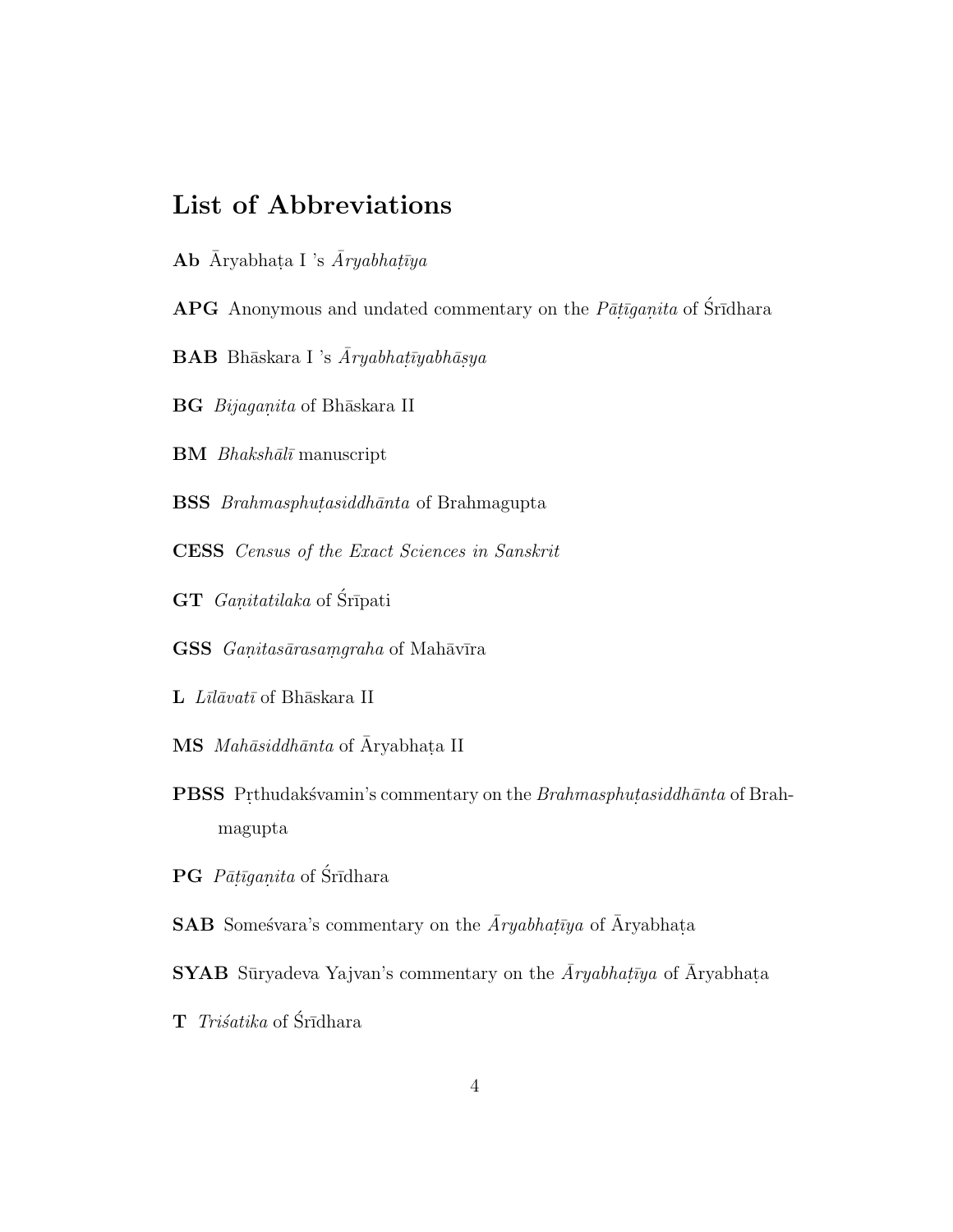### Introduction

In the wake of a renewed interest for the contextualization of indological studies<sup>1</sup>, it is striking that publications on Indian mathematics are often devoid of historical contextualisation. This is partly due to a historiographical trend of technical and patriotic history of mathematics, but also to the little information we indeed have on the context in which mathematics was practiced in India in the past. To overcome this problem some historians of science have turned to periods (XVIth-XIXth century) and places where institutions, libraries and a dirth of texts help us contextualize the mathematical and astronomical ideas produced in these places<sup>2</sup>.

I would like to argue that a focus on the kind of texts produced by astronomers and mathematicians of the Indian subcontinent and the history of how they were transmitted to us can also help us contextualize the knowledge they disclose. What was the use of these texts? What does this tell us of the mathematical practices they testify of? Taking in account the diverse textual forms that were produced, trying to understand the function they had, their self-proclaimed aim as well as what they show us of their own conceptions of mathematical practices and ideas can also be fruitful to the history of math-

<sup>1</sup>Proemenintly in the project headed by Sheldon Pollock, the "Sanskrit Knowledge Systems at the Eve of Colonialism" (SKEC). See http://www.columbia.edu/itc/mealac/pollock/sks, [34] and the outcome for literature [35].

<sup>2</sup>Among the publications on history of science, produced within Pollock's SKEC, see the works of Christopher Minkowski and Dominik Wujastyk, listed at http://www.columbia.edu/itc/mealac/pollock/sks/papers/index.html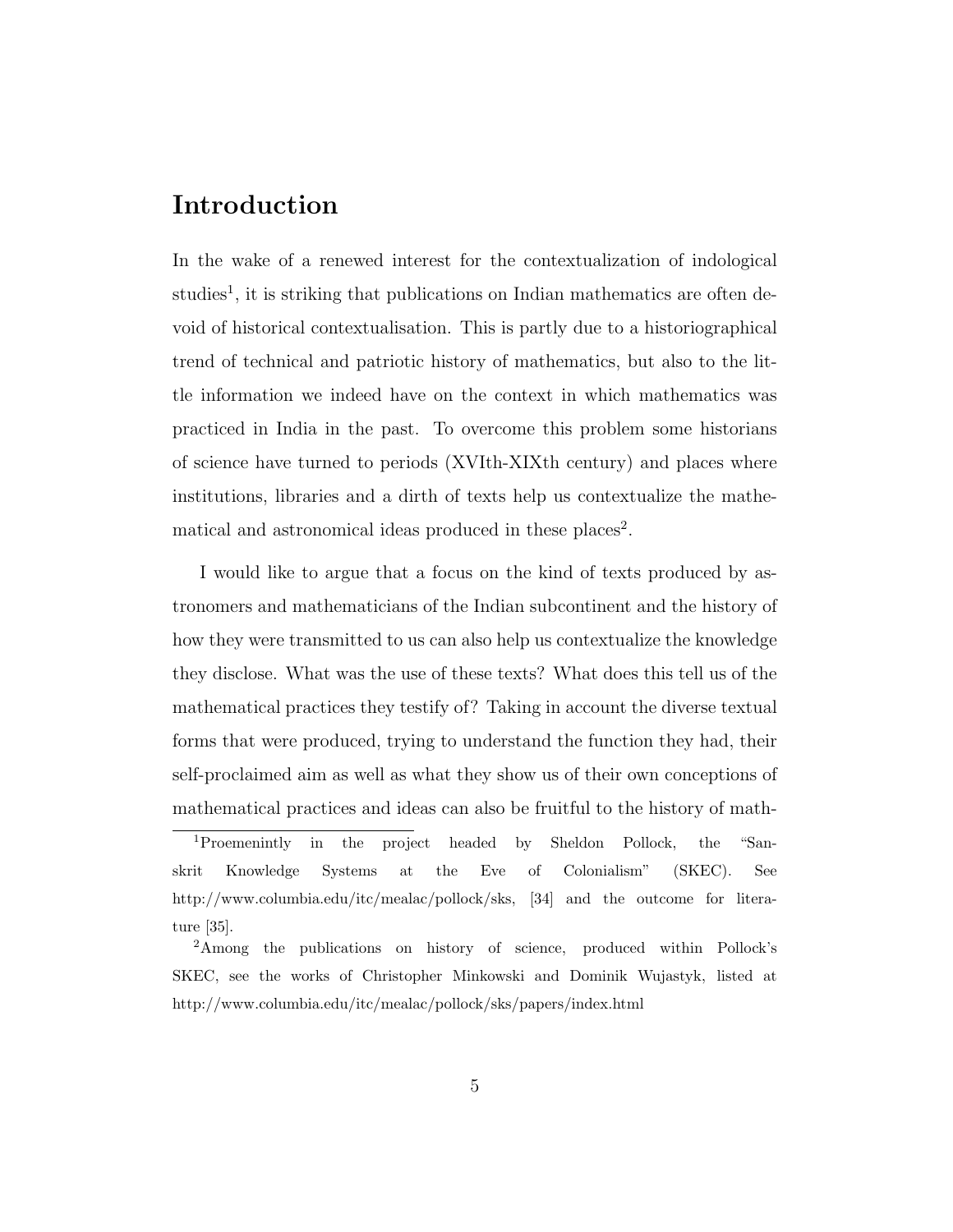ematics in India<sup>3</sup>. And these questions can be addressed to texts of earlier periods for which very little background information is known.

Such a focus on text implies additionally to clarify what is the status of the manuscripts that we can find in libraries today and that serve as basis for editions and studies. Springs here many questions<sup>4</sup>: Who then copied the texts we now have at our disposal? Who had them copied? How where these texts collected into the library, through which we now have access to them? What was the aim of these different actors? How have these texts been used and read? What does this tell us of the changing conception of them as texts? etc. A set of questions that C. Minkowski and D. Raina address more directly in their contributions to this volume.

This article will attempt to draw some answers, when turning to the specific case of commentaries on mathematics written in Sanskrit between the VIIth and the XIIth century A. D.

The first part of this paper will sketch out what we know of the commentaries on mathematics of this period, reflecting on how they were handed down to us. We will then look at the texts that served as a basis for writing the history of mathematics in India from the XIXth century onwards, giving a special attention to the story of the rediscovery and edition of the works of Āryabhaṭa (ca. 499 [Billard 512]<sup>5</sup>), Brahmagupta (ca. 628) and Śrīdhara (ca. 950). We will then give an example of how their study, taking in account

<sup>&</sup>lt;sup>3</sup>This approach is inspired by K. Chemla, who has extensively published on the question. Her latest synthesis is [11].

<sup>&</sup>lt;sup>4</sup>A similar set of questions addressed to another kind of texts, colonial archives, can be found in [50].

 ${}^{5}$ See [5].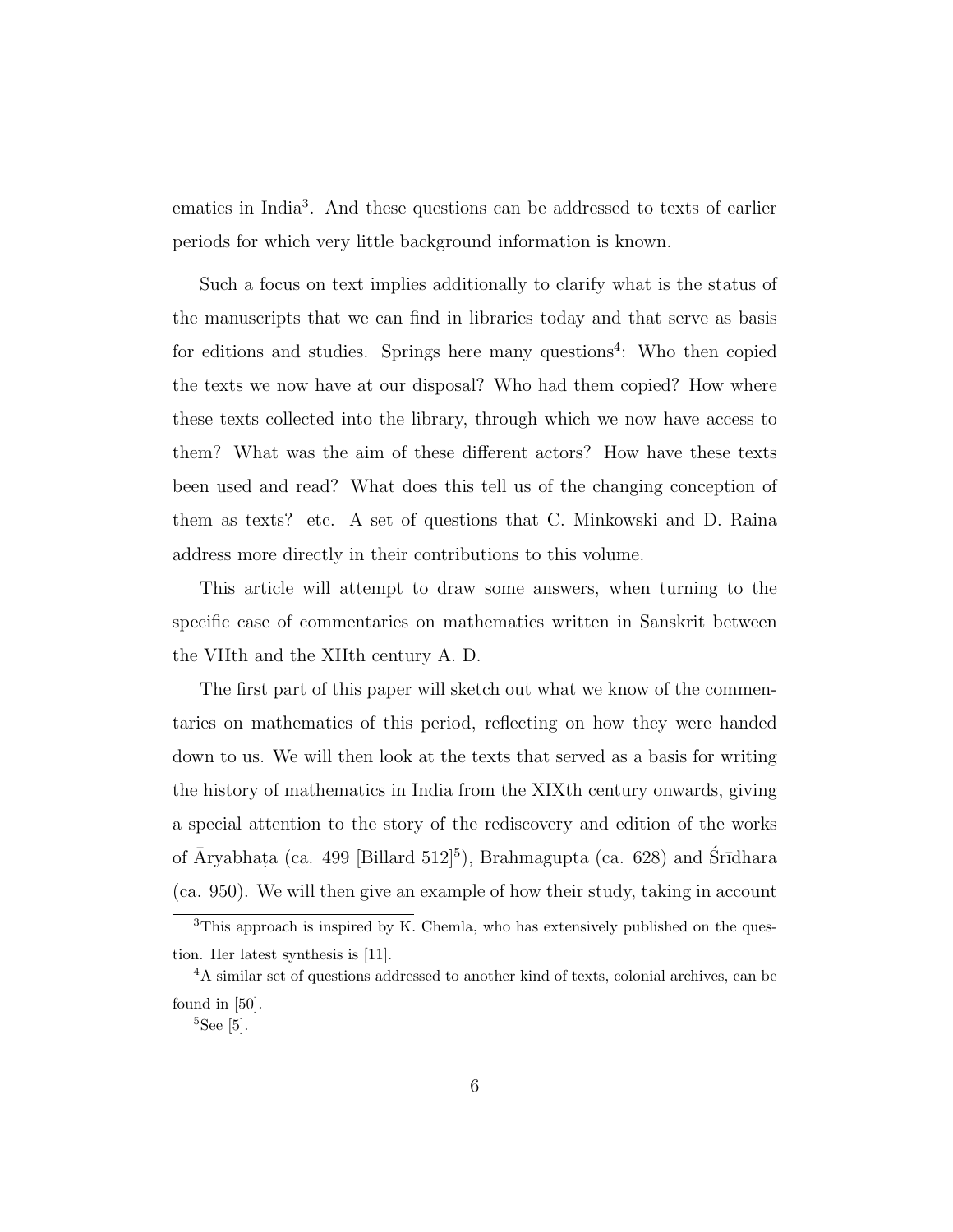these relations, can shed a new light on the conceptions and practices of the decimal place-value notation while revealing different functions of treatises and commentaries.

# 1 Commentaries on mathematics from the VI-Ith to the XIIth century

Indologists are overwhelmed by the number of manuscripts that are at their disposition today to make new editions. The case of astronomy and mathematics is quite exceptional in this respect, since a census has been undertaken, which enables us to measure the relative amount of manuscripts and published editions for the specific field of *jyotis.a*. Indeed, what we know today of the existing manuscripts on the astronomical and mathematical tradition/style in Sanskrit is mainly contained in David Pingree's *Census of the Exact Sciences in Sanskrit* (CESS)<sup>6</sup>. A close look<sup>7</sup> at this census shows that mathematical commentaries in Sanskrit are over-studied when looked at in the farther landscape of texts on *jyotis.a*.

 $6[31]$ . This is noted by  $[28]$  concerning the early modern period:

<sup>&</sup>quot;Because of the meticulous and comprehensive survey of the history of Jyotis. texts being done by David Pingree, we are in a position to make an assessment of the history of Jyotis in the early modern context in a way that cannot yet be imagined for the other  $s\bar{a}stras$ ".

But this remark, on the early modern period, can probably be extended to earlier periods as well.

<sup>7</sup> I have undertaken a preliminary manual count of the census, some of the conclusions and more details on the Census are given in Appendix 1.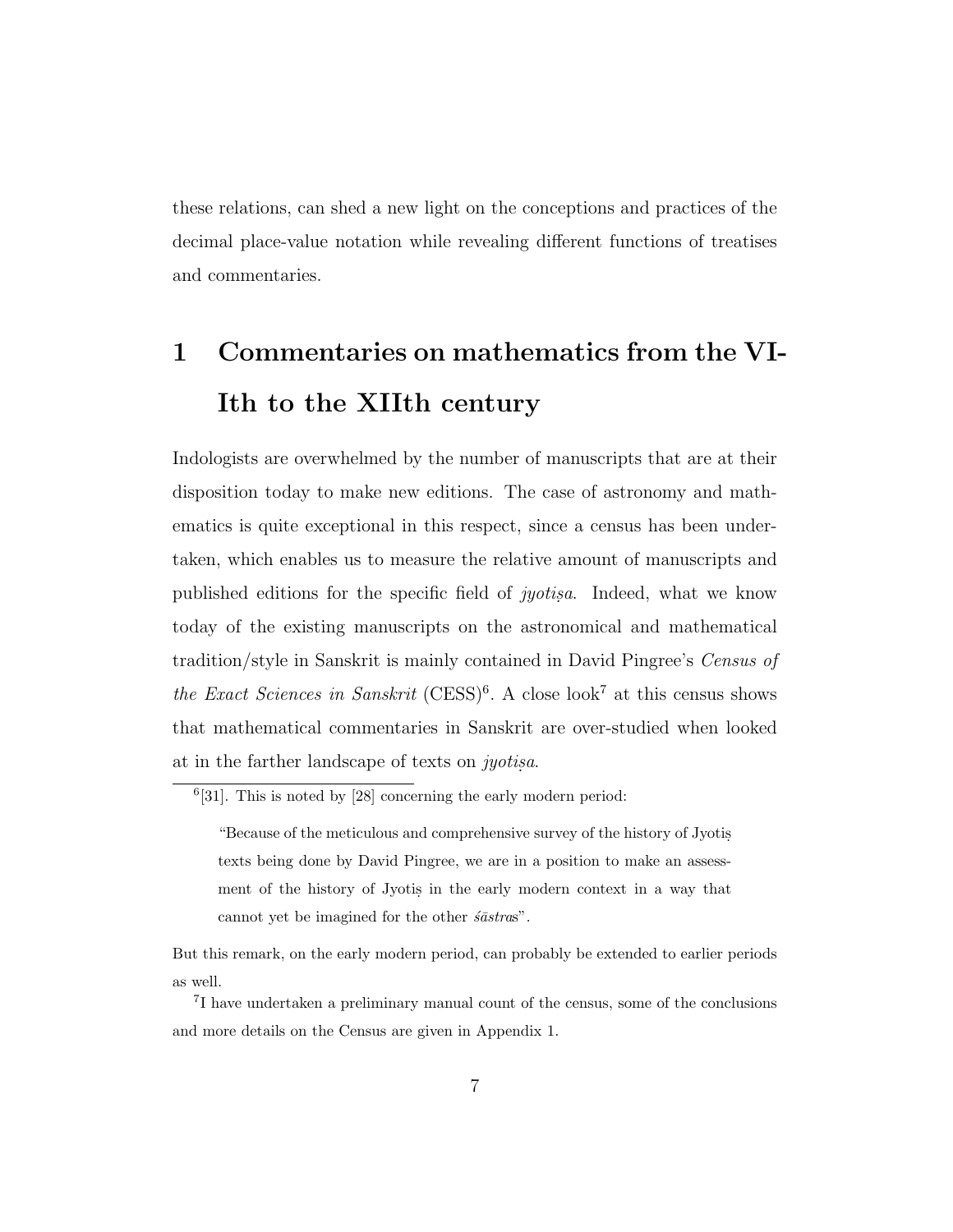Before starting this article, I actually thought the opposite: that commentaries were neglected in the historiography, and that they were on the contrary an important part of the past tradition. I have to recognize that this initial evaluation was wrong both ways<sup>8</sup>. Part of this article then is an effort to try to pinpoint why I had developed such a wrong idea about Indian mathematical commentaries in Sanskrit.

### 1.1 A limited number of known texts on mathematics

What are the texts we will focus on in this article?

All the presently identified texts on mathematics of the Vth to VIIth century<sup>9</sup> , for which we have manuscripts are enumerated in Table 3.3 in Appendix 2 at the end of the article.

The VIIth to the XIIth century is the beginning of an expanding mathematical and astronomical tradition, which will permeate not only the Indian subcontinent but extend in the East to China and in the West to the Arabic peninsula<sup>10</sup>. During this period, the question of the autonomy of mathemat-

<sup>10</sup>We have chosen as an upper boundary the time before the works of Bh $\bar{a}$ skara II  $(ca.1114-1183)$  started to have an impact (which has enabled us to include Suryadeva Yājvan's commentary, which dates from after Bhāskara II, but is ignorant of it) and after the vedic period, which had its own specific mathematical tradition or style. The period we are considering thus ranges thus from 499 AD to 1200 precisely.

<sup>8</sup> I indeed, mentioned this in the introduction to my book, [24]. This was noted and criticized quite rightly by S. R. Sharma. [43, p. 144].

<sup>9</sup>Some mathematical commentaries of this period are lost to us for now at least, such as Prabhākara's commentary on the  $\bar{A}ryabhat\bar{y}a$  (ca.VIth century) (CESS 4 227 a), and Balabadhadra's (fl. VIIIth century) commentary to the *Brahmasphutasiddhanta* (CESS  $4$ 255 a), but we have not taken them into account here.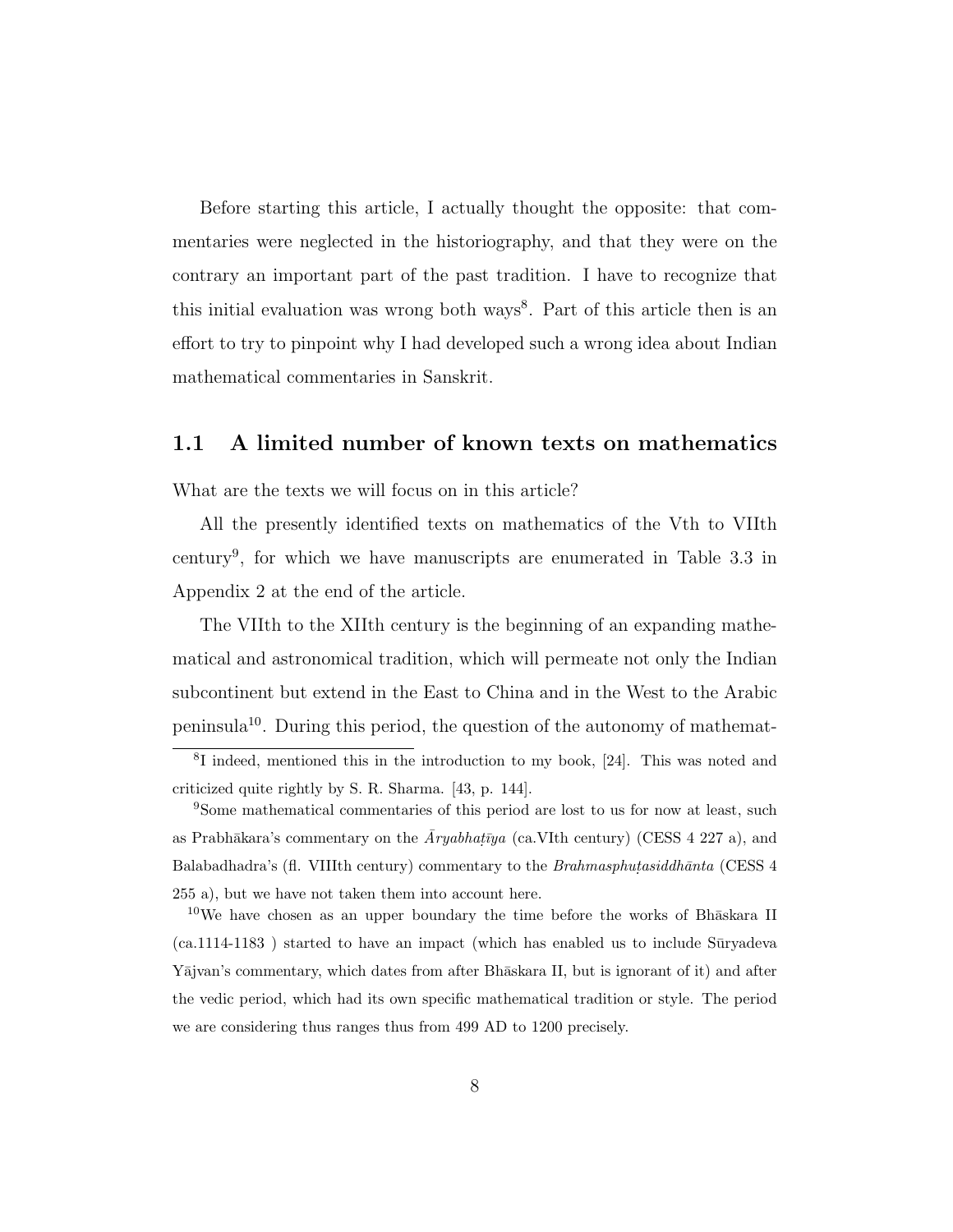ics (*ganita*) with astronomy is problematic.

*Jyotisa* (lit. "the  $\langle$ sky's) luminaries"), which we conveniently translate as "astronomy" is a field which includes in fact horoscopy and mathematics together with observational and computational astronomy<sup>11</sup>. Thus mathematics seems to have been to a certain extent a sub-discipline of astronomy (*jyotisa*). Indeed, *ganita* is sometimes understood as meaning "computational astronomy". In the period we are focussing on, we will see that a number of preserved texts on mathematics belong to astronomical treatises. However, some Sanskrit authors of astronomical texts insisted that mathematics also existed outside of astronomy<sup>12</sup>. And there existed also independent texts on mathematics, from the vedic time onwards. In this article, we will collect these texts of different kinds, focussing on the fact that they concentrate on a same subject matter, which is given a specific name, *ganita*.

Table 3.3 gives a list of 15 texts. It includes in fact two sets of texts. Primary texts : treatises and all the texts that stand alone; and secondary texts, those that need another to exist : commentaries. The whole of the texts on mathematics known for this period are also summarized graphically in Figure 1, stressing primary and secondary texts.

The texts so far identified as being mathematical commentaries written during our chosen period<sup>13</sup> and for which we have existing manuscripts are thus, in a chronological order:

• Bhāskara's commentary on the second chapter of the  $\bar{A}ryabhat\bar{v}ya$  (629

<sup>11</sup>See [32, Introduction and Table of contents].

<sup>&</sup>lt;sup>12</sup>See for instance [25], [33].

<sup>&</sup>lt;sup>13</sup>Commentaries on the treatises enumerated here have sometimes been written after our period but are not listed here. We will come back to this bellow.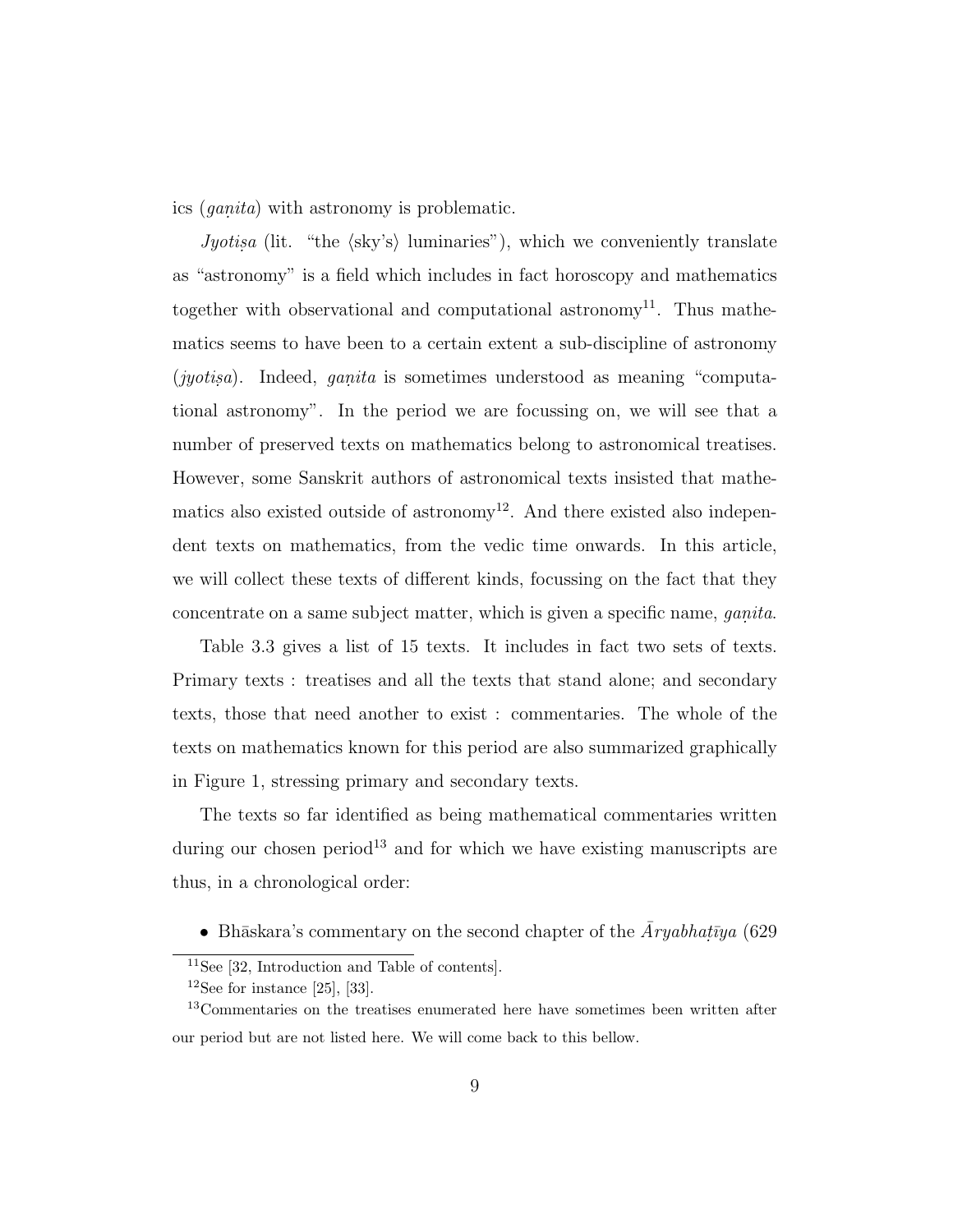Figure 1: Texts on mathematics in Sanskrit, VIIth-XIIth century

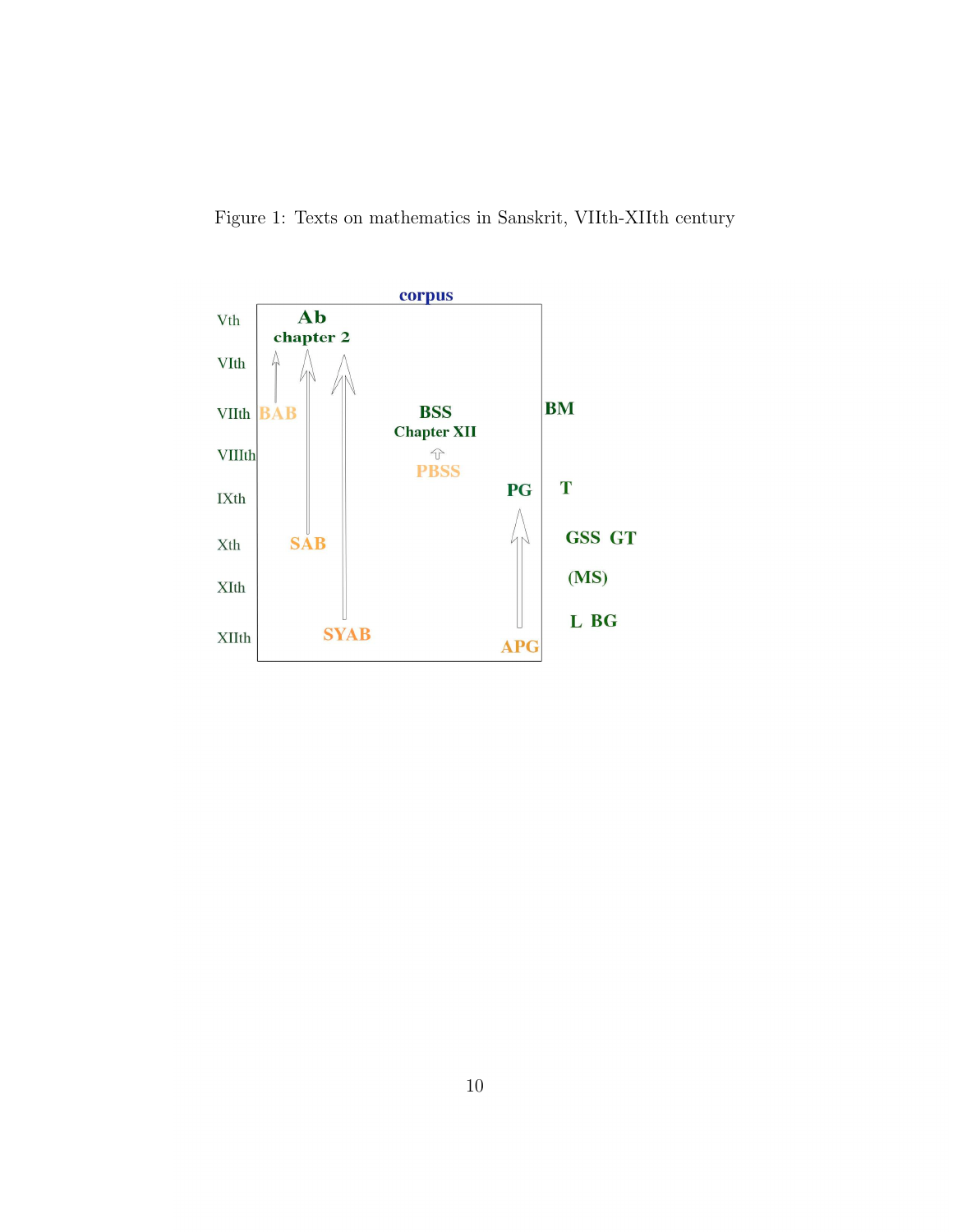A. D.; hereafter abbreviated for the treatise into Ab and for the commentary into BAB, implicitly referring to chapter 2 when quoted in this way),

- Prthudakšvamin's mathematical commentary on the XIIth chapter of the *Brahmasphutasiddhānta* of Brahmagupta (the treatise is of 628 A. D. and the commentary of ca 864 A. D. ; hereafter abbreviated into BSS for the treatise and PBSS for the commentary, implicitly referring to chapter XII when quoted in this way),
- Someśvara's commentary on the second chapter of the  $\bar{A}ryabhat\bar{v}ya$  (ca. 1040, hereafter abbreviated as SAB, implicitly referring to chapter 2),
- Sūryadeva Yajvan's mathematical commentary on the  $\bar{A}ryabhat\bar{v}ya$  (Sūryadeva Yajvan is thought to have been born in 1191 A. D., his commentary is hereafter abbreviated into SYAB, implicitly referring to chapter 2).

To this we can maybe add:

• the anonymous and undated commentary on the  $P\bar{a}$ *tiganita* of Śrīdhara (fl. 850-950 A.D, date unknown for the commentary<sup>14</sup>; hereafter abbreviated into PG for the treatise and APG for the commentary.).

These are the texts we are going to focus on, in the following discussion; more specifically on BAB, SYAB and APG.

<sup>&</sup>lt;sup>14</sup>Shukla who edited the text, considers that the commentary bears features of texts of the time span we have chosen, he especially draws similarities with the Bhaksh $\overline{\text{al}}$ Manuscript and the BSS. [46, pp. xxviii-xxxiv].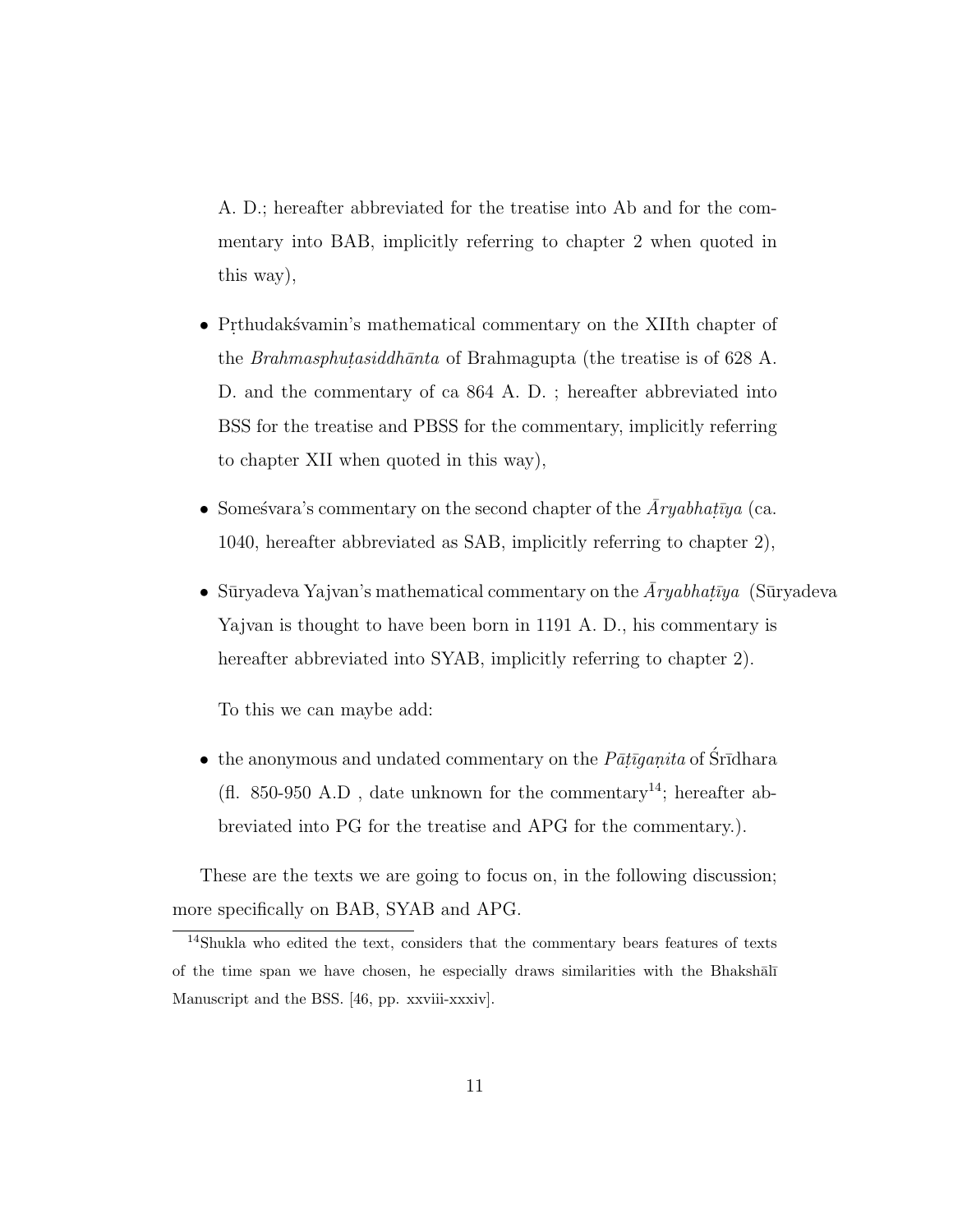Let us turn to what we know of the manuscripts and commentaries through which these texts are known.

The  $\bar{A}ryabhat\{y}a$  has been extensively commented upon.

Thus K. S. Shukla and K. V. Sarma count 19 commentators of the  $\bar{A}ryabhat\bar{y}a^{15}$ , 12 of which are in Sanskrit. Half of them are from after the XVth century.

For Brahmagupta's BSS, on the other hand, two commentators are known. And we only have seven manuscripts, for one of these author's - PBSS, two manuscripts only containing commentaries of Chapter XII. Four manuscripts additionally provide anonymous commentaries on this text, 4 out of the 34 remaining manuscripts of the  $BSS<sup>16</sup>$ . Finally, as far as I know, the PG is known through a unique manuscript, containing a similarly unique anonymous commentary on this text. Thus there is a great diversity in the modes and ways the texts seem to have come down to us.

All the primary texts we have evoked here have been entirely edited and translated into English. The BSS is an exception, and has been but partially translated in English, in bits and pieces. Its special situation is probably due to the fact that no extant ancient commentaries in extant manuscripts are known for this text, part of which thus remains hard to understand. Concerning commentaries, two (PBSS and BAB) have been partially translated into English, only one translated for its mathematical part (the BAB).

Edited and translated texts are given in Figure 7, in Appendix 2.

 $15[48, p. xxy-lviii]$ , we have included in this account, Prabh $\bar{a}$ kara for which no extant commentary is known, allthought he is quoted by Bhaskara.

 $16$ CESS IV 255 b; V 239 b.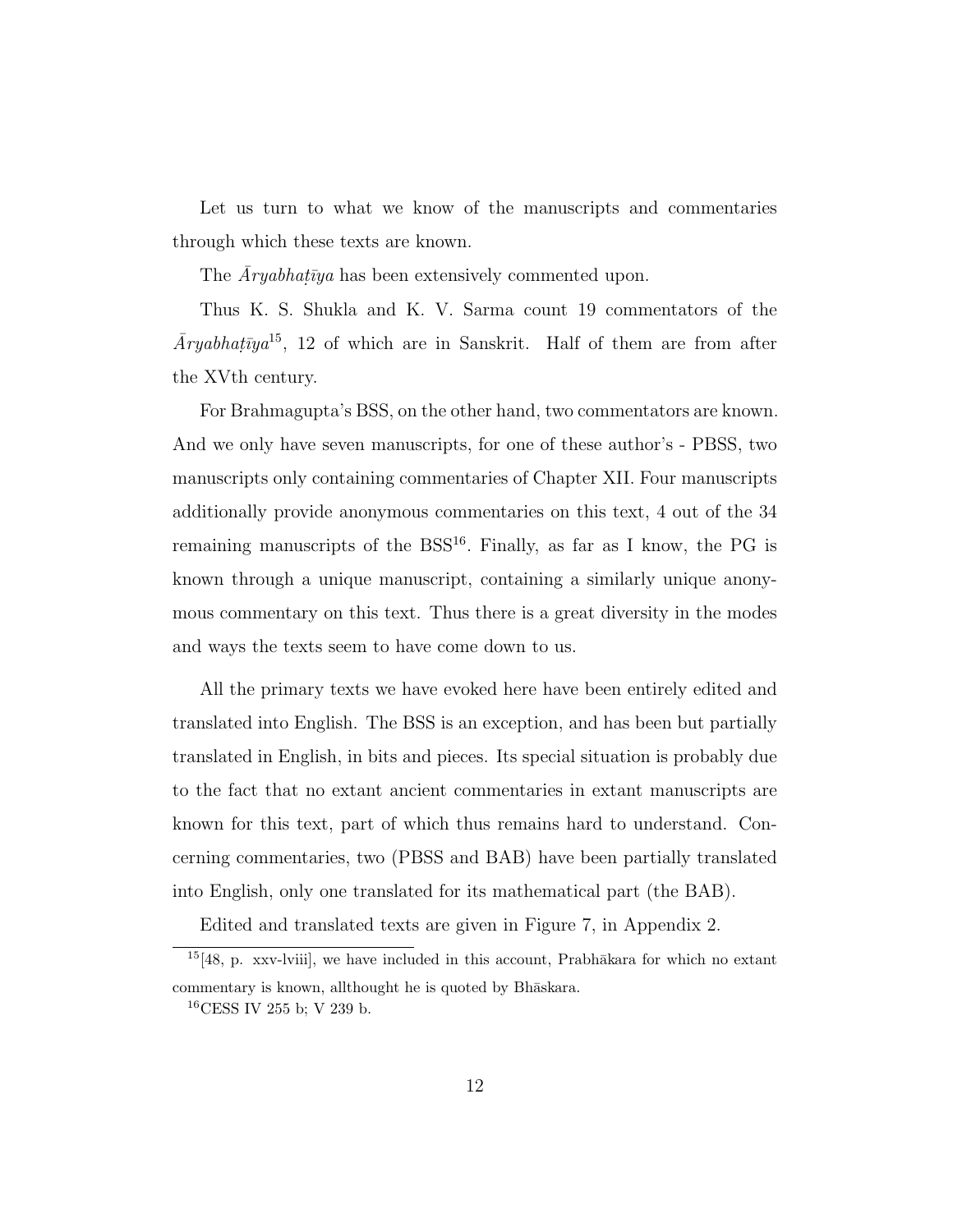Figure 2: Edited and translated commentaries on mathematics, Vth-XIIth century



The case of BSS and PBSS set aside, strikingly, we can notice that if commentaries are edited, they have usually not been translated. The editorial situation is highlighted in Figure 2.

We can take this as a symptom of commentaries special treatment as texts. Is it because historians of science were not interested in them? Does this reflect a state of the manuscript collections? Is this due to the way ancient collectors of texts, and maybe the authors of the commentaries themselves, thought of the text they were composing?

Before looking at how these commentaries were transmitted to us, let us specify some general facts on these commentaries.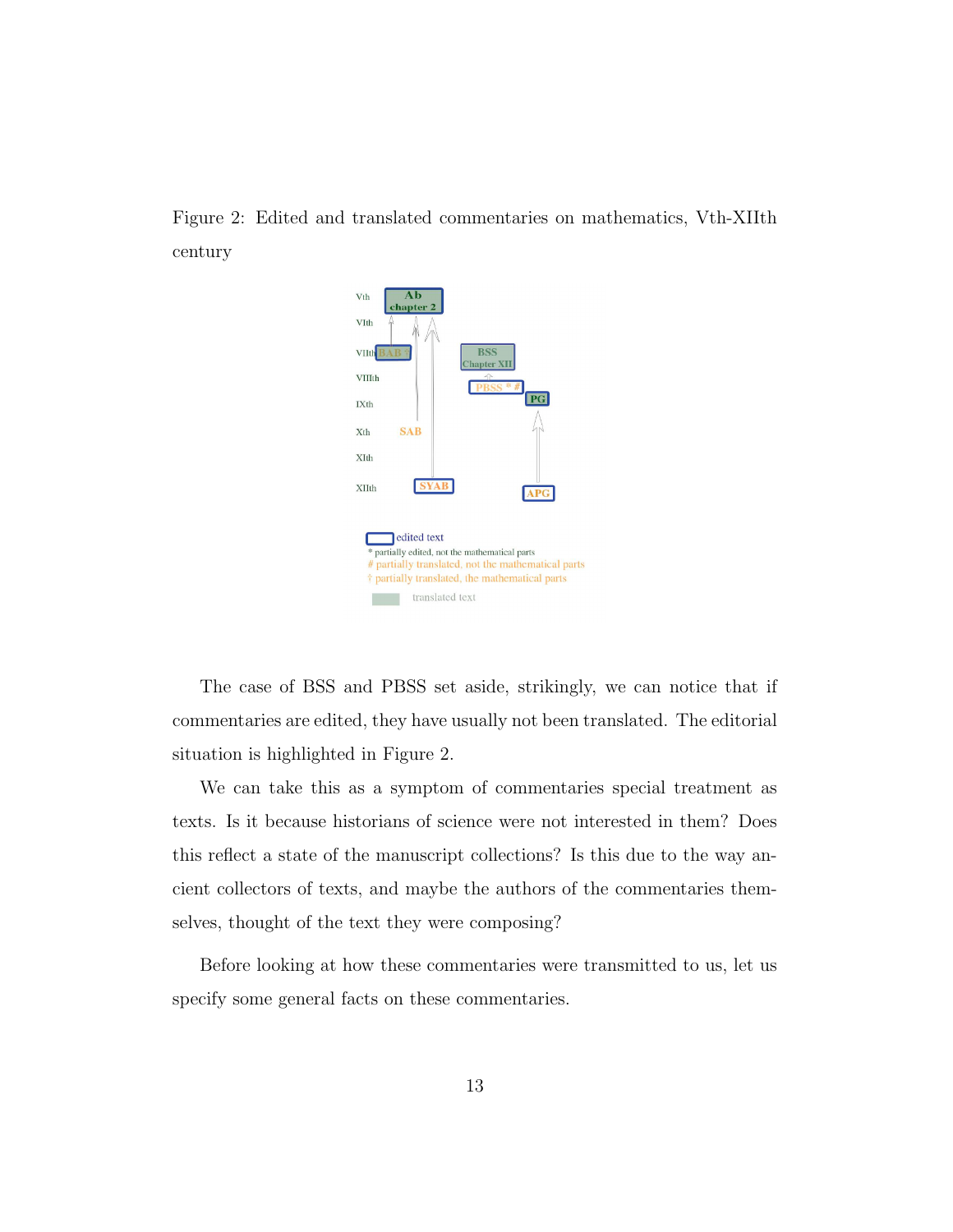## 1.2 A first rough description of commentaries on mathematics

There is something tricky here in attempting to individualize mathematical commentaries among other texts on mathematics in Sanskrit, since the aim of this article is precisely to underline that much stills needs to be done in this respect.

Titles of texts, and expressions used in them, testifies that the Sanskrit scholarly tradition distinguished between treatises (*´s¯astra* , *tantra*) and commentaries (*vyakhyā*, *bhāsya*, *tīkā*). Concerning the texts that have our attention, the Ab is referred to as a *tantra* by Bh $\bar{a}$ skara<sup>17</sup> and as a *s* $\bar{a}$ *stra* by Sūryadeva Yajvan. APG refers to the text it comments as a  $\acute{s}a$ stra<sup>18</sup>.

Similarly a dirth of names are used by authors to evoke the commentaries they are writing. Thus, Bh $\bar{a}$ scara calls his commentary a *vy* $\bar{a}khy\bar{a}^{19}$ . The tradition, as reflected in the title given to his commentary, evokes however a *bhāsya*. Sūryadeva Yajvan sometimes refers to his own text as a *vyākhyā*, and, more commonly, as a *prakāsa*, "light"<sup>20</sup>. The APG calls itself a  $\bar{t}$ *ik* $\bar{a}^{21}$ .

<sup>&</sup>lt;sup>17</sup>To be more specific, it is the three last chapters of the  $\bar{A}ryabhatiya$  which are referred to in this way, when concluding the commentaries to each of these chapters. [41, p. xxv], [47, p. 171; p. 239; p. 288].

 $18[46, p.1].$ 

<sup>&</sup>lt;sup>19</sup>For the reference to his own work as a written *vyākhyā*, see the *mangalācaranam* of BAB.2 : vyākhyānam gurupādalabdham adhunā kiñcin mayā likhyate, [47, p. 43].

<sup>&</sup>lt;sup>20</sup>Thus as the end of the introduction which begins his commentary he writes *evam* upodghātam pradaršya šastram. vyākhyāyate. [41, p. 7] For references of the commentary as a *prak* $\bar{a}\bar{s}a$  see the end of the chapter's commentary. [41, p. 32, p. 79 (note 11); p. 117, p. 185]. The end of SYAB.2 uses also again the verbal root  $vy\bar{a}kh$ -.  $^{21}[46, p.1].$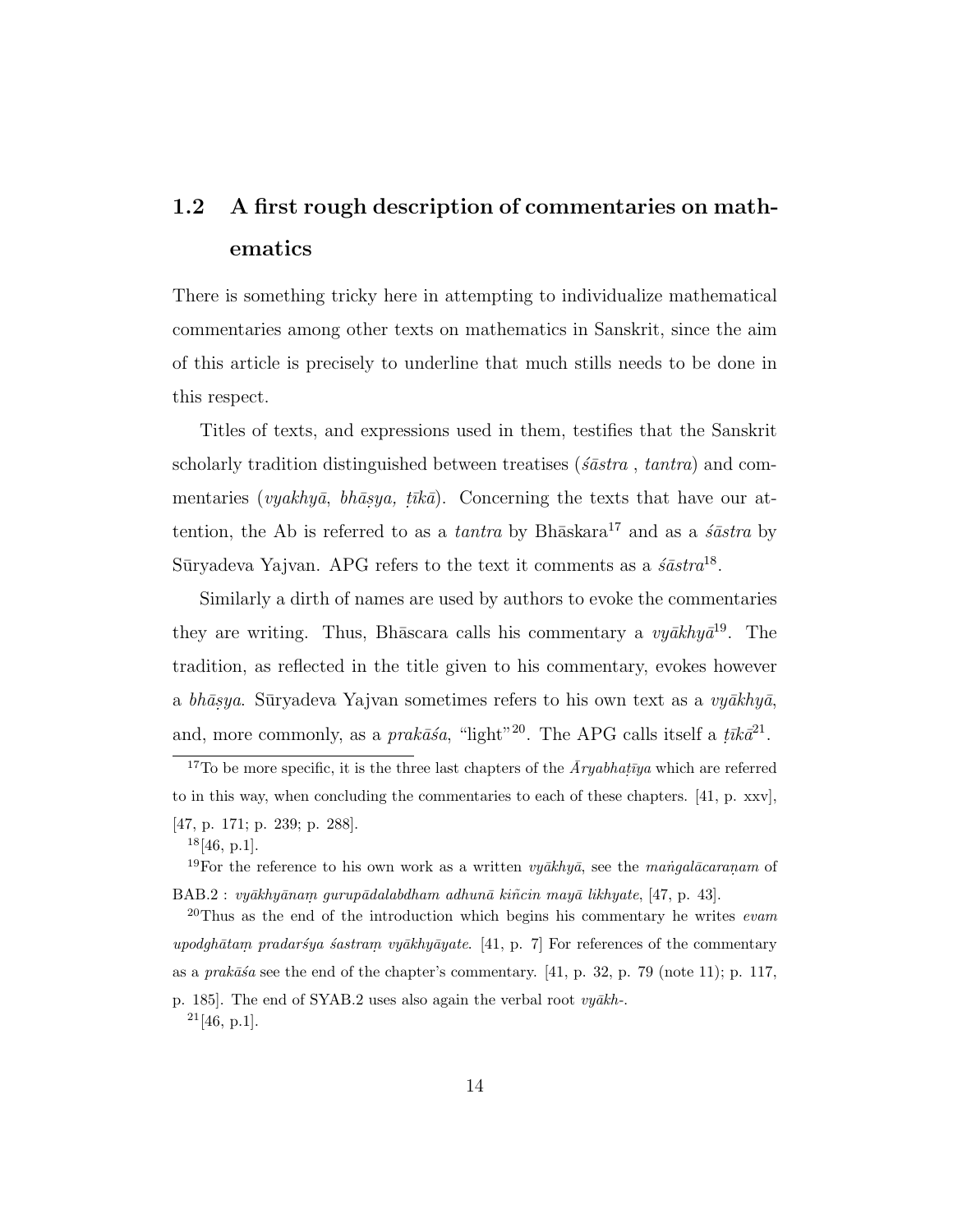We do not know then if these names are just synonyms or if they tell us something of the kind of commentary, authors and readers had in mind, when they were addressed to in this way. A historical perspective on these names is lacking as well.

A commentary, by definition, is a secondary text, a deuteronomic text, a text that needs another to exist<sup>22</sup>. Is this definition however sufficient to characterize it as a text?

Indeed, there seems to be a diversity in kind that runs through Sanskrit commentaries in general which also reflects itself in the mathematical tradition. Some commentaries respect the original order of the text, when others do not<sup>23</sup>. Thus BAB, SAB, SYAB and  $APG<sup>24</sup>$  respect the order of the text whereas PBSS does not<sup>25</sup>. SYAB develops a long introduction (*upodghata*) before the gloss of the text, this isn't the case in the other commentaries evoked here. So that if they have in common the fact that they comment a text, the way they do comment on it is variable. To study them we thus need tools to characterize these different ways of commenting, and of thinning the relation between a commentary and the treatise it comments.

Of course, all the commentaries of our corpus quote entirely the text they

 $^{22}$ On the question of "secondary texts" in the history of mathematics, see [29], [10], [4] and of course Chemla (and Brown ?) in this volume.

<sup>23</sup>See [8].

<sup>24</sup>One should recall however that PG as given in Shukla's edition is known in this unique recension only [46].

<sup>25</sup>According to CESS IV 221b the order is, for chapters noted in roman numbers: I 1-3; XXI 1-XXII 3; I 4-II 68; XV 1-9; III 1-XIV 55; XV 1à-XX 19; and XXII 4-XXIV 13. The question being then, what is the logic found by PBSS for this order.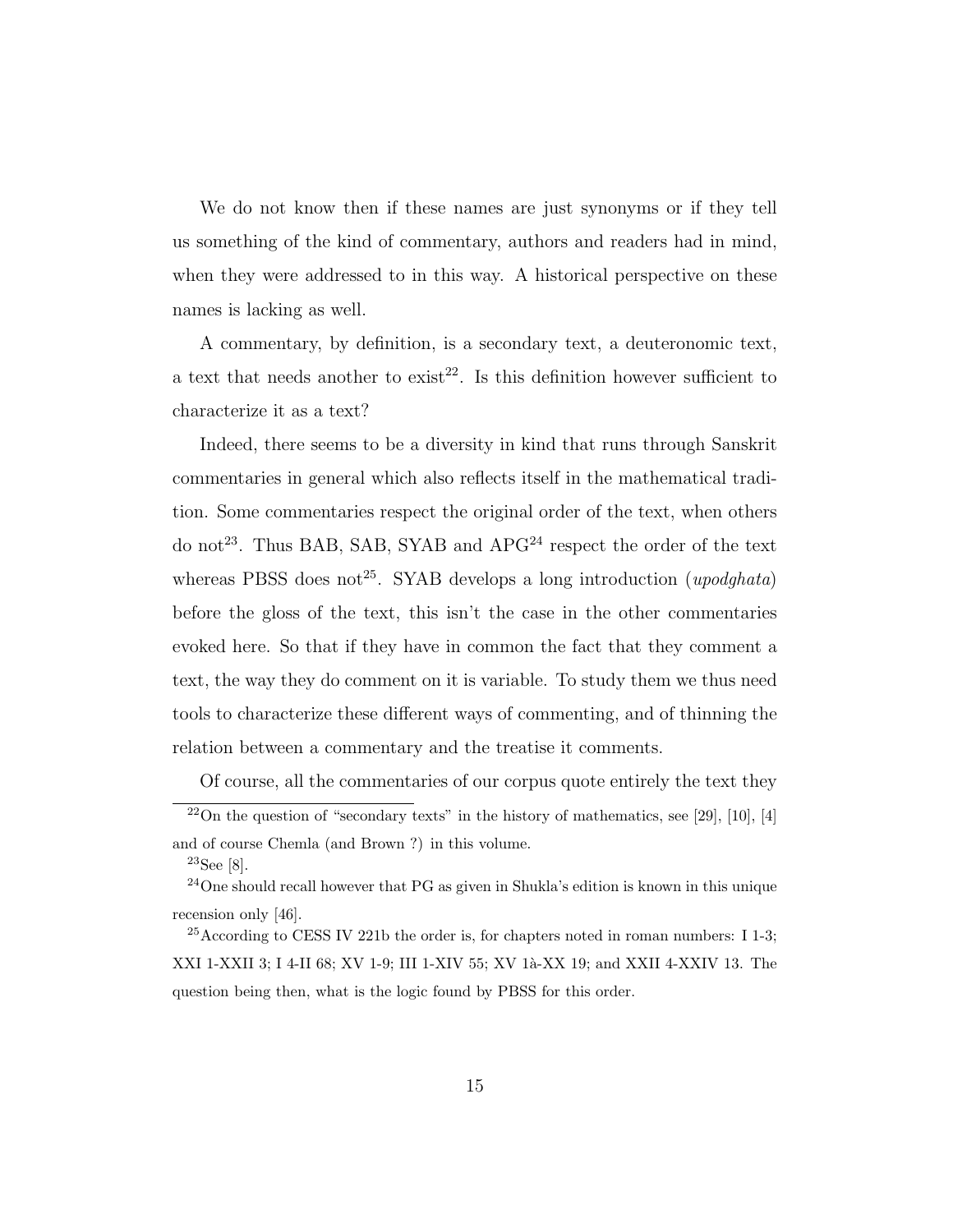Figure 3: Palm leaf manuscript of BAB in a copy of the Kerala University Oriental Manuscripts Library



 $comment<sup>26</sup>$ .

But it is hard, in fact, to find a stylistic criteria separating treatises from commentaries. As soon as one criteria is brought up, an example can be given which blurs it immediately. For instance, manuscripts, didn't always graphically distinguish the treatise from the commentary. Thus, as illustrated in Figure 3, the treatises seems to be an undifferentiated part of the commentary.

In some cases, such as in Figure 4, the commented part was colored, but this wasn't a systematical rule.

 $^{26}\rm{However,~they~all}$  quote also other texts, although not completely. Thus SYAB quotes often PG, and APG, BSS. SYAB often paraphrases BAB. So that these commentaries are in fact composite texts made of parts of previously composed texts, that are sometimes rewritten (paraphrase), intertwined with their own original compositions. We will come back in our conclusion to the versified examples commentaries share with each others as well, and that can be seen as a form of quotation as well.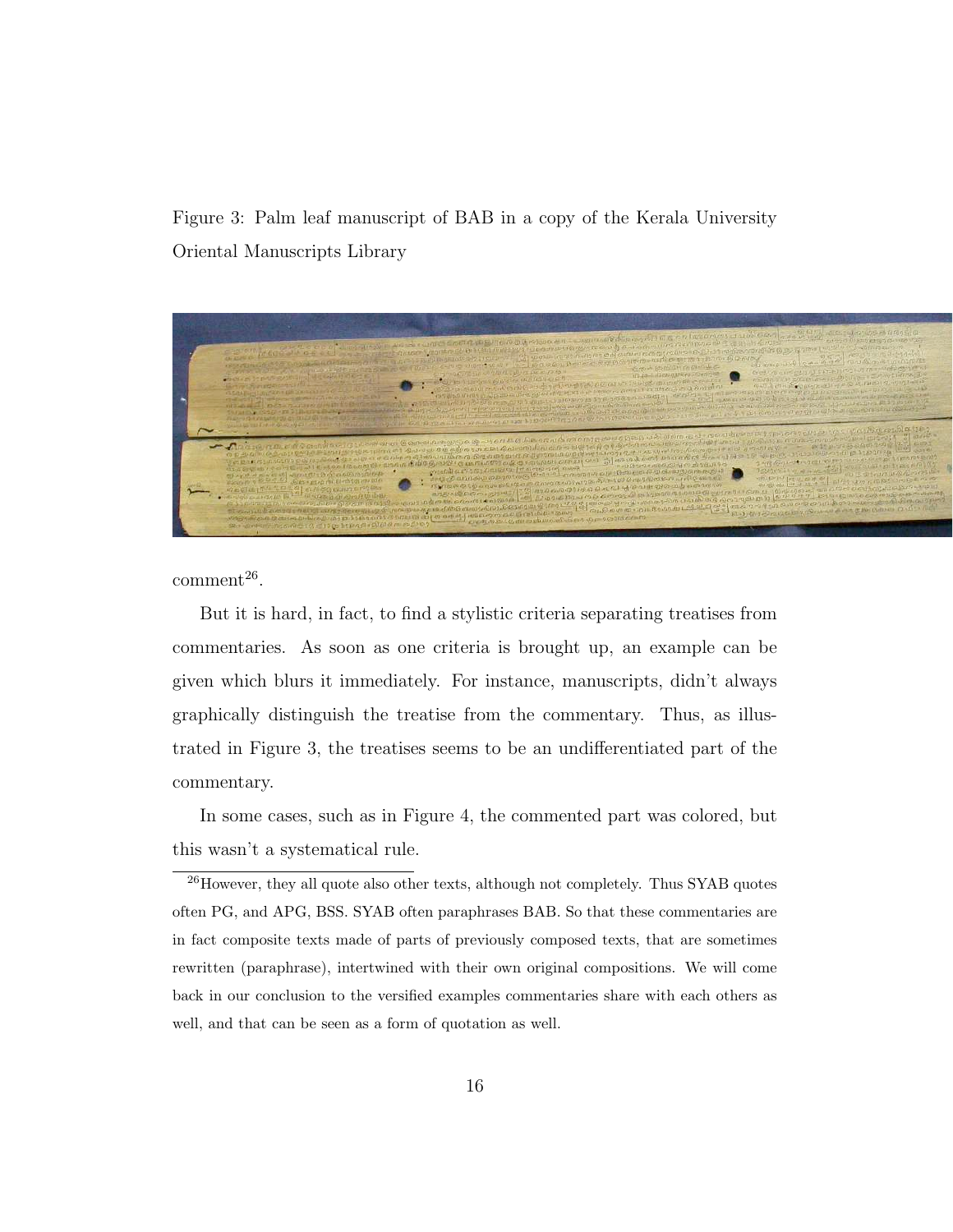Figure 4: Paper manuscript with colored highlights of MS in a copy of the Mumbai University Library



So that even thought titles suggest a difference, the material culture doesn't always follow the linguistic difference. A strong stylistic criteria could help philologers then to determine, while editing manuscripts, what belongs to one and the other. The opposition of treatises and commentaries has often been seen as the written reflection of the opposition in an oral tradition of what was to be known by heart (the treatise) and the explanations that were given subsequently orally (the commentary)<sup>27</sup>. This is rooted in what commentators tell us. Thus Bhaskara insists on an opposition between Āryabhaṭa who states orally  $\bar{a}h$ - the commented treatise, and Bhāskara's own writing, *likh-*. But in certain texts the word *likh-* is used as a synonym for  $vac$ , as in the  $BM^{28}$ . In this case, there appears to be no difference between a written text and an oral one.

Even the opposition between versified and prose text does not always hold

<sup>27</sup>See for instance [47, Introduction].

 $28[18, p. 85].$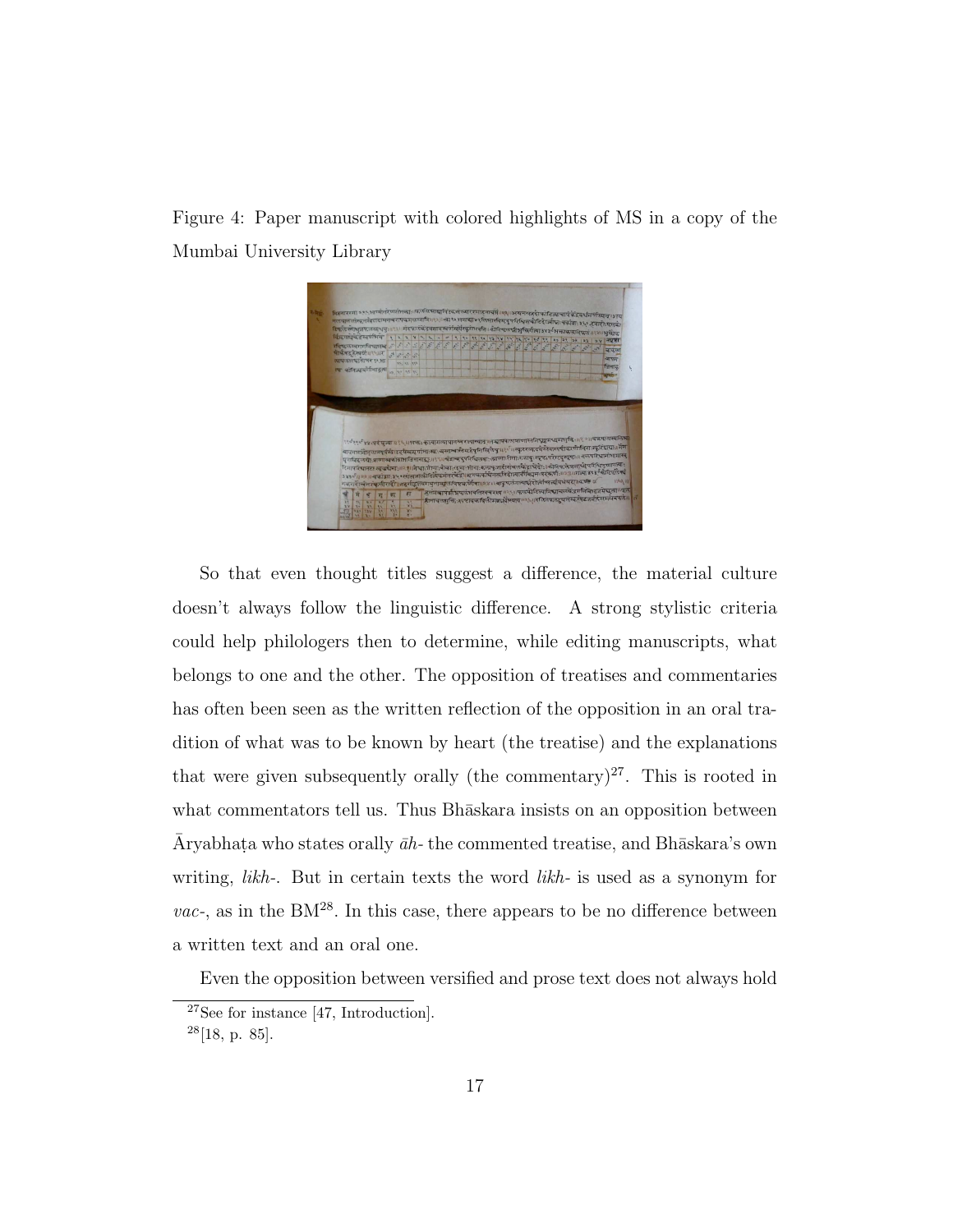its way. Indeed, the treatises we are concerned with here are all versified. Thus chapter 2 of the AB, chapter XII of the BSS and the PG are composed in  $\bar{a}rya$  verses. The commentaries all include prose section, which can present a great diversity : they can set up dialogs for instance, or grammatical analysis. But all include versified parts. Thus BAB and SYAB contain pages of versified tables? All commentaries contain versified examples<sup>29</sup>. Commentaries concerned with mathematics also contain non discursive parts, such as numerical tables and drawings, to which we will come back briefly in the last part.

So that the question of the link and characteristics of commentaries and treatises appears as a complex and difficult one. The plea of this article is that they may be more studied in the future.

### 1.3 Reading and collecting commentaries on mathematical subjects

Who collected manuscripts? Who had them made? Who copied them? As C. Minkowski and D. Raina's articles in this volume underline, we have, to this date, only sparse information enabling partial answers, varying from library to library, region to region, collection to collection. While restricting ourselves to our chosen corpus, information is especially sparse.

The first element, is that in certain cases there exists a great number of ancient hand made copies of a given text. We usually do not know the

<sup>29</sup>In his edition of PG and APG, Shukla seems to hesitate: are the examples part of the treatise, or part of the commentary?. Editions of L, all consider examples as part of the treatise. It is hard then to decide how both are separated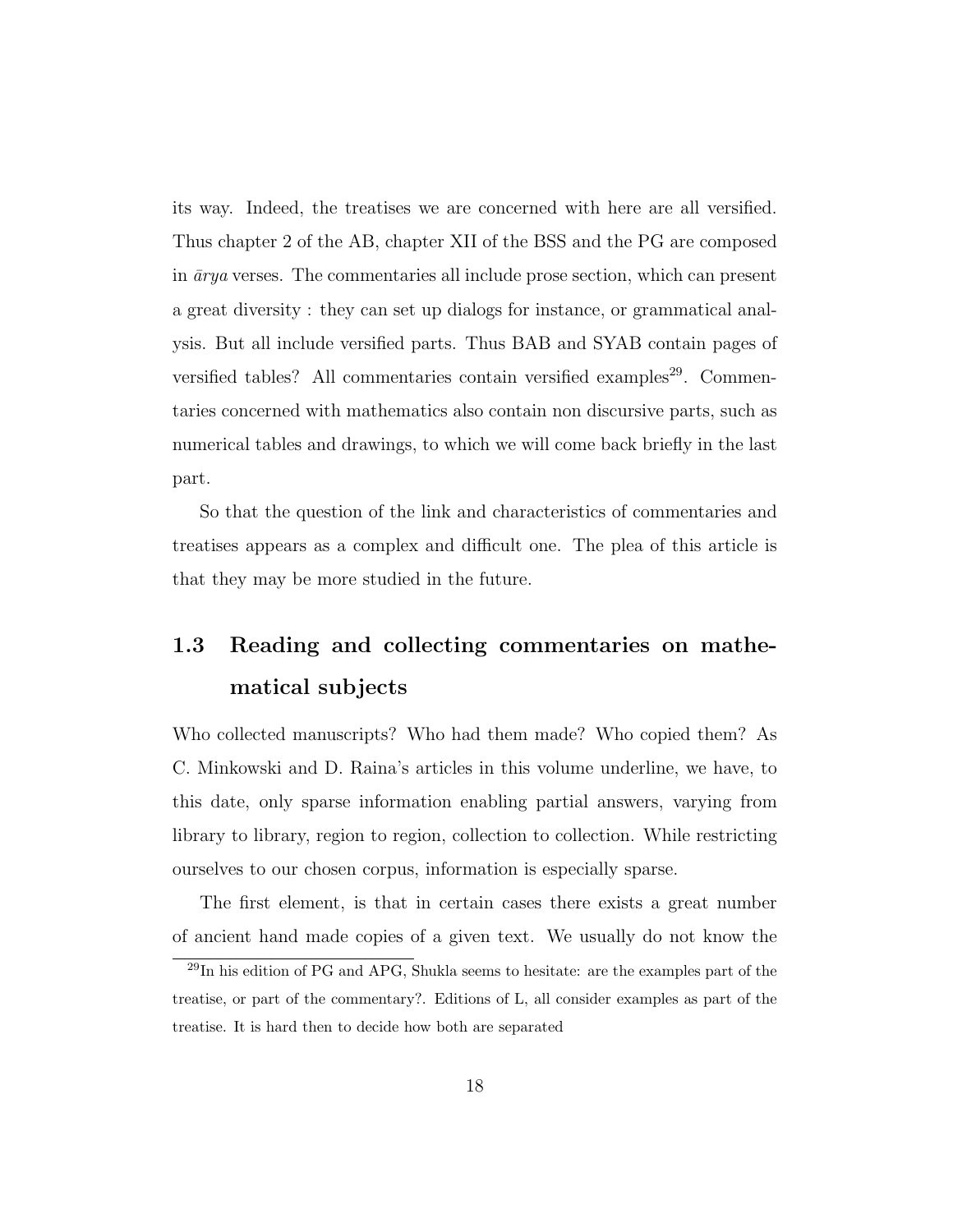dates of these manuscripts nor their stories, but it is reasonable to believe that they are mostly results of the copying frenzy of the late modern period described by C. Minkowski in his article of this volume.

Thus the CESS counts for Ab <sup>30</sup> 149 manuscripts of which 47 are with commentaries (more or less 1/3rd). These manuscripts can be found in 28 different libraries. They are mostly of unknown origin and are either paper or palm leaf.

Comparatively, extent manuscripts of commentaries are less important. Bhāskara's commentary has been transmitted to us through 6 manuscripts, 5 of which are in the same library in Kerala. They are all incomplete<sup>31</sup>. Similarly Sūryadeva's commentary has been transmitted to us, through 8 south indian recensions and copies<sup>32</sup>, while SAB is known through one copy only<sup>33</sup>. The BSS is known through 34 manuscripts<sup>34</sup> and PBSS is known in 7 manuscripts, two of which are fairly recent copy of two others, none of which are extant<sup>35</sup>. Only two contain the commentary on chapter XII which is explicitly devoted to *ganita*<sup>36</sup>. Finally the edited PG is known through one manuscript the one containing APG<sup>37</sup>.

<sup>34</sup>CESS IV 254 b-255b, CESS V 239 b- 240 a.

 $36[19, p. S7]$ .

 $37[46]$ . [44, p. 204] Note a second incomplete manuscript of the PG that in the Descriptive catalogue of the Oriental Mss in the Mackenzie Collection, compiled by H. H . Wilson in Madras in 1882, which would be in 54 folios. I do not know if this manuscript is still traceable to date at the GOML, where the collection formed the base of the original

<sup>30</sup>CESS 1 51a-52b; 2 15b; 3 16a; 4 27b;

<sup>31</sup>[47], CESS IV 297b.

 $32[41, p. xvii$  to xxv.

<sup>33</sup>[44, p. 202], CESS I-II 51a.

 $35\mathrm{CESS}$  IV 221 a, CESS V 224 a .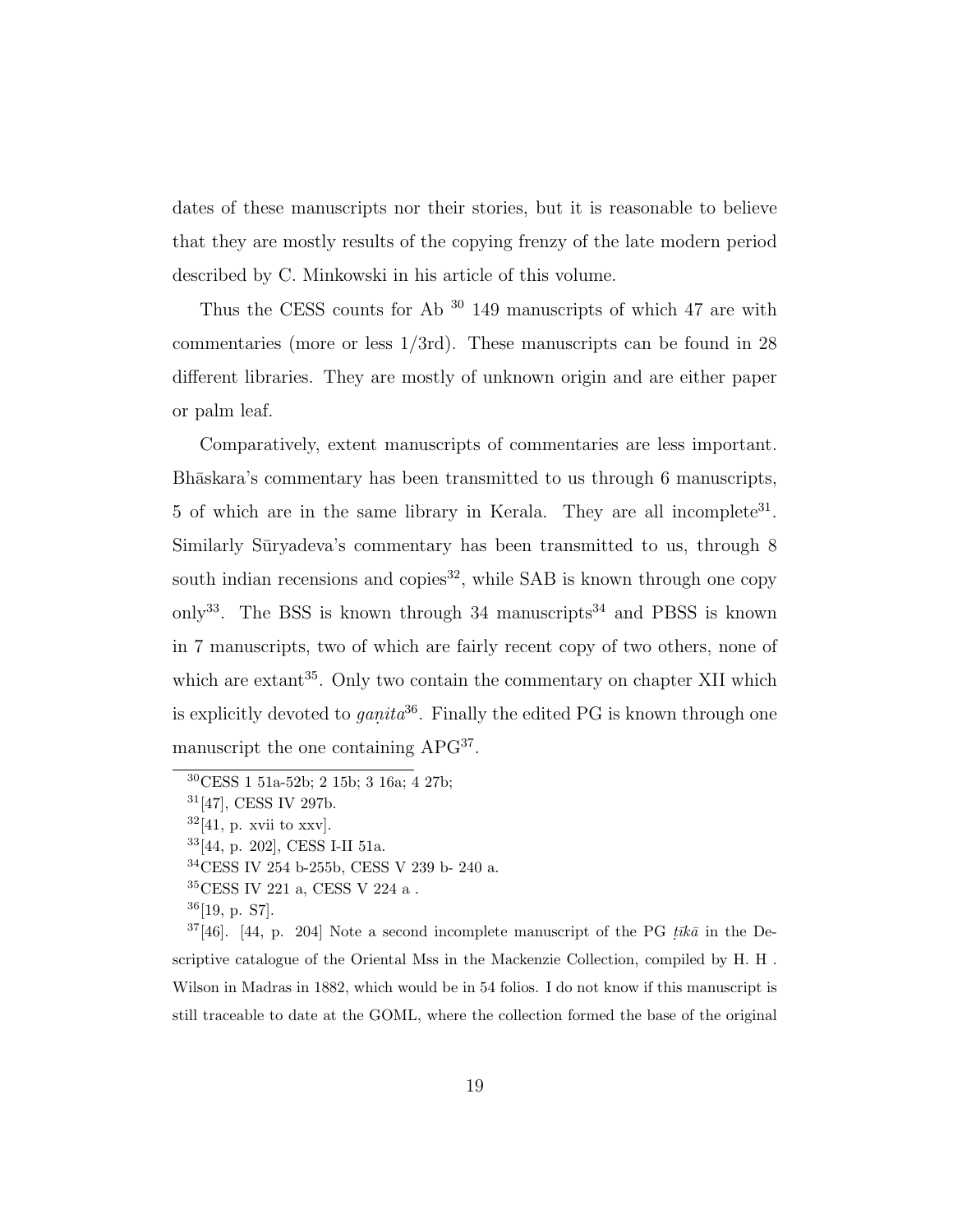This is summarized in Table 1.

Table 1: Number of manuscripts for commentaries and treatises on mathematics, Vth-XIIth century

| Text        | Treatise | Commentary | Number of remaining manuscripts |
|-------------|----------|------------|---------------------------------|
| Ab          | X        |            | 47                              |
| <b>BAB</b>  |          | х          | 6                               |
| <b>SAB</b>  |          | X          |                                 |
| <b>BSS</b>  | X        |            | 24                              |
| <b>PBSS</b> |          | X          | 7                               |
| PG          | X        |            |                                 |
| APG         |          | X          |                                 |

We can thus note that in these collections and for the texts of our corpus, commentaries were much less numerous then treatises, and not always complete. Is this due to the hazards of preservation? Does it reflect a trend in the conception of commentaries when the texts were copied or collected sometime during the XVIIIth or XIXth century ? Did the authors of commentaries themselves think of their commentaries as fragmentary texts not to be spread? Does this explain the apparent "neglect" of commentaries in the historiography? To answer these questions with precision, we need to delve a bit more into the complexity of each text, and how it has been transmitted to us.

Let us turn then to how specific manuscripts can tell us something on who had them made, and maybe how they were read and copied.

library. CESS VI might contain more information.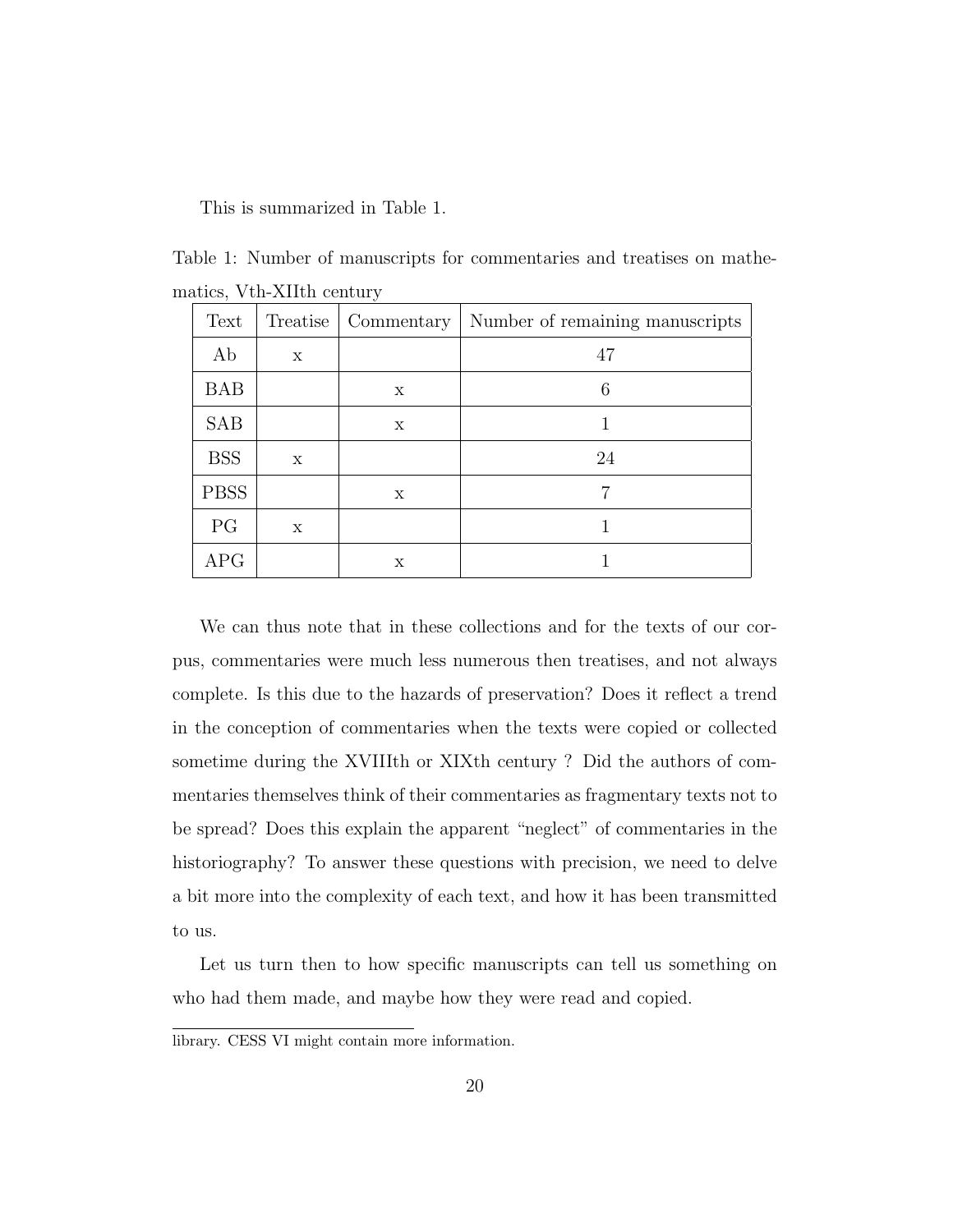### 1.4 An example: the manuscripts of the editions of SYAB

K. V. Sarma has given a description of the codexes in which the SYAB is found in Kerala<sup>38</sup>. It shows us a first set of manuscripts were part of a collection made by scholarly astronomers.

Indeed, the codex in which Manuscript A is contained, Codex C. 224-A , was made for the royal family of Edapall<del>i</del> of Kerala, in 1753. It included, the *Bhataprakāśikā* of Sūryadeva Yajvan (SYAB) and also the *Laghubhāskarīya* and *Mahābhāskarīya* of Bhāskara I (VIIth century), the *Tantrasangraha* of Nīlakantha Somayājin (fl. 1450), the *Sūryasiddhānta* (Xth century), the *Goladīpikā* of Paramestvara (XIVth) and the *Siddhāntaśekhara* of Srīpati (fl. 1050). All these texts have one subject then: astronomy. Similarly manuscript D, also originating from a codex (C. 22475-A) belonging to the same royal family of Kerala, contains both SYAB and the first chapter of Ab, alone.

Manuscript E of the same edition belongs to a codex (C.2121 C and D) which originally came from the "library of a family of astronomical scholars, the Mangalappalli Illam, at Āranmula, in southern Kerala<sup>"39</sup>. The codex contains with SYAb, the 3 last chapters of the Ab, T and also the *Mah¯abh¯askar¯ıya* of Bh¯askara I, a *Mah¯abh¯askar¯ıyavyakhy¯a* (an anonymous commentary on the *Mahābhāskarīya*), the *Laghumānasakarana* of Muñjāla (fl. 932) with an anonymous commentary, a commentary on chapter II and parts of chapter III of the *S¯uryasiddh¯anta*, the whole of the *S¯uryasiddh¯anta*,

<sup>38</sup>[41, Introduction, xvii-xx].

 $39[41, Introduction, p.xix]$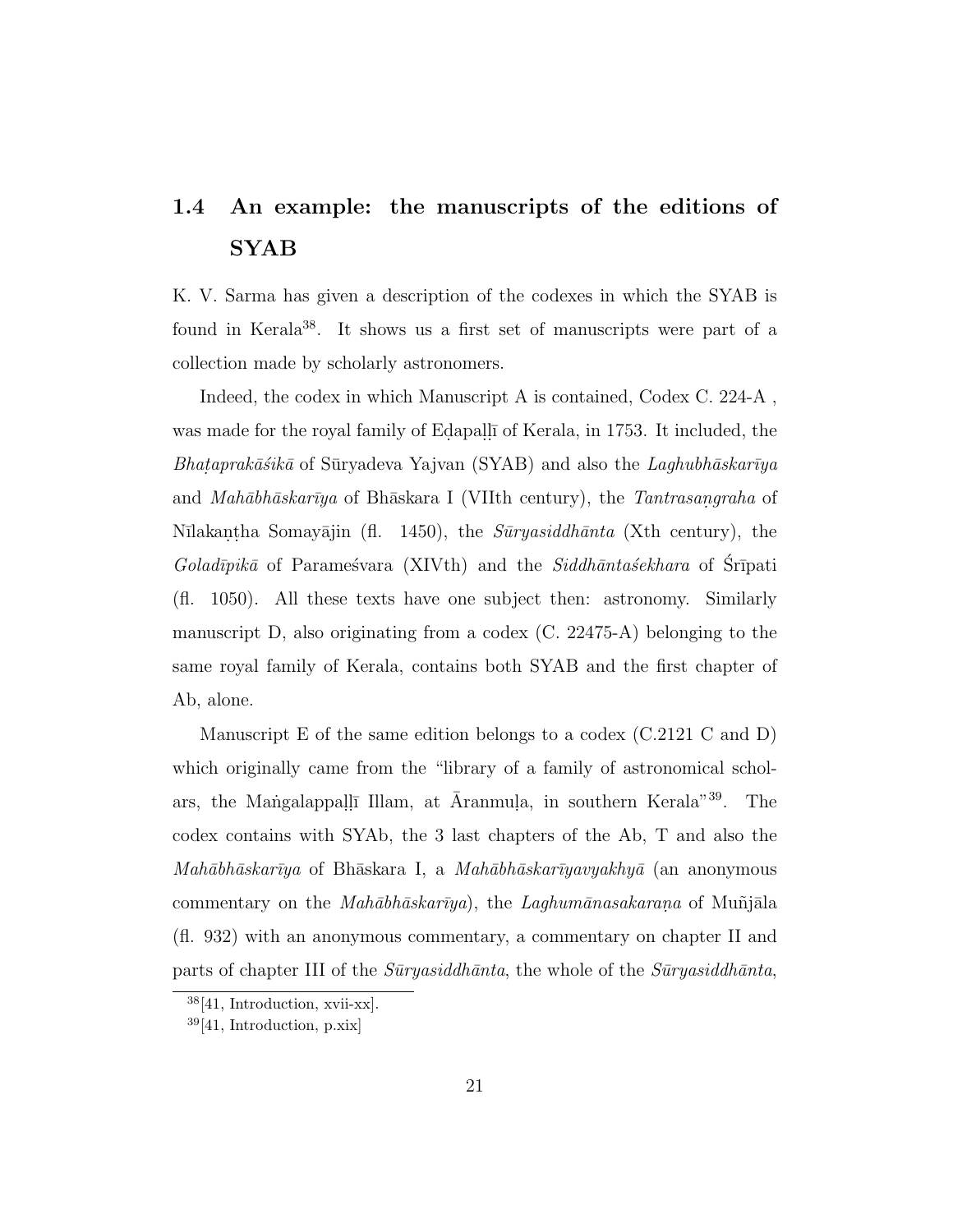and an anonymous prose  $R\bar{a}m\bar{a}y$  and. Setting aside the prose version of the famous Indian Epic, we are once again in presence of a codex that seems to concentrate essentially on astronomical and mathematical lore together. We can note here that in some cases only part of a commentary is copied (for the  $S\bar{u}ryasiddh\bar{a}nta$ , when all of the treatise itself is extently copied, separately. Ab, similarly, is known to have been transmitted in two separate parts, the first chapter being copied separately (as in the codex for Manuscript A) from the 3 other parts (as in the codex of Manuscript E).

Commentaries then weren't copied together with other commentaries, but a codex could contain a treatise alone, and a commentary of a couple of chapters by a given author. Unlike the Chinese tradition, texts of important treatises could be copied and collected without any commentaries. Different commentaries of a same text were usually copied separately, one did not record in the same manuscript different commentaries of a same verse, as for the Chinese *Nine Chapters*.

Another codex, shows us a text copied for another kind of context: that of a brahmin cast of Kerala, the *nampūtiri*, whose priests follow vedic rituals (*´srauta*). The codex which contains SYAB, C. 2320-A, contains also a text describing the horse sacrifice and detailed accounts of expenses for a ceremony carried out in 1535. The codex seems a copy of a manuscript dating from 1536. Indeed, Süryadeva understood  $\bar{A}$ ryabhata's text in relation to *śrauta*, being himself a performer of such rituals<sup>40</sup>. This small codex is of the kind

 $^{40}$ SYAB states this clearly in its general introduction to the Ab ([41, xxv-xxvi, 2-4]). This is an originality of SYAB,  $\bar{A}$ ryabhata's text alone has so little to do with it, that some modern historiographers have even imagined him to be a materialist.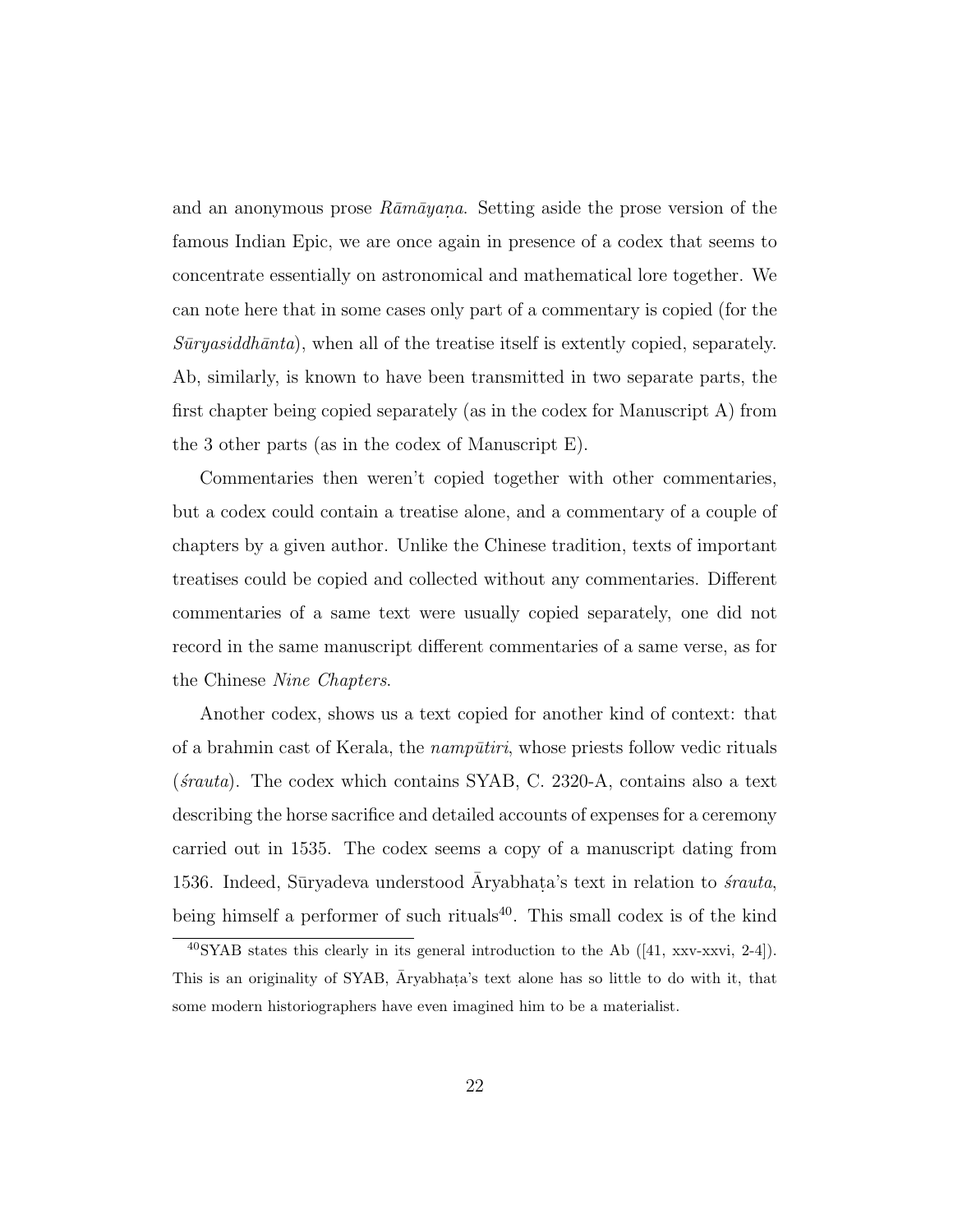of *´srauta* collection C. Minkowski describes for the Toro family, although the copy of this *siddh¯antic* text, may seem surprising. Was the use of *siddh¯antic* astronomy by ritualist families a usual phenomena?

On the contrary, Manuscript B of Sarma's edition was given by a scholarly family coming from the *vattapalli matham* (e.g. a religious complex) near the southernmost tip of the indian sub-continent,  $kany\bar{a}kum\bar{a}r\bar{i}$  in Tamil Nadu. With the *Bhataprakāśikā* (SYAB) the codex contains an  $\bar{A}$ *stādhyāyīsūtrānukramani*, eg an alphabetical index of Pāṇini's  $s\bar{u}$ *tras*, in other words a text of gram $matically$  have  $41$ .

In this case, SYAb seems to have been copied as part of a more general endeavor to collect general Sanskrit scholarship.

If the provenance of the manuscripts underline an already well known posterity of  $\overline{A}ryabhata$  in Kerala, they show that SYAB seems to have been used in three different, although probably not separate, social contexts: that of scholarly astronomers, that of priests performing vedic rituals, the more general scholarly atmosphere of south indians monasteries.

We have however but little information on how these texts were integrated into the Kerala University Oriental Manuscript Library were they are now to be found. The library was originally created by the government of Travencore (one of the autonomous states within the British Raj) in 1908, aiming at the preservation of their own heritage<sup>42</sup>. More on the history of this library needs

 $41[41, xviii]$ .

 $^{42}$ The "index of manuscripts" of the library notes that "In 1940 it possessed 3000 manuscripts, 142 publications in sanskrit, 63 in Malayalam. Travancore University (which became the University of Kerala) organized after its establishment (1938) a manuscript preservation and collection department. Both were amalgamated (sic) in 1940. In 1958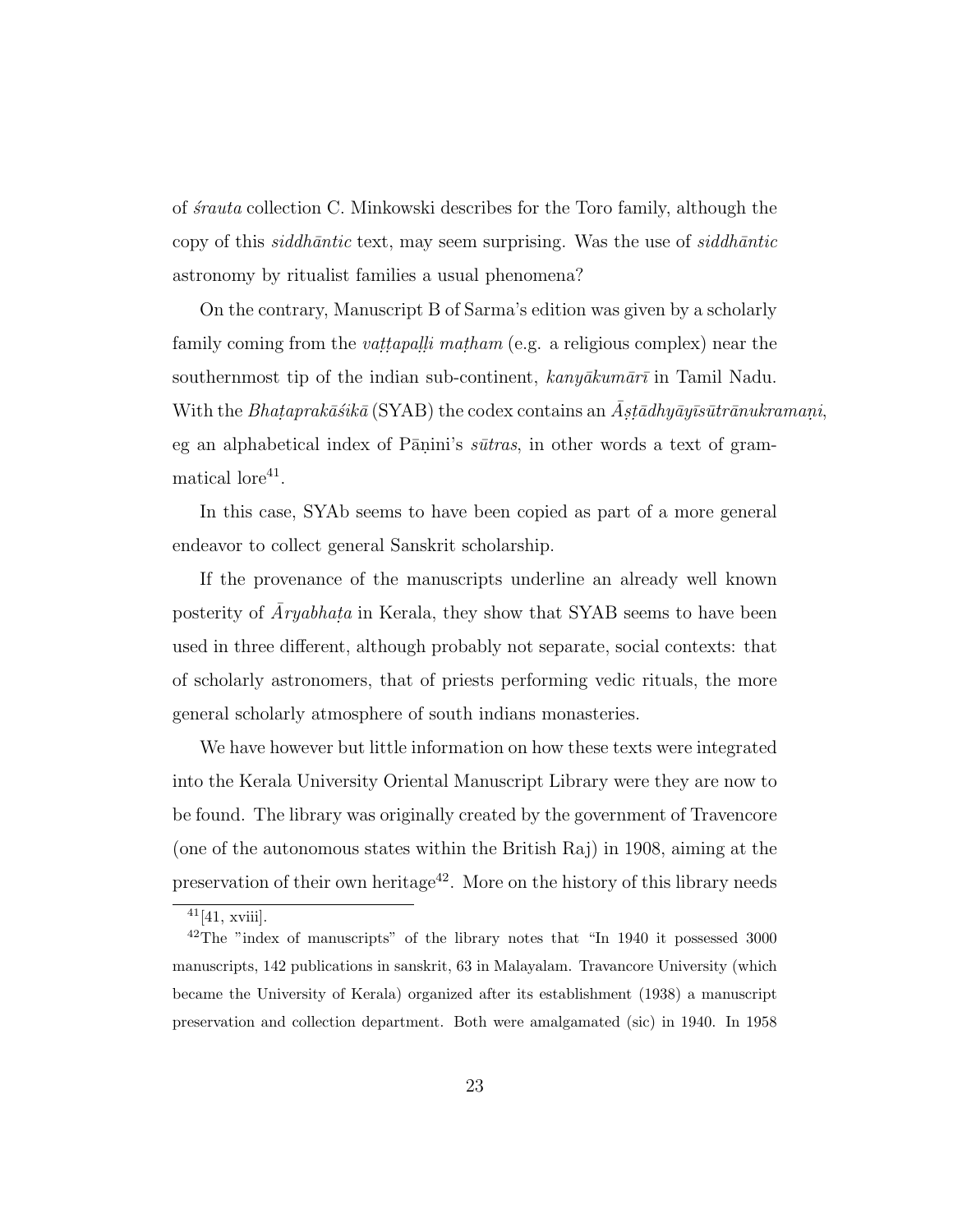to be investigated, but the structure of the codexes in which SYAB is to be found recalls the kind of collection work C. Minkowski described.

On the contrary, existing manuscripts of the PBSS tell us more about their recent collecting, then how the ancient tradition has transmitted them to us existing manuscripts. Thus, the two manuscripts which explicitly contain chapter XII of the PBSS, are those that served respectively for the translation Colebrooke made of this text and the edition that S. Dvivedin made in Benares<sup>43</sup>.

Although the stories still need to be written, emerges from what can be found today in these codexes, the idea that commentaries could have not been considered as extant texts by those who last copied them.

Did the authors themselves consider commentaries as whole texts on their own? And were treatises also considered such? A close look at the texts themselves may help us yield some answers. Another question that comes out of this enumeration, is how much of this attitude of copiors was subsequently reflected by the orientalists who looked at them. As slowly, we try to understand the influence that existing pandit's tradition articulated itself with "western" philology, we can also try to understand what affected the XIXthe century point of view on commentaries in the mathematical field.

there was 28 000 Codices in Sanskrit; 5 000 in malayalam."

<sup>&</sup>lt;sup>43</sup>See [31, op.cit], [19, op.cit] and [15].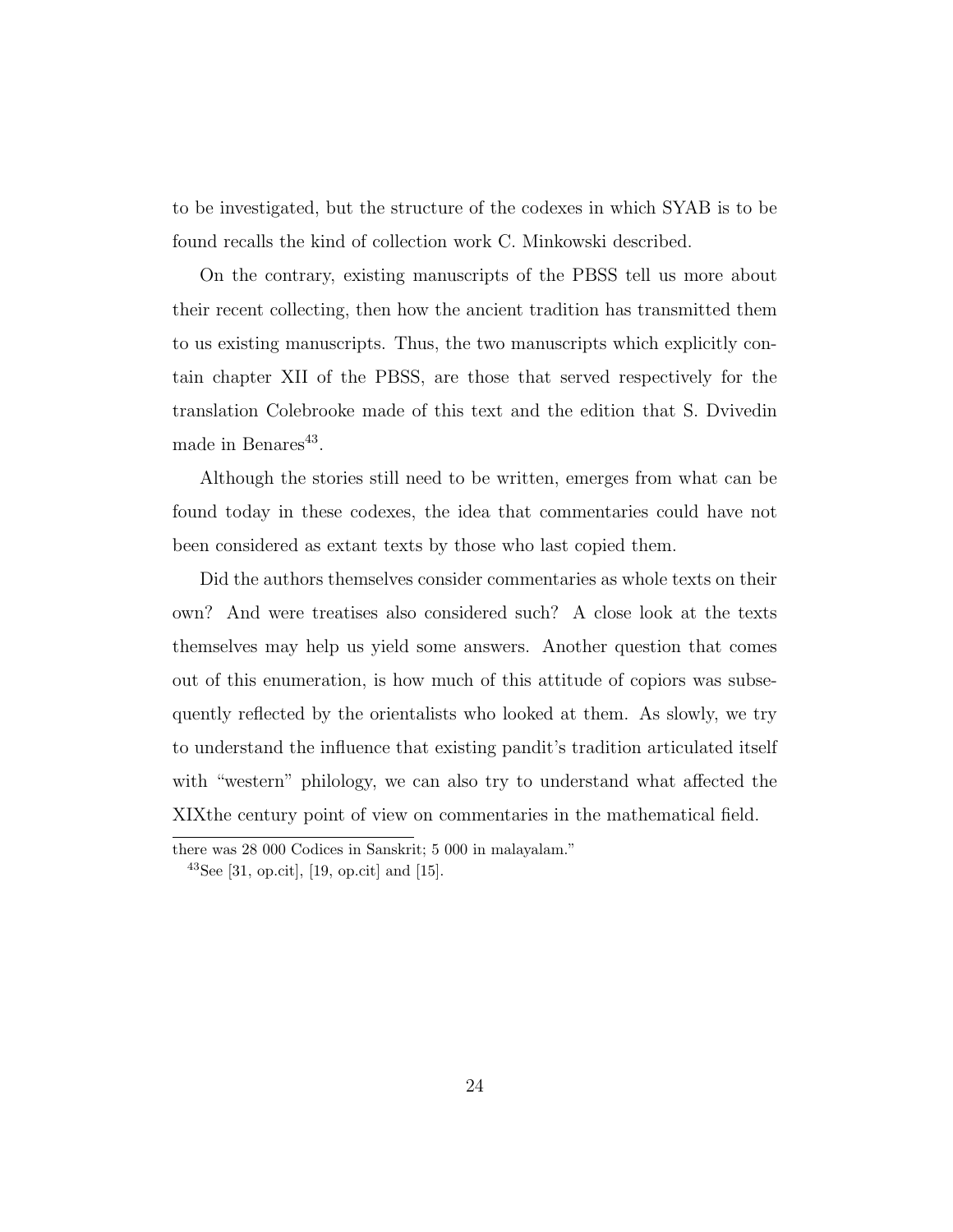# 2 Rediscovering Ab, BSS, PG and their commentaries in the historiography of Indian mathematics

This section is a first attempt to highlight textual aspects of the historiography of mathematics in India, when considering the way historians of mathematics looked at the Ab, the BSS and the PG and their VIIth-XIIth century commentaries. It is difficult to find a unifying trend in the way different historians dealt with commentaries, the key being, maybe, whether they were mathematicians or philologers. The more the historian was a mathematician, the less there seems to have been a sensitivity to text, the more he was a philologer, the more the commentary was given an important place. However, this does not mean that commentaries were then always seen as secondary texts by mathematicians and important texts by philologers, as the trend has been to pay more and more attention to the mathematical contents of commentaries as the XXth century came to a close. We cannot afford here to look closely at the shifting attitudes of all different actors, but we will try to draw out some of the characteristics of Colebrooke, Datta & Sing and K. S. Shukla's attitude towards commentaries.

As early as the XVIIth century a certain number of people in Europe knew of the existence of Sanskrit astronomical treatises, by the testimonies of travelers, academic envoys and especially jesuit missionaries, as D. Raina's article in this volume explains<sup>44</sup>. It took time for the Europeans curious of them, to get hold of the texts and be able to study them. By the early XIXth

 $44$ See also [37], [36].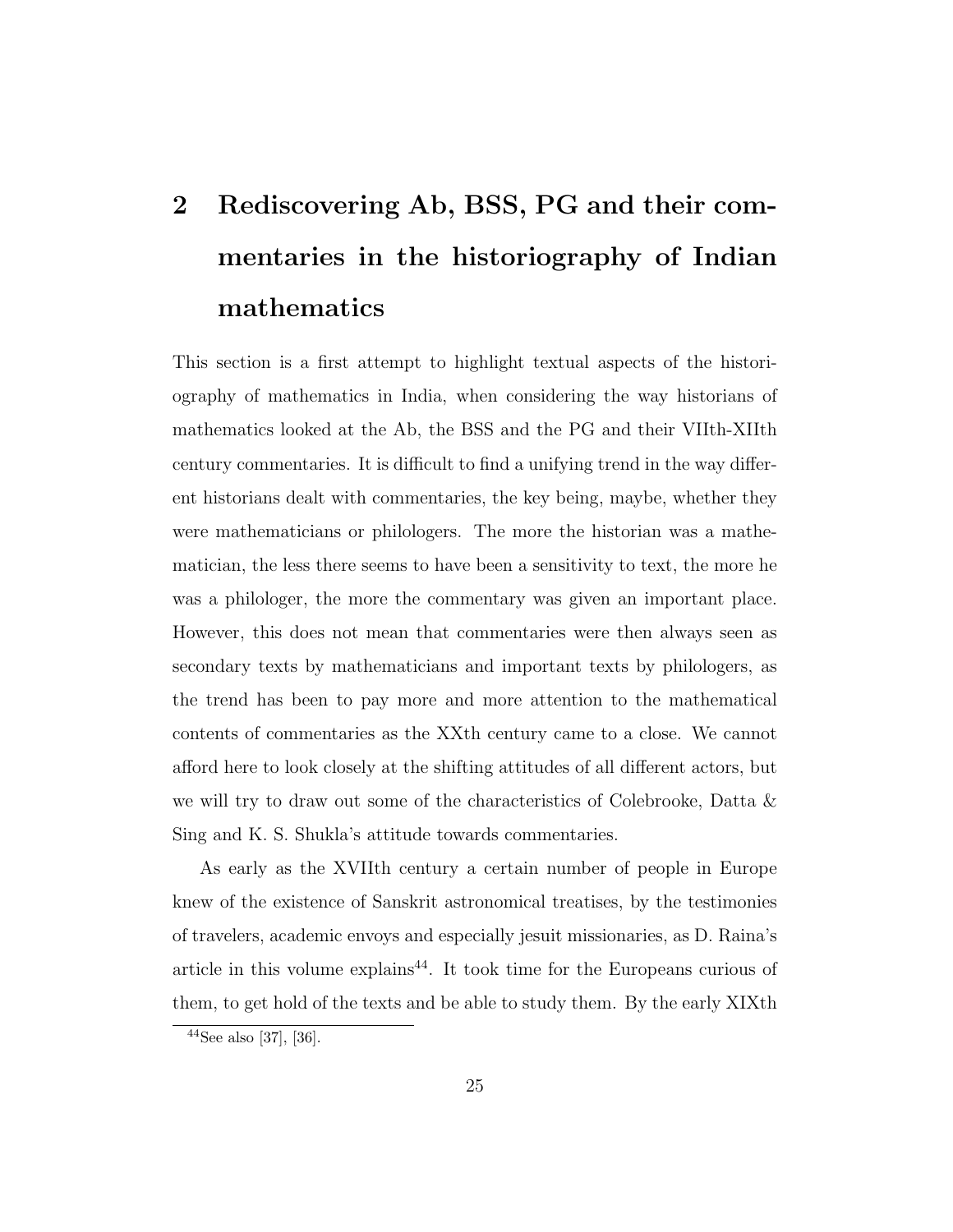century, the first translations concerning mathematics were made, aiming at a European audience. Thus in 1812 Stratchey translated in London for the first time the BG, in 1816 Taylor translated the BG in Mumbai, folowed by Colebrooke's translation of L and BG together with the mathematical chapters of Brahmagupta's BSS which was published in London in 1817<sup>45</sup> .

#### 2.1 Colebrooke and commentaries

Colebrooke's publication proved to be a landmark. He was the first serious and already well established indologist interested in mathematical texts from the Indian subcontinent. He was at the time a former director of the Asiatic Society of Bengal, a recognized specialist of Hindu Law, rites and Indian languages. His translations of these mathematical texts was preceded by a general "dissertation", followed by "notes and illustrations", which attempted to replace these texts in a general history of mathematics which would provide for India a name it had until then lacked $46$ . His introduction takes a strong position on the antiquity of the indian tradition in mathematics, especially in algebra, in an ongoing controversy which it will heighten<sup>47</sup>. The quality of his translations, generally made in close collaboration with pandits, has made it an enduring reference.

Colebrooke included portions of commentaries in the footnotes of his translations. Thus Gangadhāra (fl. 1420), Sūryadasa (1541), Ganesa's (fl.1520/1554) and also Ramakrṣṇa's (? date unknown maybe  $1687^{48}$ ) commentaries are par-

 $45[6]$ .

 $46$  Op.cit.; p. xvi.

 $47$ [22, 111-112].

 $^{48}\rm{CESS}$ V 453 a.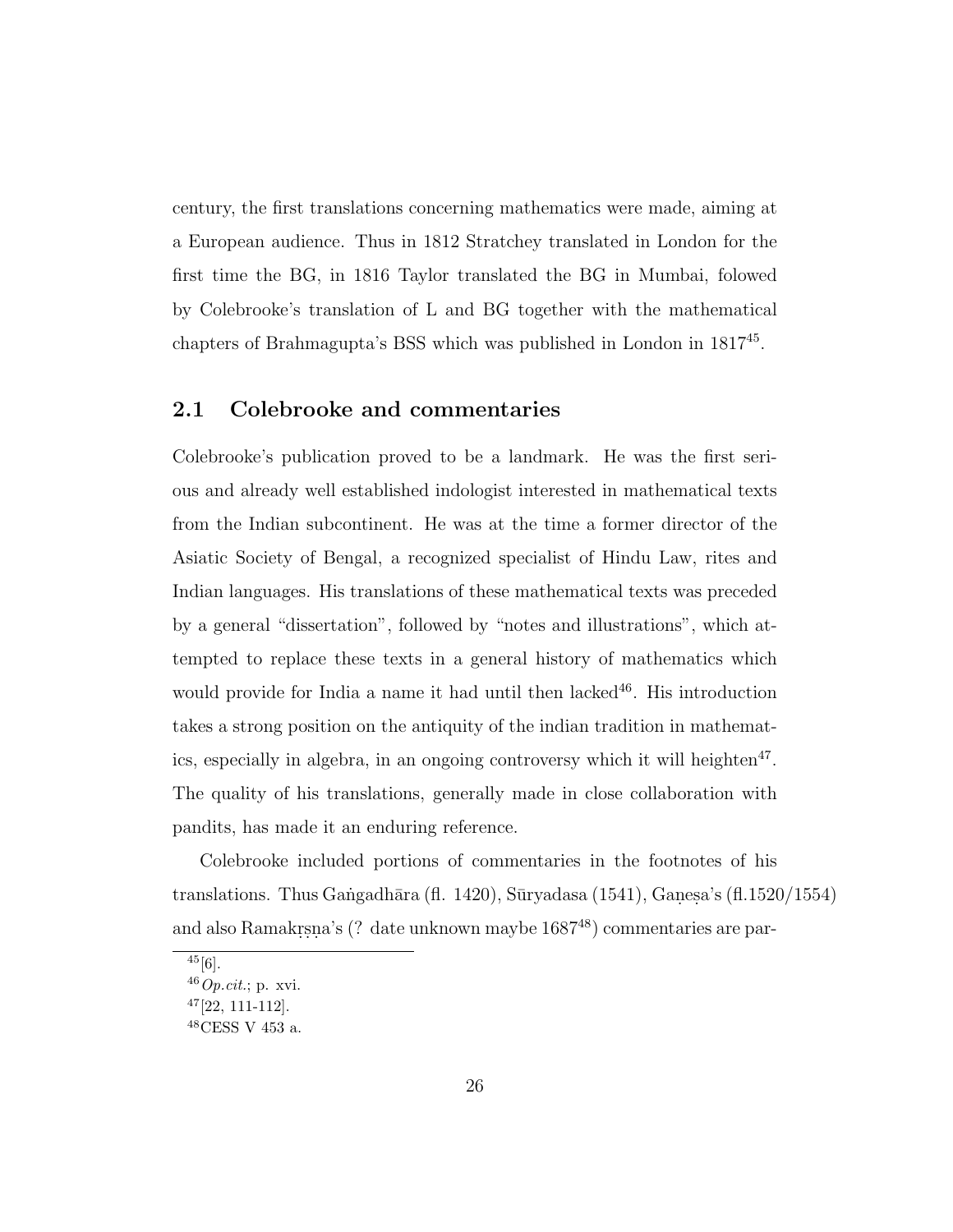tially included in the translation of  $\mathcal{L}^{49}$ ; Krsna's (ca.1615), Rangunāṭha's (?) and Ramakr, s.n. commentaries are used in the translation of BG. Finally, PBSS (noted as "CA", an abbreviation of *Caturdeva*, a part of his name) is used (and quoted) to translate the BSS. Furthermore, although the original text is not known to him or to his English readers, Colebrooke's introduction refers and discusses the work of  $\bar{A}$ ryabhata<sup>50</sup>. He was indeed discussed to by Brahmagupta and by diverse commentators. Colebrooke also, interestingly, refers to a work of Śrīdhara, which is not however our  $PG<sup>51</sup>$ . Thus the names of Āryabhaṭa, Brahmagupta and Śrīdhara were known to Colebrooke's readers.

Colebrooke's aim was to describe the mathematical tradition of India. This led him to consider only the mathematical part of Brahmagupta's treatise, the BSS. And consequently only a portion of PBSS. By doing so, was he prolonging an attested tradition of copying (and thus showing a separate interest) of mathematical chapters of astronomical treatise that existed in the Sanskrit tradition? This selection of BSS's chapters in a printed edition, may also mark the beginning of a long enduring historiographical trend noted in our introduction, the over-representation of mathematical chapters and texts over astronomical and astrological ones in the treatment of ancient *jyotis.a* texts.

If we turn to Colebrooke's introduction, commentators first come as proofs of the authenticity and antiquity of the texts he is concerned with. Thus he

 $^{49}Op.cit.$  Note A p. xxv and p.xxvii

 $50$  Op.cit. Introduction, sections G to I pp. xxxvii-xiv.

 $51$  Op.cit. p.v he writes that he has a copy of "Sridhara's compendium of arithmetic", which is probably the *Trisatika*.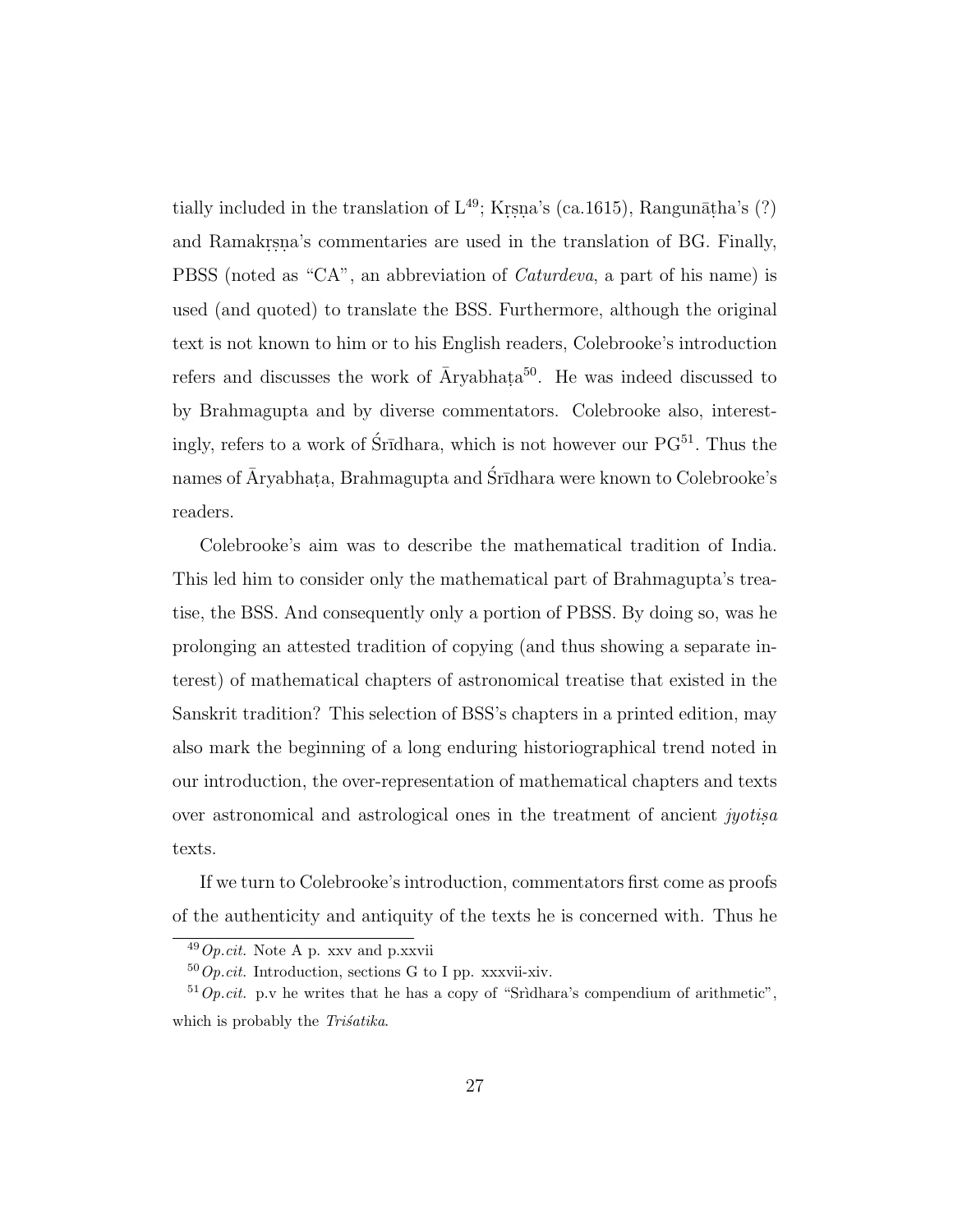writes $52$ :

"The genuineness of the text is established with no less certainty [than its date] by numerous commentaries in Sanskrit, besides a Persian version of it. Those commentaries comprise a perpetual gloss, in which every passage of the original is noticed and interpreted : and every word of it is repeated and explained, a comparison of them authenticates the text where they agree; and would serve, where they did not, to detect any alterations of it that might have taken place, or variations, if any had crept in, subsequent to the composition of the earliest of them. A careful collation of several commentaries, and of three copies of the original work, has been made, and it will be seen in the notes to the translation how unimportant are the discrepancies. "

Commentaries are thus useful and necessary when one wants to edit a text, they are philological tools. However the way they are integrated in Colebrooke's translations, pin points to the fact that commentaries were far from being just that: they were used to understand the treatises, and were stimulating mathematically with their examples and proofs. A commentary however was not treated as a text in itself. It was given in bits and pieces. Selected.

Let us look graphically at the translation, as seen in Figure 5. The commentary appears typographically as a secondary text, written in a smaller font. It is fragmentary, given in different footnotes. However, it literally spills over and eats the space which is meant for the treatise. One can thus

 $52[6, 11]$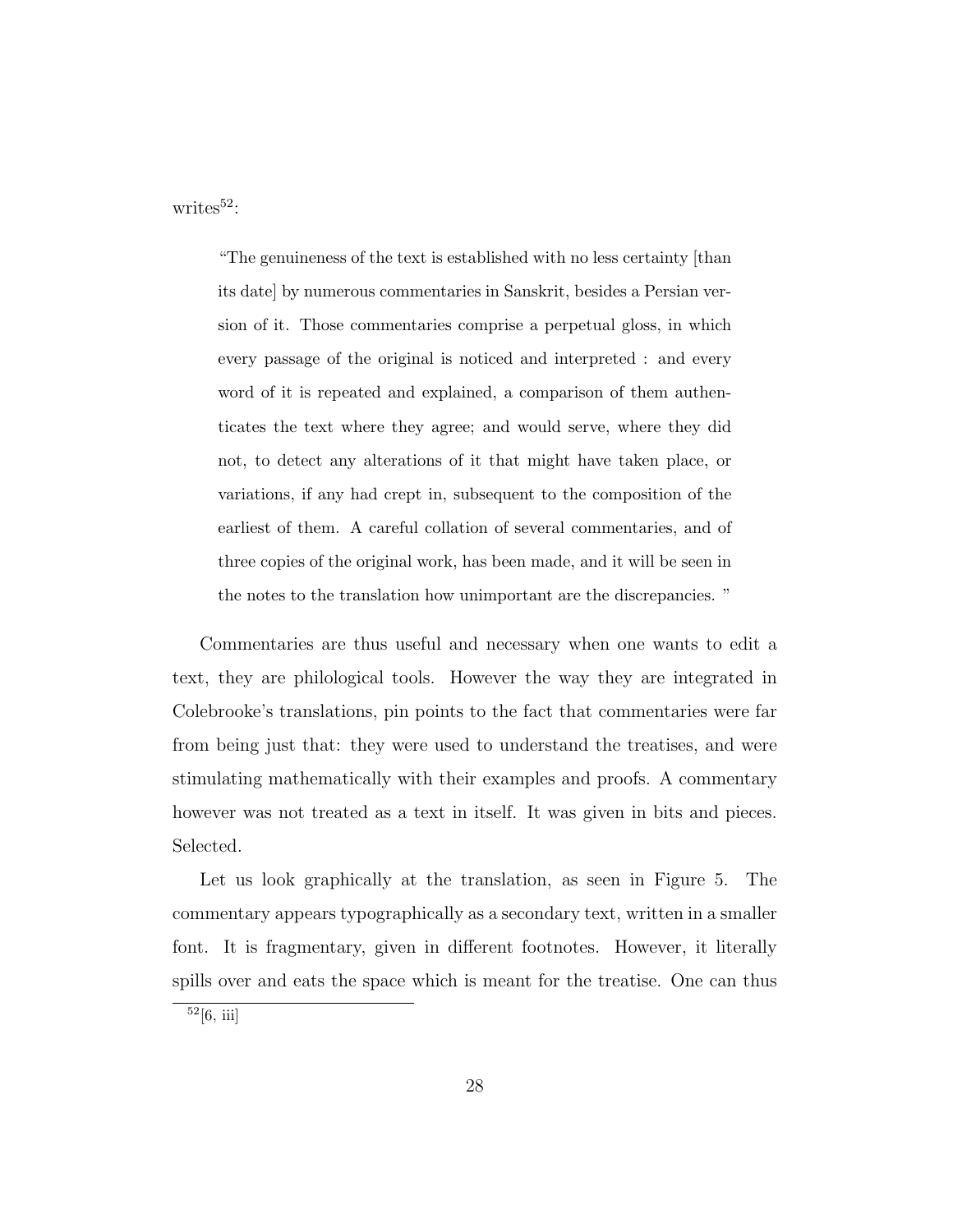graphically feel how important the commentary was in the understanding of the text for Colebrooke.

Recalling our reflections on the fact that the codex sometimes include only portions of commentaries, we can wonder how much of this attitude of regarding commentaries in bits and pieces, reflects the way the pandits that trained Colebrooke, and maybe helped him in collating and understanding the text, worked with these texts themselves. This is precisely where a history of reading and conceptions of commentaries as texts is still to be written, as much as Colebrooke's (and other orientalists) mode of working with pandits<sup>53</sup>.

### 2.2 An Indian scholarship with commentaries: Datta & Singh and K. S. Shukla

During the XIXth century, the history of mathematics in India slowly opened officially to Indian scholars, who elaborate a scholarship that is as much directed towards an inner audience, as an answer and a discussion with European interlocutors. Their presence is first seen in articles discussing authorships of texts, before being felt in a series of editions and translations of texts on mathematics. Thus, the names of Datta, Sengupta and Dvivedin appear in an initial period of confusion were the V<sup>th</sup> century  $\bar{A}$ ryabhata was confused with his XIth century namesake, and the VIIth century Bhaskara I was confused with his XIIth century namesake. By the end of the XIXth century this movement of edition, translation and analysis of texts on mathematics

 $53$ The latter has been studied partially in [22], [1], [3] and others.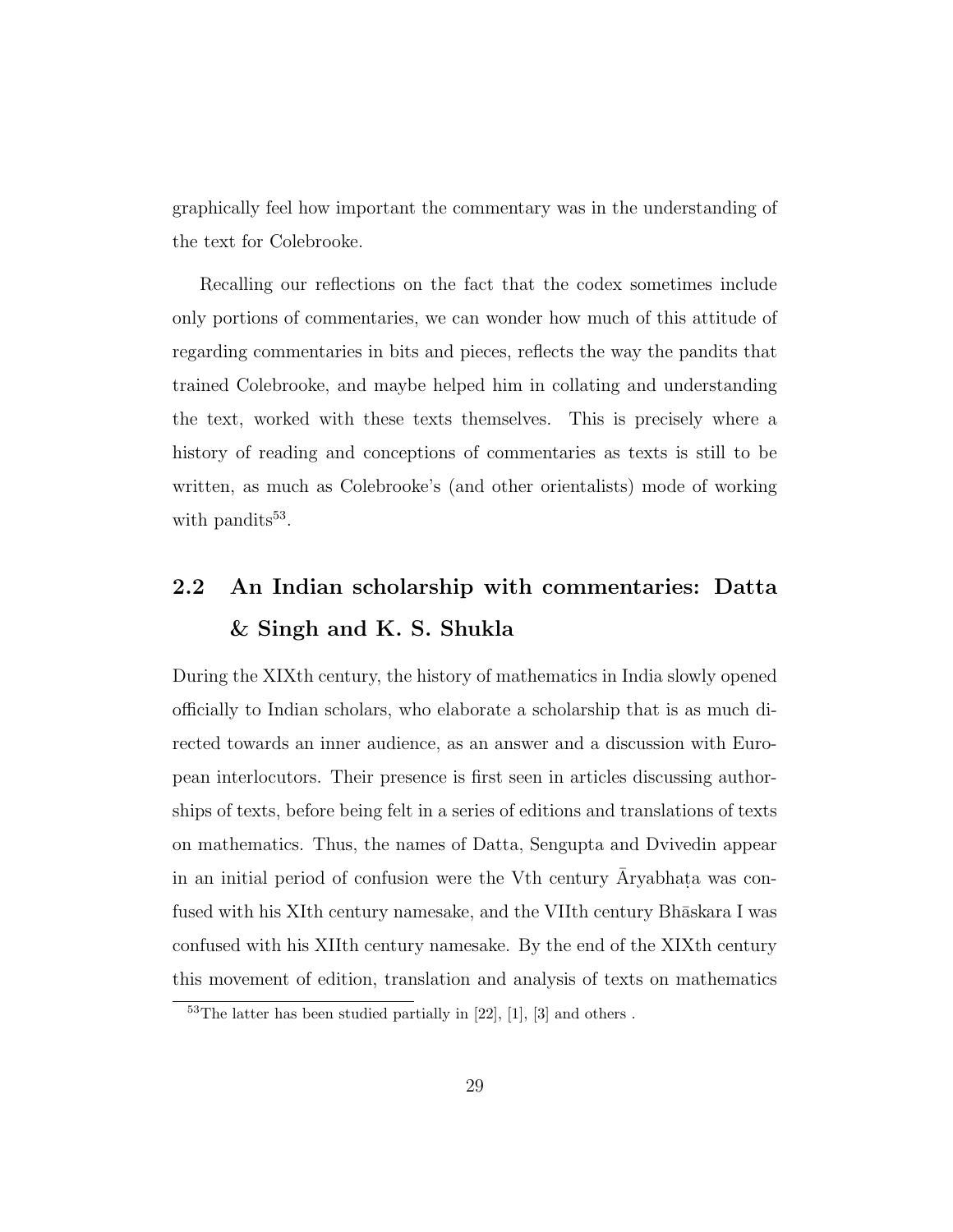#### Figure 5: The BSS and PBSS in Colebrooke's translation

 $278$ 

#### GANITÁD'HYAYA, ON ARITHMETIC;

THE TWELFTH CHAPTER OF THE

BRAHME-SPHUTA-SIDD'HÁNTA,

BY BRAHMEGUPTA:

WITH SELECTIONS FROM THE COMMENTARY ENTITLED

VÁSANÁ-BHÁSHYA,

BY CHATURVEDA-PRÍTHUDACA-SWAMI.

#### CHAPTER XII.

#### **ARITHMETIC.**

#### SECTION I.

1. HE, who distinctly and severally knows addition and the rest of the twenty logistics, and the eight determinations including measurement by shadow,<sup>1</sup> is a mathematician.<sup>6</sup>

2. Quantities, as well numerators as denominators, being multiplied by

<sup>4</sup> Addition, subtraction, multiplication, division, square, square-root, cube, cube-root, free [should be, six] rules of reduction of fractions, rule of three terms [direct and inverse) of free terms, seen terms, electro For topics of Algebra, see note on 4 66.

 $^*$  Ga a, a calculator; a proficient competent to the study of the sphere.

#### BRAHMEGUPTA. CHAPTER XII.

the opposite denominator, are reduced to a common denomination. In addition, the numerators are to be united.' In subtraction, their difference is to be taken.<sup>e</sup>

3. Integers are multiplied by the denominators and have the numerators added. The product of the numerators, divided by the product of the denominators, is multiplication' of two or of many terms.<sup>4</sup>

4. Both terms being rendered homogeneous,' the denominator and nu-

<sup>1.</sup> SCANDA-SEK-ACHARTA, who has exhibited addition by a rule for the summation of series of the arithmeticals, has done so to show the figure of sum; and he has separately treated of figure rate quantity (cabiter-ridi), to show the area of such figure in an oblong. But, in this work, addition being the subject, sum is taught; and the author will teach its figure by a rule for the summation of series (§ 19). In this place, however, sum and difference of quantities having like<br>denominators are shown: and that is face, however, sum and difference of quantities having like denominators are shown: and that is fit.

enomination are snown: and that is fit.<br>\* Example of addition: \* What is the sum of one and a third, one and a half, one and a sixth<br>art, and the integer three, added together? part, and the integer three, added together?

Statement:  $1\frac{1}{2}$   $1\frac{1}{2}$   $1\frac{1}{2}$  3. Or reduced  $\frac{1}{2}$   $\frac{1}{2}$   $\frac{1}{2}$ .

The numerator and denominator of the first term being multiplied by the denominator of the<br>exond. 2, and these of the second intervals second, 2, and those of the term is term being multiplied by the denominator of the second, 2, and those of the second by that of the first, 3, they are reduced to the same denominator ( $\frac{1}{2}$  is and, uniting the numer  $(2)$  is and, uniting the numeratory  $y$  mat of the third term no such operation can be, since the<br>denominator is the same: union of the numeratory  $y$ . With the third term no such operation can be, since the minator is the same: union of the numerators is alone to be made;  $\frac{1}{6}$ , which abridged is) 4.<br>iii the fourth term: union of the numerators is alone to be made;  $\frac{1}{6}$ , which abridged is) 4. So with the fourth term: and the addition being completed, the sum is 7.

Subtraction is to be performed in a similar manner; and the converse of the same example may<br>Subtraction is to be performed in a similar manner; and the converse of the same example may v.v.<br>3 Pratyutpanna, product of two proposed quantities.—CH. See a rule of long multiplication,<br>55.

\$55.

\* Example: Say quickly what is the area of an oblong, in which the side is ten and a hulfs and the upright seventy sixths.

the upright screaty states. Surface of an obloge, in which the side is ten and a helpful screaty states.<br>Statement: 10+ 11\$. Multiplying the integers by the denominators, adding the integers and abridging, the two quantit the oblong.

Others here exhibit an example of the rule of three terms, making unity stand for the argument or first term. For instance, if one put out rule of three terms, making unity stand for the argument<br>price of twenty-six palare, if one pala of pepper be bought for six and a half paias, what is the price of twenty-six palas? Answer: 169 panas.] CH.

The method of rendering homogeneous has been delivered in the foregoing rule (§ 3) "Integers<br>are multiplied by the denominators," &c.—Cu. It is reduction to the form of an improper<br>fraction.

<sup>\*</sup> It is not quite clear whether the exa entator's. The metre of them is different r's or the com that of the rales; and they are not compreher<br>the close of each. They are probably the con hended, either in this or in the chapter on Algebra, in the summed con ter's; and consign re to the notes.

CH.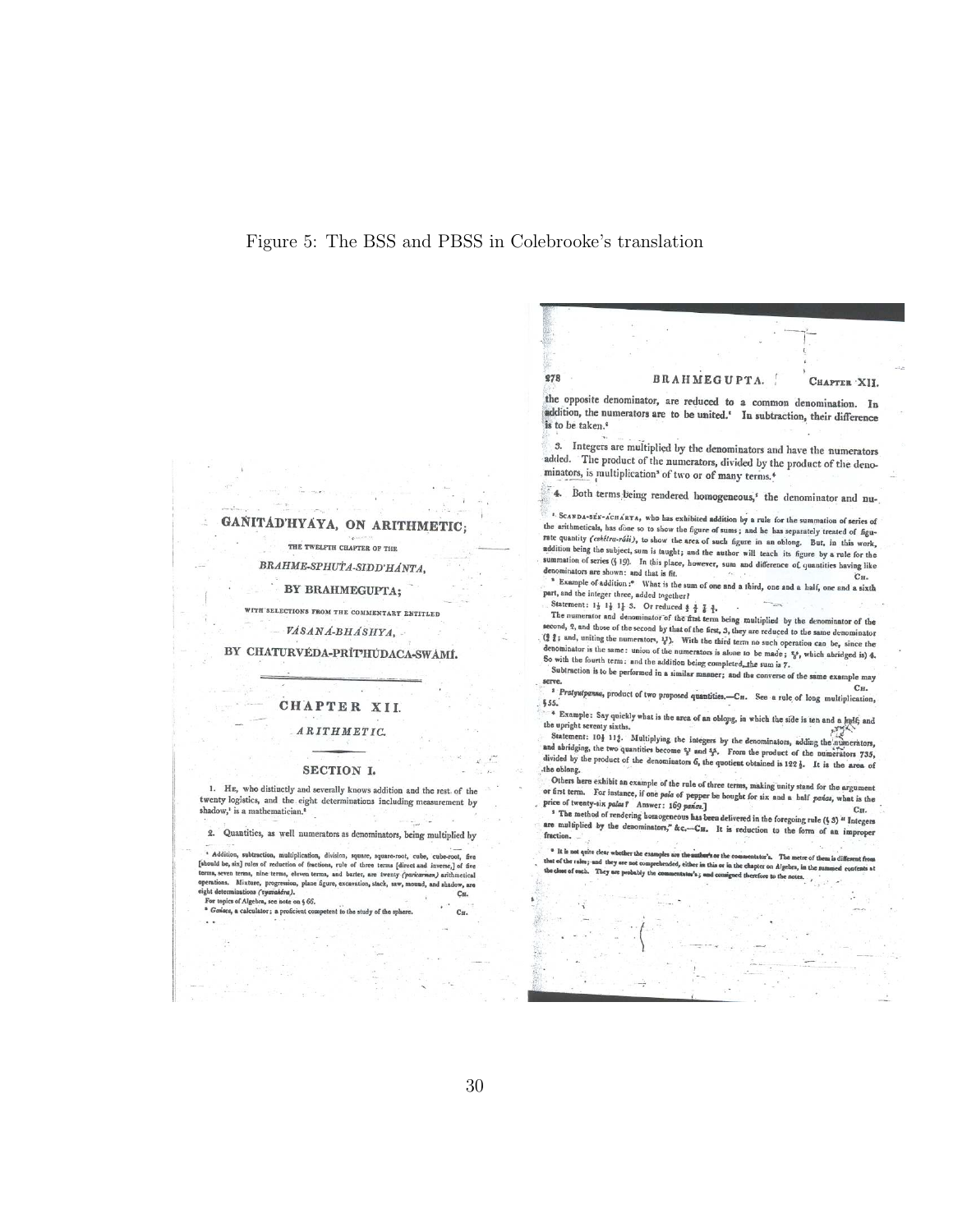in Sanskrit comes to a peak. Kern in  $1874^{54}$  edits for the first time  $^{55}$  the Ab. His edition is printed with Paramestara (XIVth century) 's commentary. His introduction evokes SYAB, which is quoted and referred to by Paramestra; but not the BAB. In 1879, chapter 2 of the Ab is translated and analysed into French by Leon Rodet<sup>56</sup>. In 1896 Dikshit gives an edition of the BSS with his own commentary<sup>57</sup>. These editions are then followed by a number of translations in English and the first studies in this language. Thus in 1907 and 1908 G. R. Kaye publishes his controversial *Notes on Indian Mathematics*, part two of which is devoted to  $\bar{A}$ ryabhata<sup>58</sup>. These are followed by a set of translations. Sengupta publishes a first English translation of the  $Ab^{59}$ , followed by Clark in  $1930^{60}$ . B. Datta and S. N. Singh publish in 1937 the enduring classic "Hindu Mathematics"<sup>61</sup>. Their main aim is to provide a general description of all the different ways Hindu mathematicians practiced elementary and sometimes higher mathematics, each author adding a stone to this description. But they also want to answer G. R. Kaye's claims on the Arabic or European origin of indian mathematics in general and Ab's mathematics in particular. To do so, part of their effort consists in comparing the history of mathematics in Europe with what has been discovered about the history of mathematics in the Indian subcontinent. Datta  $&$  Singh

 $60[12]$ .

<sup>54</sup>[27].

<sup>&</sup>lt;sup>55</sup>The tradition of copying manuscripts can of course also be seen as an editorial tradition of classical India, but we are referring here to printed books.

 $^{56}[40]$ 

 $57[14]$ .

<sup>58</sup>[21].

 $59[45]$ .

 $61$ [13].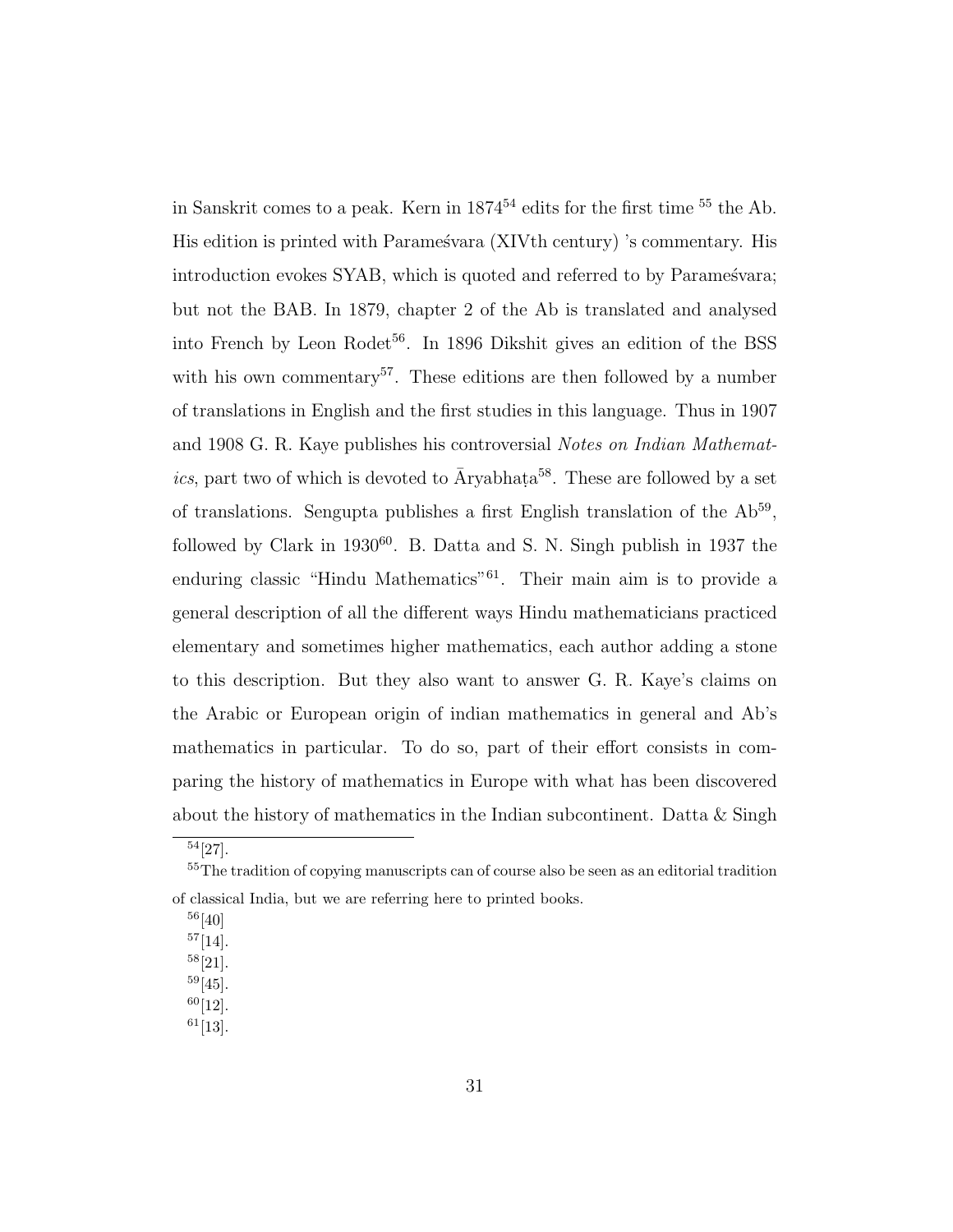write then, to a certain extent, a history of mathematics in India with its great authors and treatises. As trained mathematicians, their focus is essentially on the mathematical contents of the texts<sup>62</sup>. B. Datta and A. N. Singh consider then mathematical commentaries essentially as mathematical texts. Thus Bh $\bar{a}$ skara I, whose text was known but was not published, is referred to several times in this text as an astronomer sometimes dealing with mathematics<sup>63</sup>. His commentary, referred to as such, is sometimes quoted as explaining or interpretating  $Ab$ 's verses<sup>64</sup>, sometimes even in footnotes like in Colebrooke's text<sup>65</sup>, and often with other commentators of Ab such as Nīlakanṭha, none of which were either at the time edited texts. Essentially, however, BAB is referred to for its mathematical contents, outside of its relation with the text of the  $Ab<sup>66</sup>$ , and mingled sometimes with the contents of Bhāskara's other astronomical texts<sup>67</sup>.

With the independence and the creation of institutions for the history of science, a new wave of editions is set forth, of which K. S. Shukla is an important actor. In 1959 he publishes, at the university of Lucknow, an edition of PG with APG, together with an English translation of APG. He

 $62$ But they also embody a dying tradition of mastering Sanskrit texts on *jyotisa*. After all, B. Datta was at the end of his life addressed as pandit. This mastering is attested by the enduring quality of their translations. The study of how the blend of these two traditions can be felt in their manual is open for further research.

<sup>63</sup>[13, Volume I, 125 ].

<sup>64</sup>[13, Volume I, 66-67; 196; 211. Volume II, 93-95 ].

 $65[13, Volume I, 170]$ . SYAB also such as in *op. cit.*[Volume II, 91, footnote 4].

<sup>66</sup>[13, Volume I, 80, 82, 87, 130, 204, 239; Volume II, 87, 238].

 $67$ Thus the entire part devoted to the *kuttaka* in Volume 2, quotes all the different texts of Bh¯askara I, sometimes to present his own algorithms, sometimes as explaining Ab's algorithm.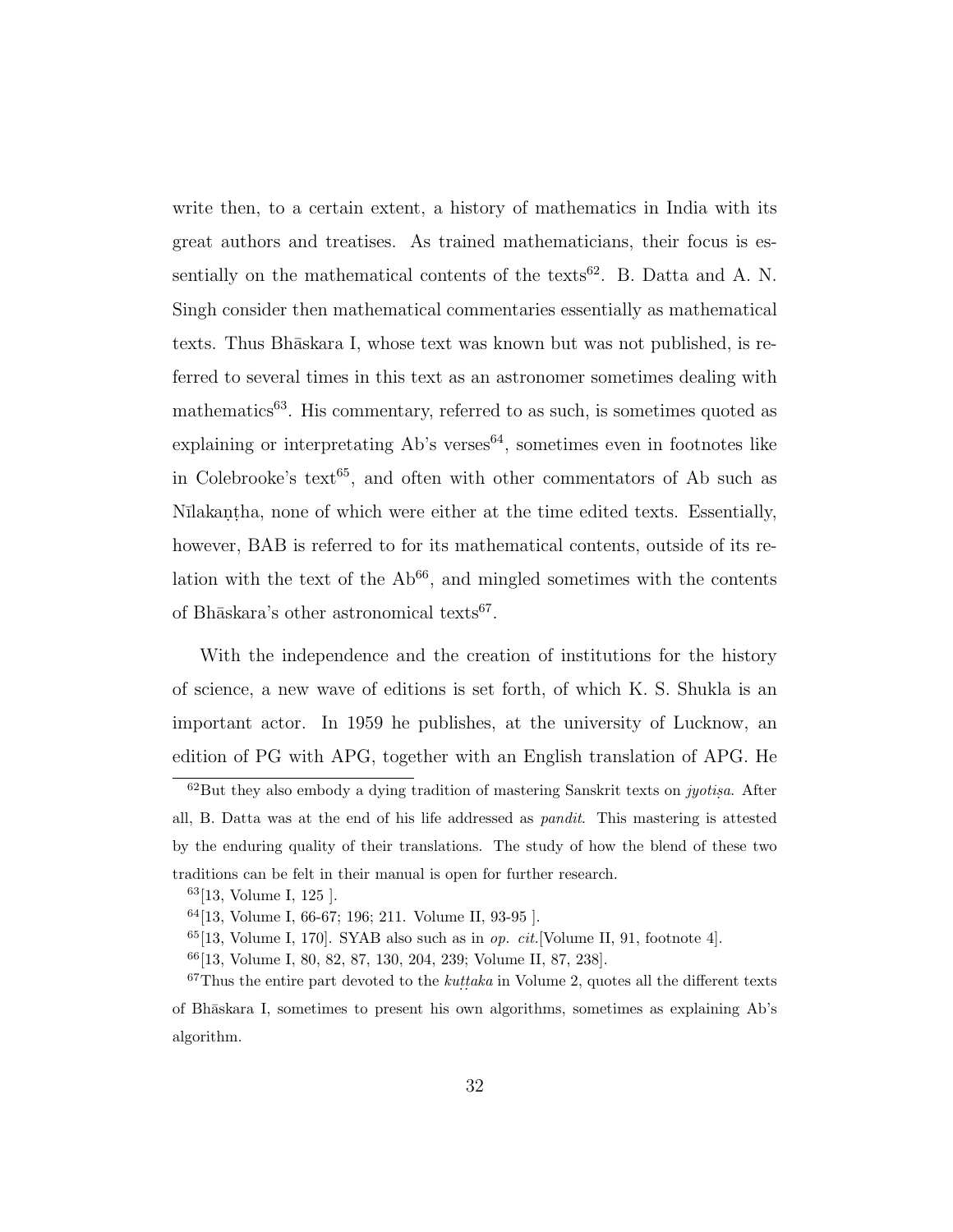then turns to Bh¯askara's work, first editing and translating his treatises that can be seen as elaborations of  $\bar{A}$ ryabhata's astronomy, the *Laghubhāskarīya* and the *Mah¯abh¯askar¯ıya*. Finally in 1976 are conjointly published an edition and translation of the AB, and editions of BAB and SYAB within the Indian National Science Academy.

By the 80's a new generation of mathematicians will take interest in commentaries. On the one hand, publications on the M $\bar{a}$ dhava school of mathematics will call the attention of historians of mathematics on scholiasts of Āryabhaṭa; on the other hand the Japanese students of D. Pingree, T. Hayashi in particular, will start publishing articles on the mathematical contents of different commentaries on Ab, BG and L. To this we can add the recent publications of F. Patte's PhD and my own, to testify of the growing interest for mathematical commentaries in Sanskrit as the XXth century came to an end<sup>68</sup>.

Shukla's editions uses commentaries in three separate ways: commentaries are first of all used, as in Colebrooke's case, as a philological assessment of the original text one wants to edit. They are also used to explain the text. Thus the APG is not translated but sometimes referred to in the comments that Shukla has written with the translation. It is not always

<sup>68</sup>How much were these attitudes towards commentaries linked to the more general developments in the field of indology? Indeed Indology developed a special focus on the study of treatises and the contents of important commentaries, somewhat overlooking to reflect on the commentary as a specific kind of text. The last five, ten years has seen however a renewed interest in this kind of texts, as testifies by the conference "forms and uses of the commentary in the Indian world", which was held in Pondicherry in february 2005, see http://www.ifpindia.org/Forms-and-Uses-of-the-Commentary-in-the-Indian-World.html.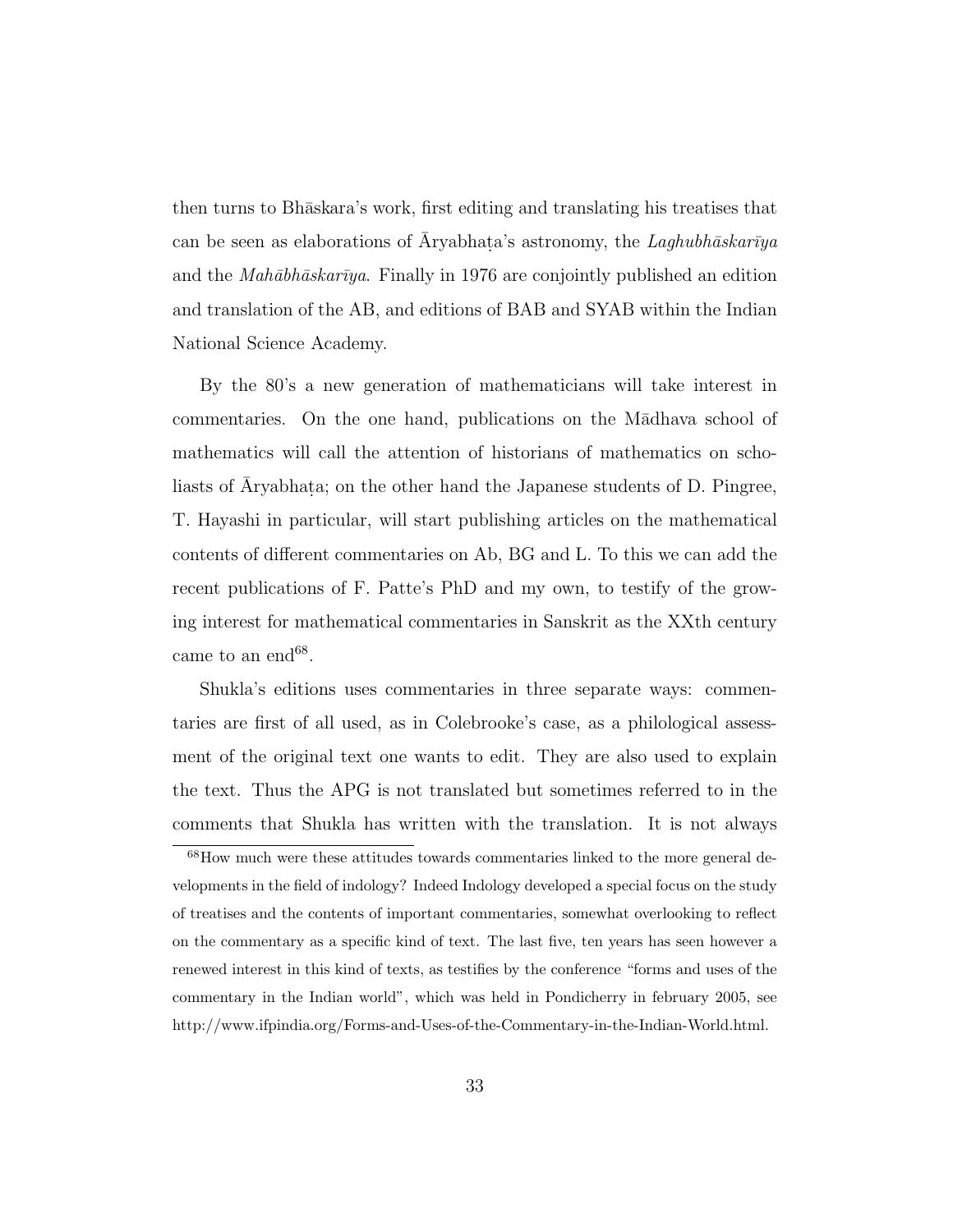clear then how much Shukla consider's commentators as interpretating or explicitating the contents of the treatise. In his co-edition and translation of the Ab, commentators are summoned to add a mathematical depth to the algorithms, and sometimes quoted for their conflicting interpretations. Finally in some instances, especially concerning BAB, commentaries appear as a mathematical text in its own right $69$ . This trend that sees commentaries not only as philological aids, but also as independent texts on mathematics has been growing as testifies the works of the scholarship in history of mathematics in India in the last twenty years, evoked above. This has no doubt to do with a general trend in the history of mathematics at large, as such approaches seem to have been characteristic of the Chinese corpus as well.

Commentaries then were used, read and analyzed but seldom translated by modern historians of mathematics. This made quite sense when they where thought of, as often they were, as philological tools to edit and understand the texts they commented, but remains quite surprising when they are studied as texts on mathematics in their own right. This is but one symptom of the fact that the question of their mathematical relation to the text they comment, other than that of interpretating them (in a right or wrong way), was left unresolved.

<sup>69</sup>Before publishing his edition of BAB, Shukla published a number of analysis in the Indian Journal of History of Science, pinpointing the mathematical importance of the text.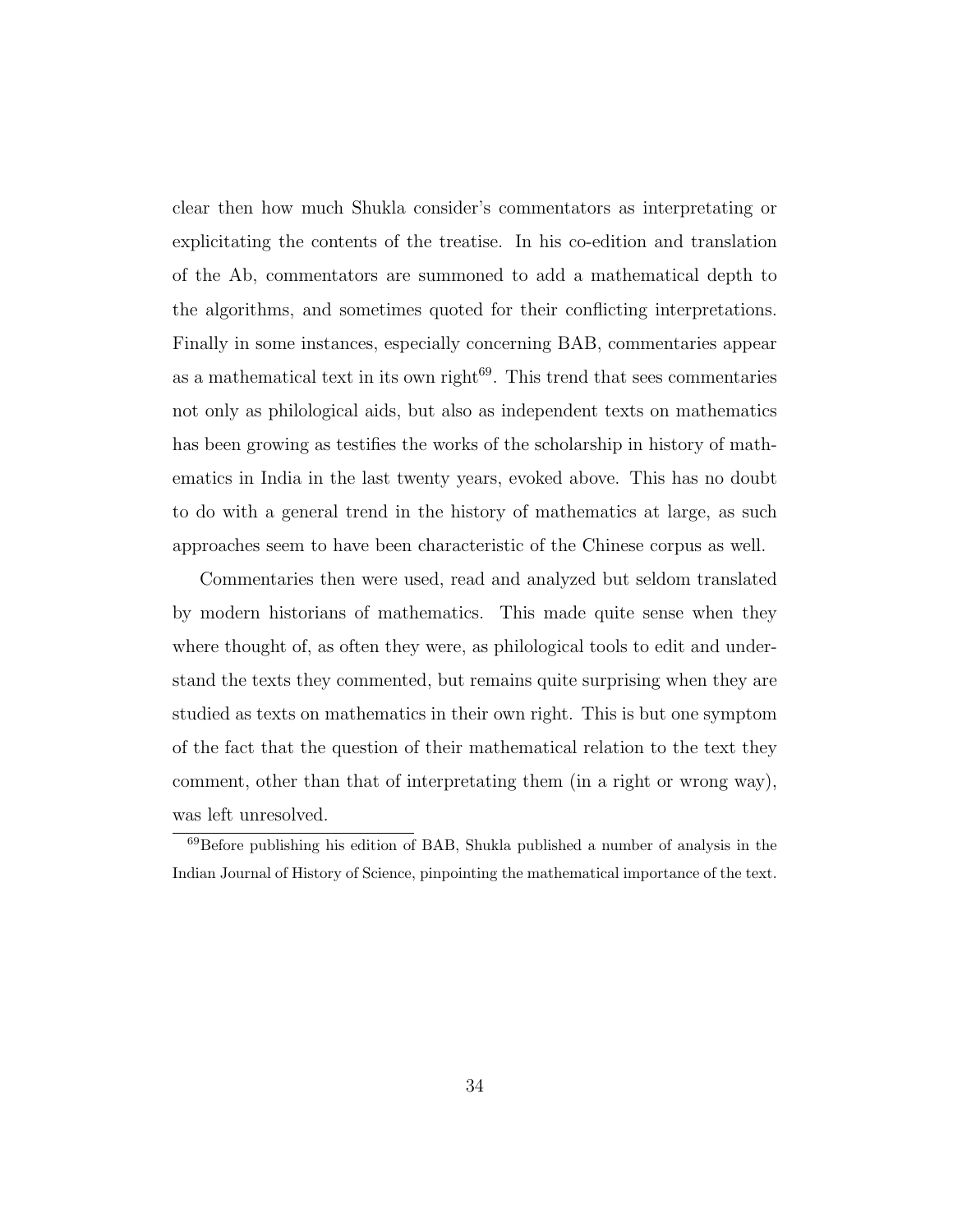# 3 The relation of commentaries with their treatises: the example of the extraction of square roots

Scholarship on the mathematical contents of commentaries, has often focussed on the interesting mathematical ideas, like the proofs that they contained<sup>70</sup>. I would like to focus here on non-textual practices of mathematics that the texts hint to, and to the mathematical reflection that can be seen through one mode of relation of the commentary with the treatise: word substitutions. To do so we will focus on the rule to extract square roots, which is found in Ab and PG, but not in BSS.

#### 3.1 Positional notation and extracting square roots

I have shown elsewhere, that if the history of mathematics in the Indian subcontinent, has long insisted on showing that the decimal place value notation came from India, it reflected little on the concept different authors had of this system, and in particular how they thought and used the idea of position. And indeed, for BAB, SYAB and APG the decimal place value is a conventional notation for which places where digits are noted to make a number are an ordered set on a horizontal line<sup>71</sup>. The important idea stressed with

<sup>70</sup>[49], [30]. Strangely enough little reflection has been published on the comments contained in commentaries on the field of  $ganita$  itself, which however could help us understand why chapters on  $ganita$  containing algorithms with little astronomical applications, where included in treatises on astronomy. (See [32], [25], [33]).

 $71[26]$ .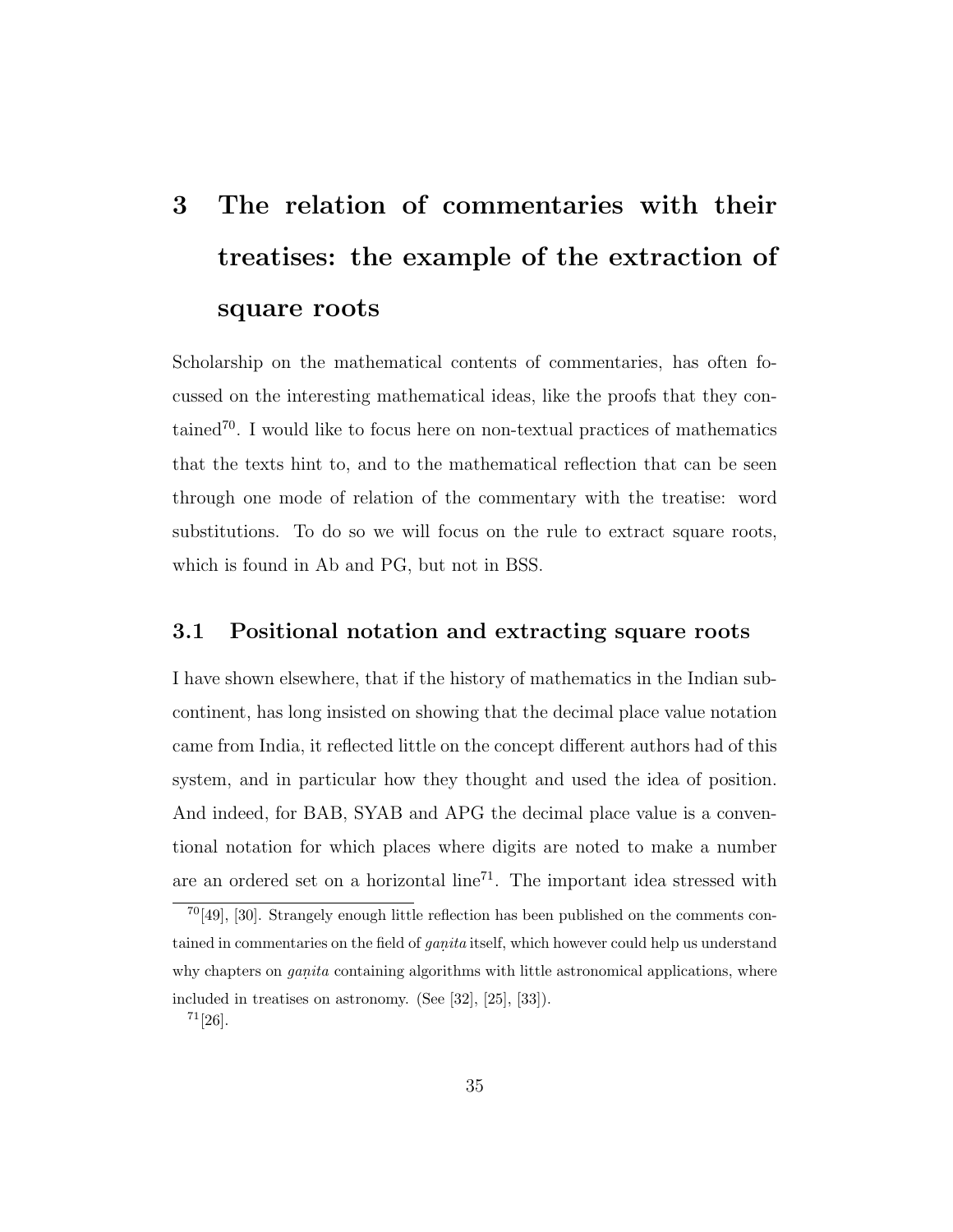a great continuity by one author after another, is that a "place"  $(\textit{sthāna})$ does not exist alone, but only in relation to another, in an ordered relation. This is how a "place" then becomes a "position", although there is no new Sanskrit word that expresses this conceptual change. Consequently, is this positional notation thought of as a positional *system*? A close look at the way commentators treat the extraction of square root procedures enables us to approach more closely their conception of position, and sometimes tell us something of what the authors of the treatise wanted to emphasis as well.

Now, the square root extraction procedures during this period use the decimal place-value notation as a basis. The algorithms given by our authors are not "useful" procedures to extract square roots, such as the interpolations usually described in astronomical (parts of) treatises. They all suppose that one extracts the root of a perfect square<sup>72</sup>. The idea is to recognize in a number written with the decimal place-value notation the hidden development of a square expansion. To say it in other words, this would mean to recognize in a number written as  $a_{2n} \times 10^{2n} + a_{2n-1} \times 10^{2n-1} + ... + a_1 \times 10^2 + a_0 \times 10 + c^2$ the development of a square of the  $(b_n \times 10^n + ... + b_i \times 10^i + ... + c)^2$   $(i < n)$ kind.<sup>73</sup> Crucial then to this algorithm is to distinguish between powers of ten that are also squares (the even powers of ten), and those that are not.

<sup>72</sup>We can wonder why then such procedures were given. This may have to do with the fact that this procedure enables the inversion of a squaring procedure, in a mathematical tradition where the correction of an algorithm is sometimes verified by inverting it, and finding the initial input. Solved examples, all revert the squarings that where illustrated in the squaring procedure.

<sup>&</sup>lt;sup>73</sup>For general explanations on the different methods see [13, Volume I, 170-171] and [2, 78-79].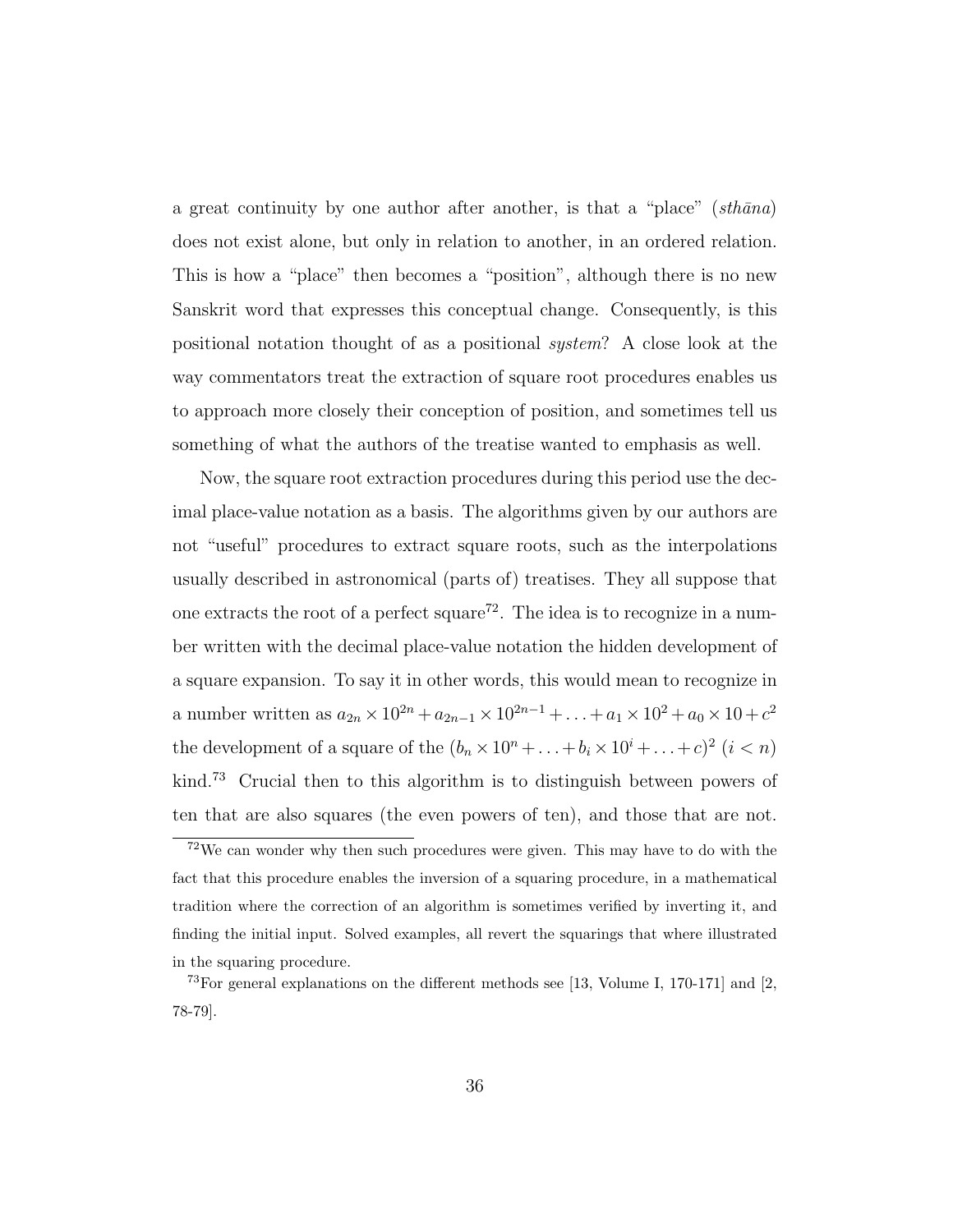Let us note here that Ab's algorithm provides directly the square root. PG's algorithm gives first a procedure to extract a double square root, and then says that it should be halved. Although they are grounded on the same idea, these two procedures differ in their intermediary steps then. But we will not expose this here, concentrating on what the texts tells us of the places and positions with which the algorithm is carried out.

## 3.2 Changing names in the procedure to extract square roots

This is how Ab gives the rule to extract square roots<sup>74</sup>:

### Ab.2.4. One should divide, constantly, the non-square  $\langle$  place $\rangle$  by twice the square root

### When the square has been subtracted from the square  $\langle$  place $\rangle$ , the quotient is the root in a different place

Without a commentary the algorithm itself is hard to understand. Part of the difficulty rises from the fact that  $\bar{A}$ ryabhata uses a pun which makes us confuse which of the digits are squares (*varga*) and which of the digits are noted on "square positions"<sup>75</sup>. This pun however hightlights exactly 74

 $bh\bar{a}gam \; hard \; avarg\bar{a}n \; nityam \; dvigunena \; vargam\bar{u}lena$  $\emph{vargād varge suddhe labdham sthānāntare mūlam} \|$ 

See [47, 36-37] for an explanation of the algorithm.

<sup>75</sup>Another difficult aspect of the verse, is the fact that it states the algorithm, starting from its middle, emphazing its iterative aspect. This we will come back to in a forthcoming article [23].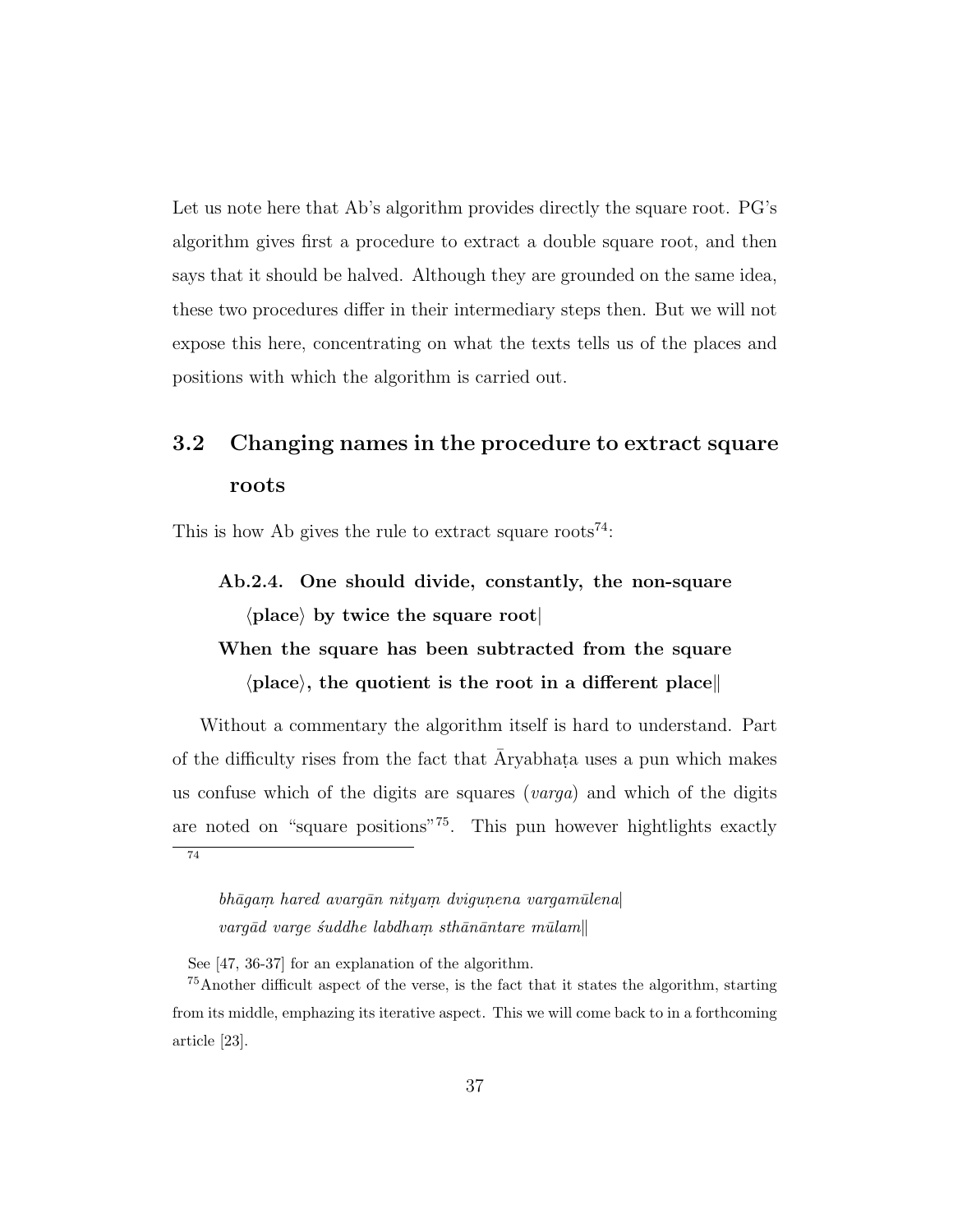the mathematical idea behind the root extraction: "square places" of the decimal place value notation are the places where we get hints to which digits have been squared in order to produce the number we are dealing with. Ab considers the decimal place-value notation as an ordered line of places, for increasing powers of ten. To this reading, he adds a new grid to qualify the places, distinguishing the powers of ten which are squares from those that are not squares. Ab's readings of positions are concerned simultaneously with the mathematical dimension of the decimal place value notation and with the mathematical idea on which the algorithm rests. BAB followed by SYAB together help us understand Ab's verse by giving new names to these places. They both start from the decimal place value notation, but consider it outside of its mathematical signification. They count the different places were digits are noted, starting on the right, from the lowest power of ten, and continuing on the left. All the even numbers of this enumeration indicate "even places", and odd numbers, "odd places". Since,  $10^0$  starts this enumeration, what Ab calls "square places", BAB and SYAB call "uneven place", and what Ab calls "non-square places", BAB and SYAB call "even place":

| 10 <sup>5</sup>     | $10^{4}$                      | $10^{3}$       | $10^{2}$  | 10 <sup>1</sup> | $10^{0}$  |
|---------------------|-------------------------------|----------------|-----------|-----------------|-----------|
| non-square          | square                        | non-square     | square    | non-square      | square    |
| place               | place                         | place          | place     | place           | place     |
| $(\textit{avarga})$ | $(\mathit{varga})$            |                |           |                 |           |
| 6                   | 5                             | $\overline{4}$ | 3         | $\overline{2}$  |           |
| even place          | place<br>odd                  | even place     | odd place | even place      | odd place |
| (sama)              | $\left( \emph{visama}\right)$ |                |           |                 |           |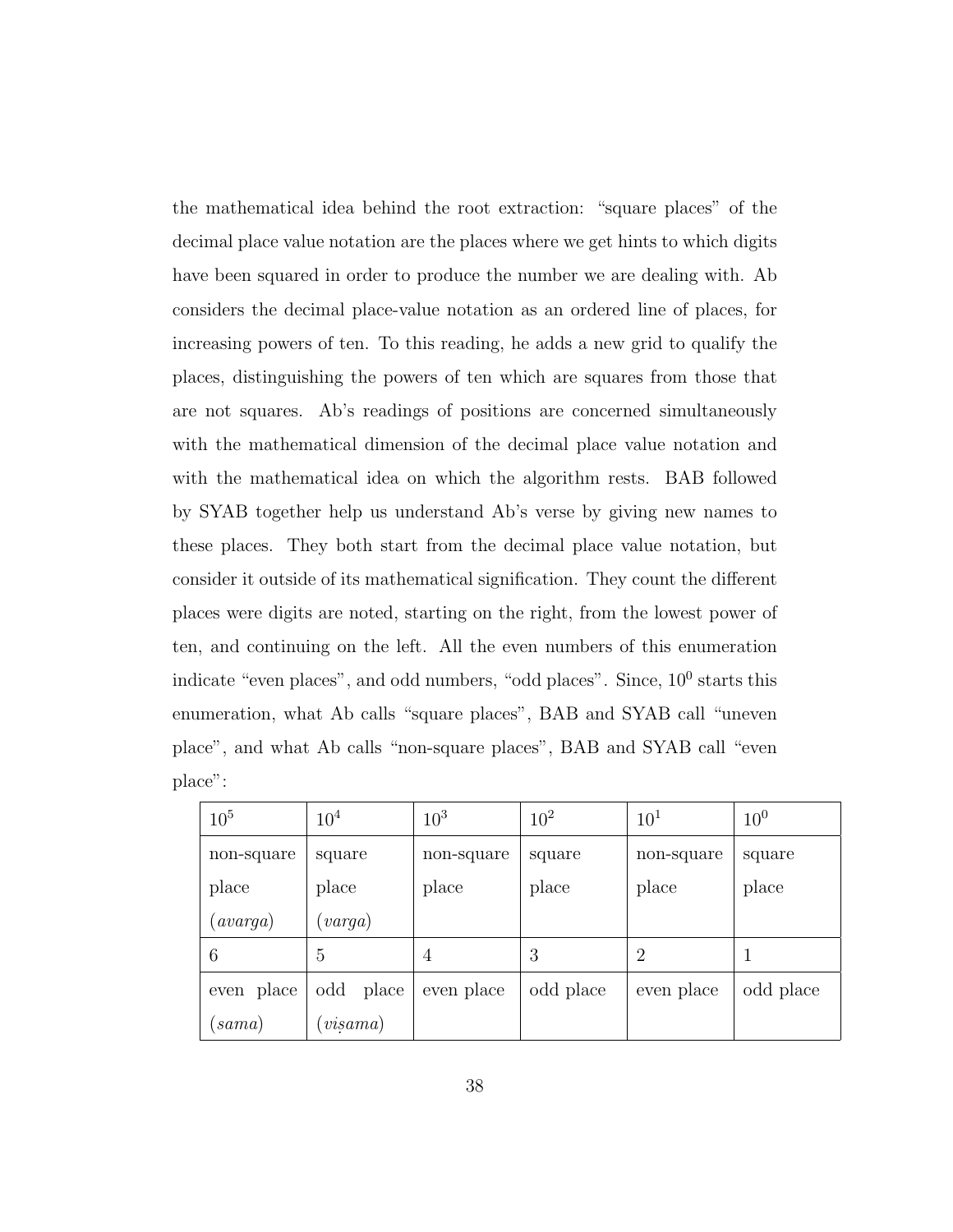Commentators then add here their own grid to the ordered list of places that define the decimal place value notation, a grid that considers the notation outside of its mathematical content, as a tabular form with a numbered list of items on a line. It is to this formal way of looking at the decimal place value notation, that they apply a mathematical assessment: with odd and even numbers. This mathematical assessment is not directly related to the algorithm, until the commentators in fact relate both this grid to the one used by Ab. It is thus their commentary that will link this reading to the one offered in Ab's verse. All this is done simply by substituting one word to another, in general word glosses. Thus, BAB states:

In this computation  $(ganita)$ , the square  $(varga)$  is the odd  $(visama)$ place.

And SYAB<sup>76</sup>:

In the places where numbers are set-down, the odd places are square places. The even places are non-square places.

The name substitution they make is synthesized in Table 3.2.

The fact that these places are used and qualified in different classifications, some of them underlining their values, others their positions in an ordered line, others again pinpointing their mathematical qualities (as squares) points to the fact that all the authors considered here, do indeed use the decimal place value as a system of positions which can be qualified in as many different ways that an algorithms requires. The notation itself is given a

<sup>76</sup>[41, p. 36, line 15].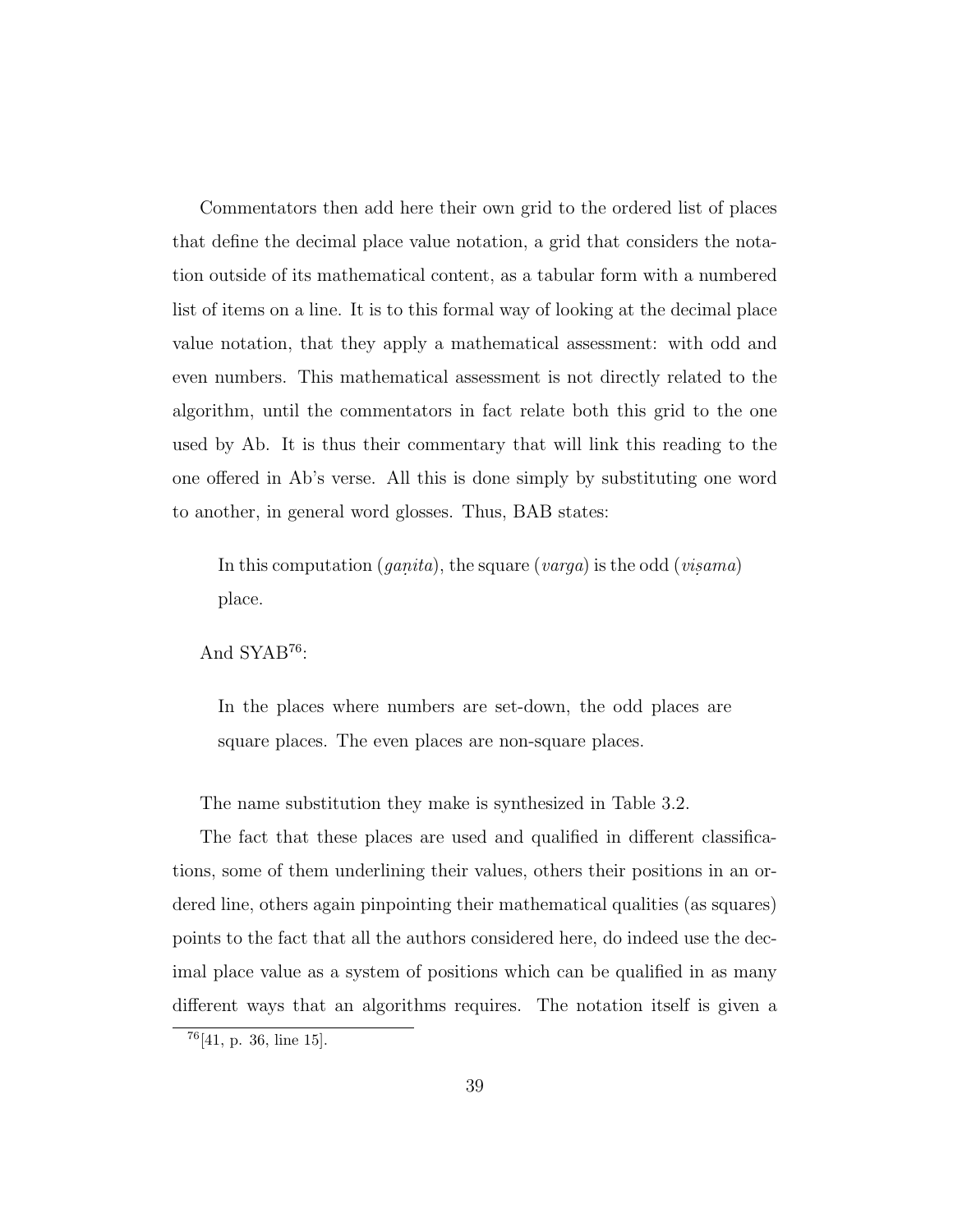| Texts       |             | Even powers of ten Uneven powers of ten |
|-------------|-------------|-----------------------------------------|
| Ab          | $\it varqa$ | avarqa                                  |
| <b>BAB</b>  | visama      | sama                                    |
| PG          | idem        | nihil                                   |
| <b>APG</b>  | idem        | sama                                    |
| <b>SYAB</b> | idem        | idem                                    |

Table 2: Names of places in the algorithm to extract square roots

specific grid by the commentators which relate it to the mathematically significant grid of the author of the treatise. Furthermore, it is because they give new names to these the places, that we can unravel the confusion the pun provokes in the verse.

To sum it up, the commentarial act of substituting a name given in the treatise by another has a first function then, that of explaining the literal meaning of the verse. It also points to the fact that the pun had a mathematical meaning, and what the meaning was. Then, it tells us something on how the *s¯utra* was composed: using a mathematical pun so that one remembers the mathematical idea behind the algorithm. Finally, it creates a new grid, a new system of positions and links it to the one it has explicited for the treatise. If Ab gives the core mathematical ideas of the algorithm, BAB and SYAB hightlight them by explaining how they are associated with the notations of numbers and the algorithm on a working surface. However they do not detail the process as it is really worked out on a working surface, as Ab, they just give the general idea that rules the working out of the procedure.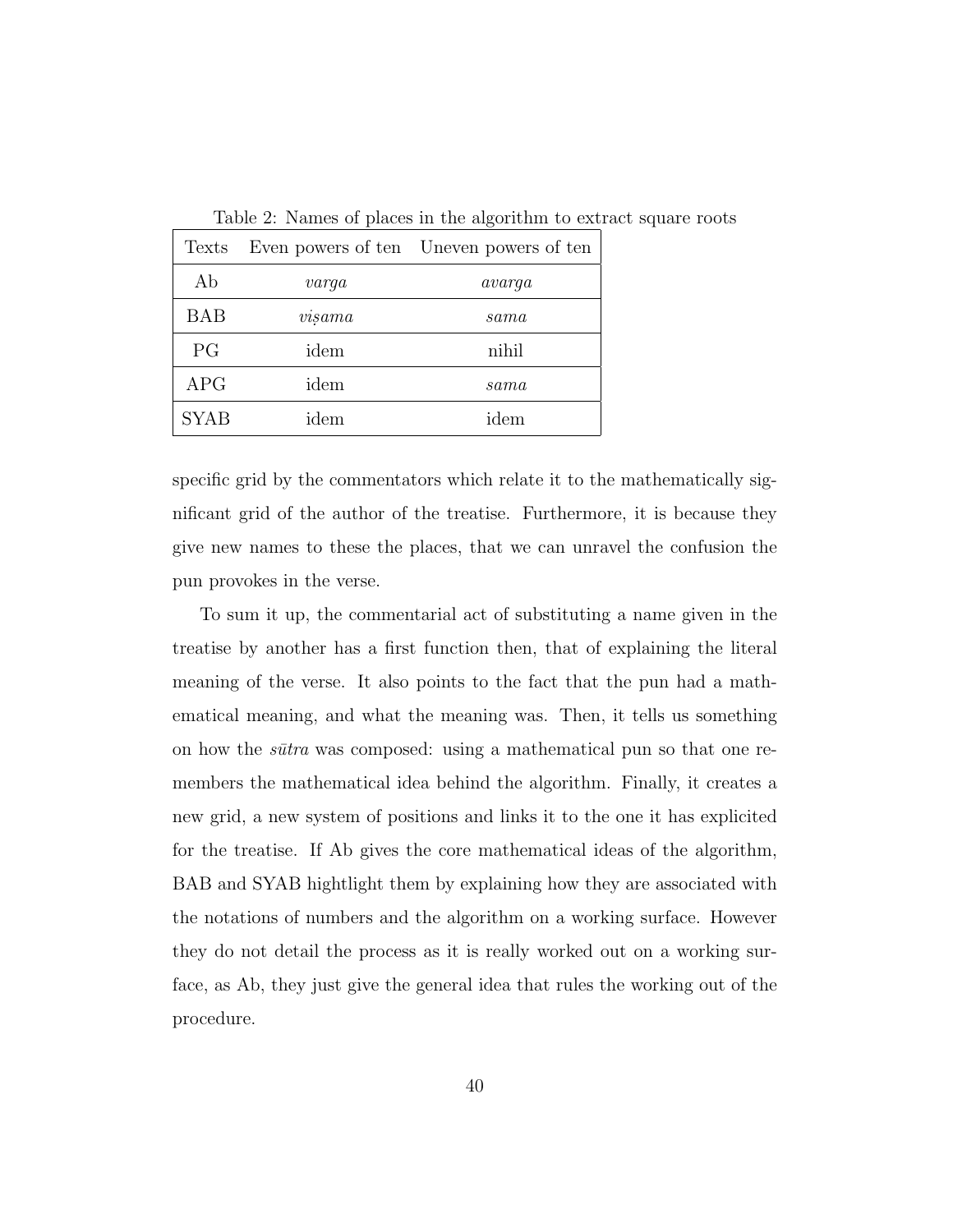Ab's confusing pun was not taken up in later literature. PG uses a vocabulary that is the same as BAB<sup>77</sup>:

PG.24.Having removed the square from the odd term, one should divide the remainder by twice the root that has trickled down to the place|  $\langle \text{And} \rangle$  dispose the remainder on a line  $\langle \text{paintti} \rangle$ PG.25. Having subtracted the square of that, one should divide the previous result| That has been doubled. Thus again and again,  $\langle \text{finally} \rangle$ one should halve twice the square.

APG comments the verse regarding questions of place, as follows <sup>78</sup>:

One should subtract a possible square (sambhavinam vargam),

from the *visama* (place) of the square quantity, (in other words)

 $visam\bar{a}t$  padas tyaktyv $\bar{a}$  varga $m$  sth $\bar{a}n$ acyutena m $\bar{u}$ lena $|$  $\emph{divigunena bhajec che sam labdham vinives'ayet paiktau}$  $t$ advargam sam $\acute{s}$ odhya dvigunam kurvī $t$  purvaval labdham $|$  $uts\bar{a}rya\ tato\ vibhajec\ sesam\ dvigun\bar{i}krtam\ dalayet\parallel$ 

<sup>78</sup>[46, 18, line 10-12]

 $varqar\bar{a}ser$  visam $\bar{a}t$  pad $\bar{a}d$  oj $\bar{a}khy\bar{a}d$  $ekatrt\bar{v}yapa\tilde{n}camasaptam\bar{a}der$  $eka's atāyutaprayutādishānebhyo nya tamashānād antyāt padāt$ sambhavinam. vargam. tyajet

<sup>77</sup>See [18 for the Sanskrit, 9-10 of the part in English for an explanation of the procedure as described in APG][46]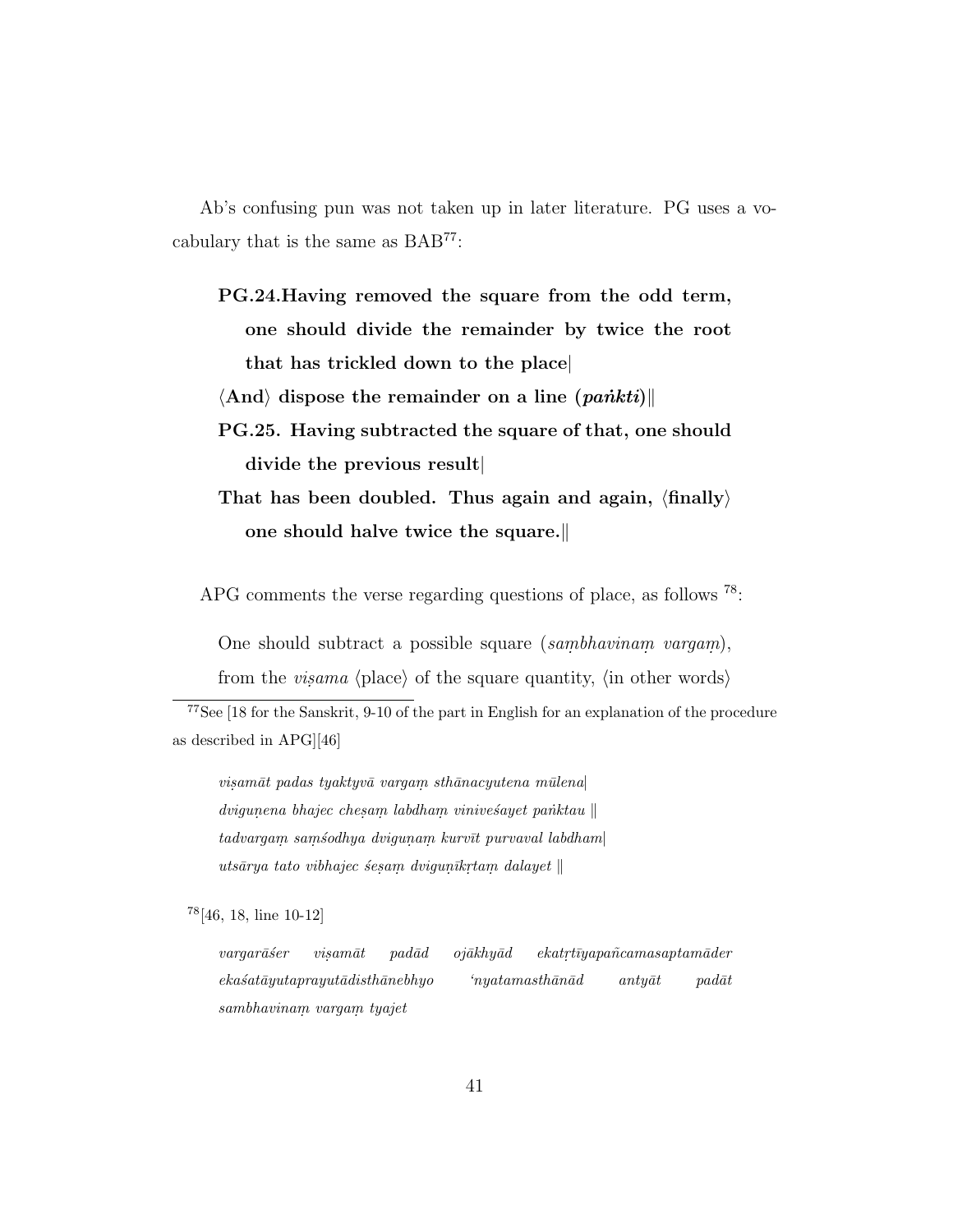from what is called odd (*oja*), that is from the first, third, fifth, or seventh etc.  $\langle place\rangle$ , from the places for one, one hundred, ten thousand, or one million, etc., from the *pada*, that is from the last among all other places.

And considering the square root of  $188624$ , it adds<sup>79</sup>:

In due order from the first place which consists of four, making the names: "odd (*visama*), even (*sama*), odd (*visama*), even (*sama*)".

> Setting down: sa vi sa vi sa vi 1 8 6 6 2 4

In this case, the odd terms which are the places one, a hundred, ten thousands, consist of four, six and eight. Therefore the last odd term is the ten thousand place which consists of eight.

 $\bar{a}$ nulomyena ekasth $\bar{a}$ n $\bar{a}c$  catusk $\bar{a}t$  prabhrti visamam samam visamam samam  $iti\ samj\~{n}\~{a}karanam$  /

> sa sa sa vi sa vi 1 8 6 6 2 4

 $\emph{atra} \quad catuh, sada, stakāni} \quad eksatāyutasthānāni} \quad visamapadāni} \quad tebhyo$  'yu $tash\bar{a}nastham.$  as $takam.$  antya $m.$  vis $amapadam$ 

<sup>79</sup>[46, 18, line 19-22]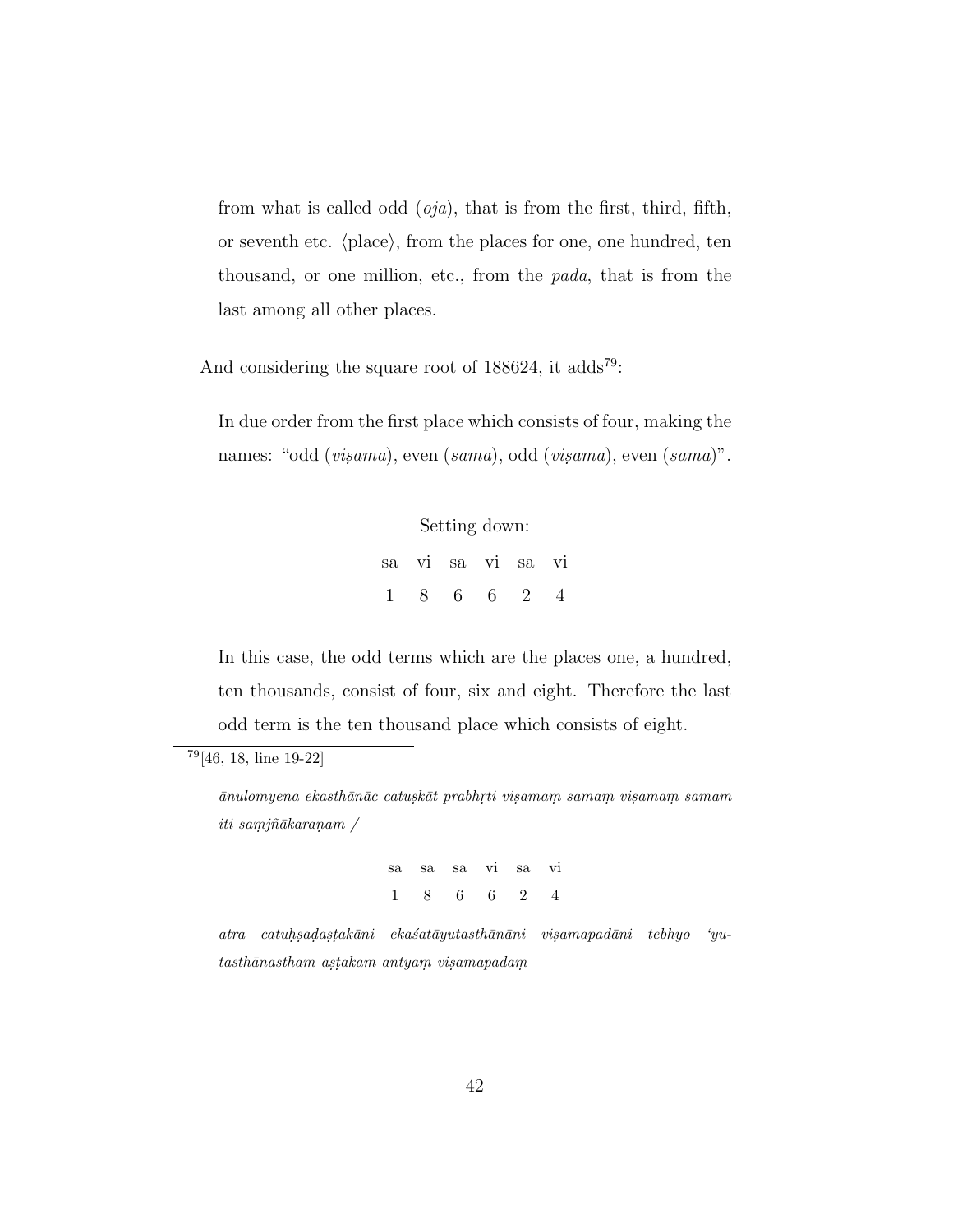The distinction between the place, its value within a power of ten, the place it has in the row of numbers noted on the line, and the digit which is noted in this place, is underlined by the fact that the commentator uses a different syntactic expression for each . The values in power of tens that a place stands for are noted within a *tatpurusa* compound ending with *sthana* and incorporating an inner enumerative *dvandva*, which gives the concerned powers of ten in increasing order (*eka´sat¯ayutasth¯an¯ani*, "the places for one, a hundred, ten thousands"). The place it has in the row of numbers is referred to in several ways. APG numbers the places, starting with one for the lowest power of ten and increasing successively. These are enumerated in a *dvandva* giving the ordinals of the concerned places (*ekatrtīyapañcamasaptamāder*, "for the first<sup>80</sup>, the third, the fifth, the seventh, etc.). APG, following PG, reproduces then the *visama* (odd) / *sama* (even) terminology we found in BAB and SYAB. But PG and APG insist that the places are used within an ordered set, or *series* of numbers for which there is a first and a last term: PG uses the word *pada*, which is used for the terms of a series, and APG glosses *pada* with the expression *anyatamasthanat antyat*, "the last among all the other places". Finally the digits noted are understood as tools to be worked with, withing these positions. This is how we can maybe understand the fact that the names of numbers are given ending with the suffixe *-ka* (*catuhsadastakāni*, "consists of four, six and eight").

Thus here again a tightly knitted connection between commentary and treatise explains to us all the different ways in which a place becomes a position on an elaborate grid which rests not only upon the decimal place

 $80 Eka$  however is used here and not *prathama*.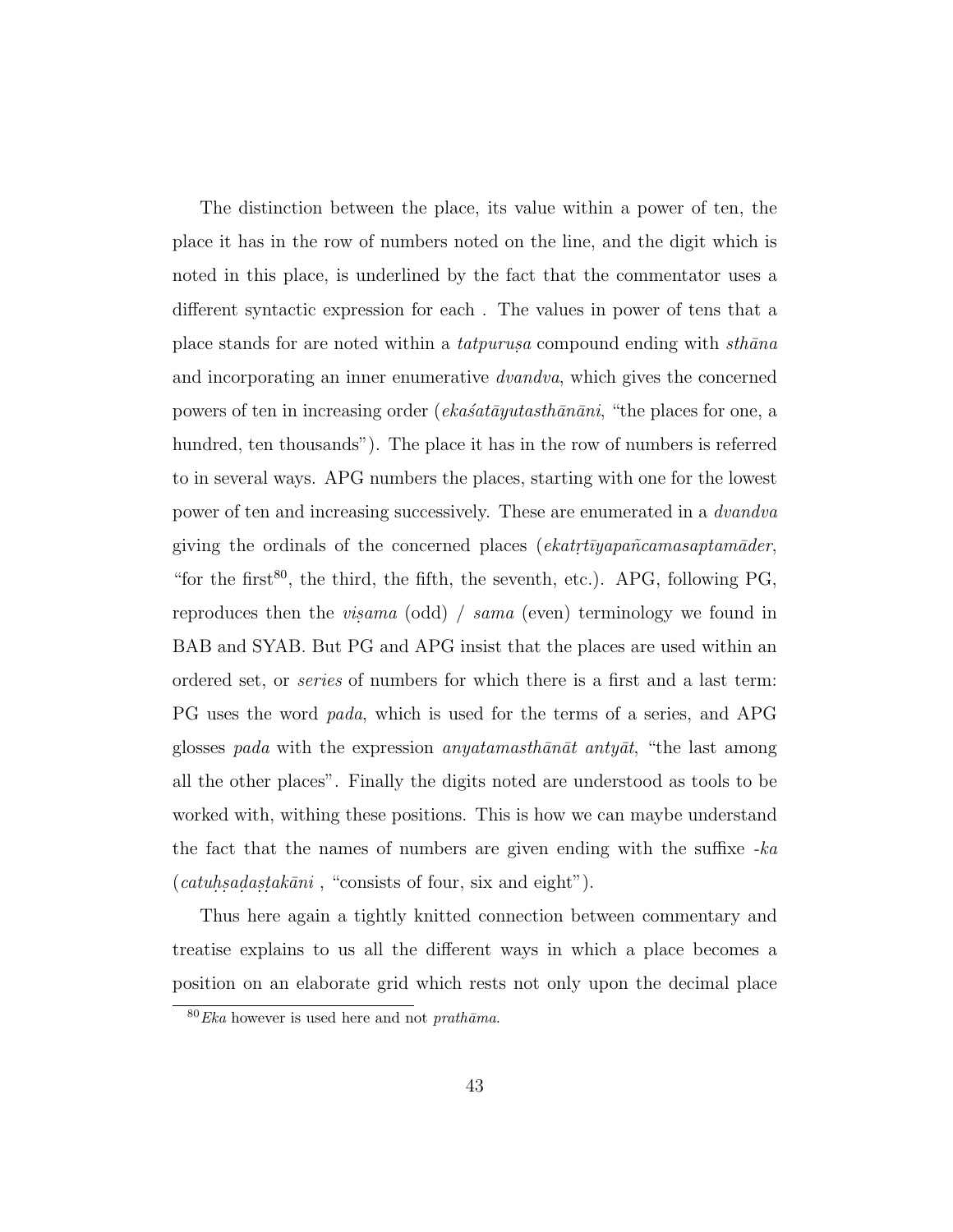value notation, and on the algorithm to be carried out, but also within the formal system created by the notation itself. However, if we compare Ab, BAB an SYAB, with PG and APG, with the latter the treatise itself hints to how the algorithm should be carried out within a working surface. APG then unravels the different steps precisely, but also, as the succession of glosses suggest, is the one to complete the mathematical background that the treatise just alludes to in relation to the decimal place value notation.

### 3.3 Extracting square roots along different lines

Indeed, if we turn again to PG's formulation of the algorithm, we can notice that it avoids puns on the words that would underline a mathematical idea behind the given algorithm: compared to Ab it doesn't seem so dense or confused. Let us note the elements hinting to the concrete carrying out of the algorithm on a working surface. A line (*pa ˙nkti*) is evoked, and the movement of trickling down as a drop of water (*cyuta*) is used to characterize the apparition of a partial, double root, digit by digit.

This is further developed by APG, which multiplies the "setting down" of partial roots, and evokes repeatedly operations carried above (*uparita*), below (*adhas*) and the fact that the partial double root extracted slides like a snake  $(sarpana, sarpita)$  to the next position<sup>81</sup>. The procedure then is described in the details of how practically it is to be carried out in a working surface. The different grids described by APG, have now both a meaning vertically and horizontally, and this is used to carry out the algorithm itself. Here then

 $81[46, p.18-19]$  of the Sanskrit, p. 9-10 of the English version to see how the numbers are disposed and change during the algorithm, according to APG]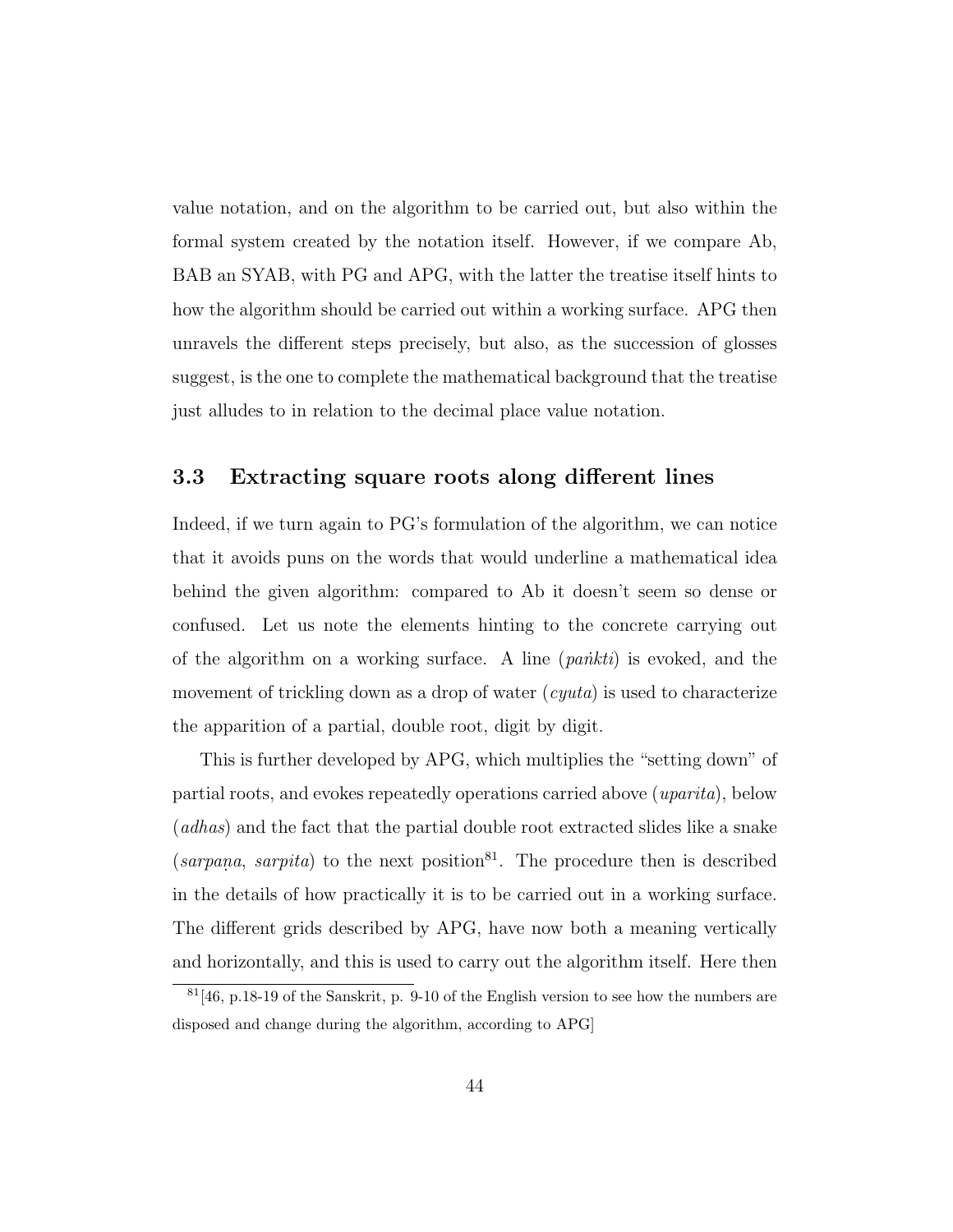the horizontal expansion of the decimal place value notation is extended into a table, with operations conducted within columns and others within lines, as for other elementary arithmetical operations. The intricate way the positionnal system works is quite precisely indicated by APG. However no reference is made to the idea we find in Ab's treatise evoking partial squares.

To sum it up, we have seen different authors use the places of the decimal notation in different manners: Ab underlining their mathematical powers, BAB and SYAB linking these mathematical meanings to the formal notation of numbers, and using mathematical properties of this formal notation to do so, PG describing only this formal notation and its mathematical properties, and APG linking this formal notation to their meaning in relation to the decimal place value notation. If we take then a chronological perspective it seems that over time the decimal place value notation, slowly took on a formal aspect, as a tabular form which could be used not referring systematically to what the positions meant in terms of values of powers of ten. It is difficult here to unravel here what belongs exactly to commentators and to the treatises: what we can read is what the commentaries saw in the treatise, and what they thought of it.

With this in mind, we see then the commentaries help us unveil how they perceived the different nature of Ab and PG as treatises : the emphasis is, on one side, on the idea behind the procedure (in Ab), on the other, on expressing all the different steps of the algorithm, including the fact that the double square is obtained on a separate line (for PG). And indeed, there are two different kind of texts involved here, Ab being a theoretical treatise while PG is explicitly devoted to practical mathematics (*vyavahāra*). The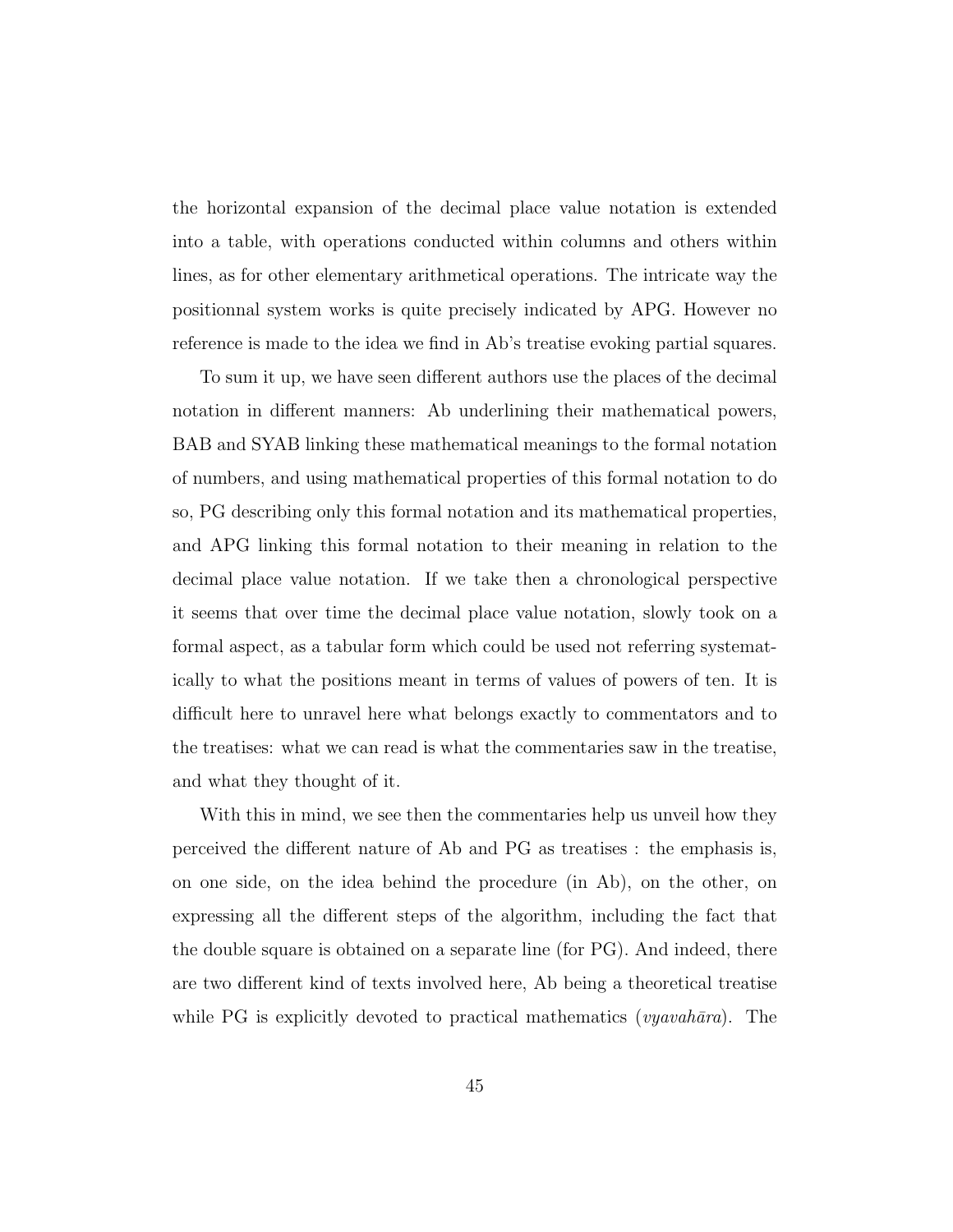commentaries differ as well according to the type of texts they comment. If they all include illustrated examples, APG is the only one to follow precisely how the different intermediary operations are carried out, even evoking the possibility for a doubled number to become bigger than 10, during the steps of the algorithm<sup>82</sup>. While neither BAB nor SYAB insist on these intermediary steps, highlighting on the contrary the essential idea behind the algorithm. PG concentrates on whole numbers, whereas the emphasis in SYAB and BAB is on the fact that the square root of fractions is the fraction of the square roots. And indeed, SYAB has read PG and quotes it in this very commentary but not for the procedure to extract square roots on whole numbers, nor for the positioning of digits during the procedure. In all cases the role of the commentary seems to be to link different ways of understanding a same object. And the way it does it, is primarily through the technique of word substitution. Furthermore, eventhough the non textual practice of tabular computations seems to be the realm of the disposition and resolution parts of solved examples in commentaries, we have seen that PG alludes to it : treatises can also testify of these practices, although probably not in detail.

### Conclusion

We have thus seen here two different kind of *schaticas*: one whose emphasis is on mathematical ideas, an other on mathematical practices. This is not new for the history of mathematics in India, but this small analysis has enabled to approach a bit more closely what this means in terms of descriptive prac-

 $82$  *op.* cit[18, line 15-16]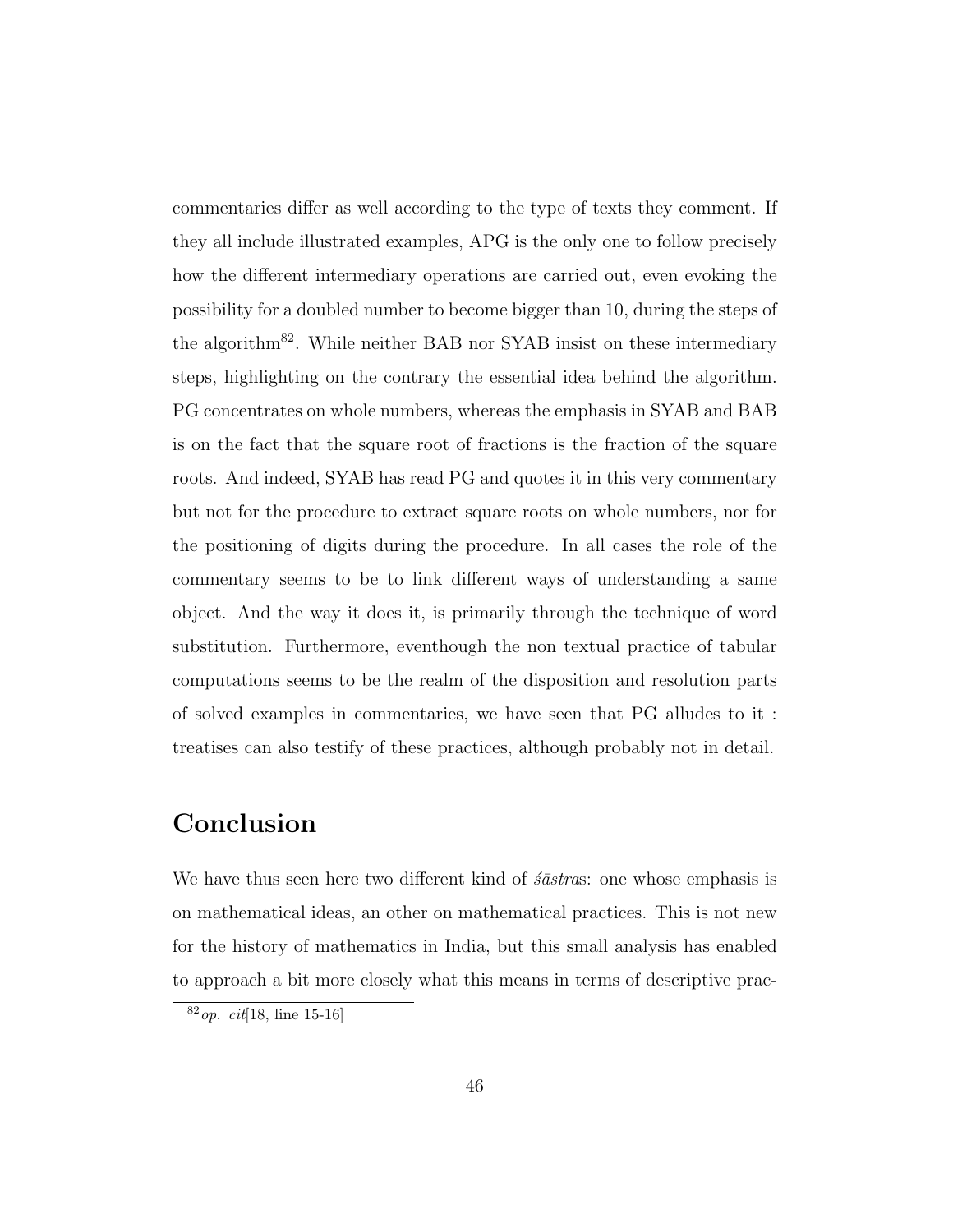tices and what commentaries should do according to the aim of the text. We have thus seen that it is not commentaries that embody "practical" knowledge, but the kind of treatise that determines the form of the commentary, whether it will concentrate on ideas or on how the algorithm is carried out on a working surface. However in all cases, the work of the commentaries is that of establishing relations, integrating what is hinted in the verse commented into a network of other systems. As underlined in the introduction, focussing on commentaries may help us understand what was the link between mathematical practices and the texts that practioners produced. Although this is but a beginning, we can hope that scrutiny of how commentaries and treatises relate will slowly enable us to specify what commentators thought of the roles of different kinds of texts.

The scholarly tradition in Sanskrit is often characterized by the specific kind of texts it produced: versified or aphoristic treatises (*´s¯astra*, *tantra*) and their commentaries ( $t\bar{u}\bar{k}\bar{a}$ ,  $b\bar{h}\bar{a}$ *saga, vy* $\bar{a}$ *khy* $\bar{a}$ ). But as the diversity of Sanskrit names suggest, these generic names cover many different sorts of texts<sup>83</sup>. In the case of astronomy and mathematics, theoretical treatises could have a technical name *siddh¯anta*, and there certainly existed a great range of commentaries<sup>84</sup>. One can also add for this technical field all sorts of other kinds of texts, such as handbooks for making calendars *(karana)*, almanachs (*pañcānga*), compendiums (*nibandha*), etc<sup>85</sup>.

 $83$ See on this subject [39], [9], [7].

<sup>84</sup>See the Appendix 1, which lists the different names of commentaries as listed by D. Pingree in his CESS. On the status of Pingree's census, see below and the afore mentioned appendix.

<sup>85</sup>[32].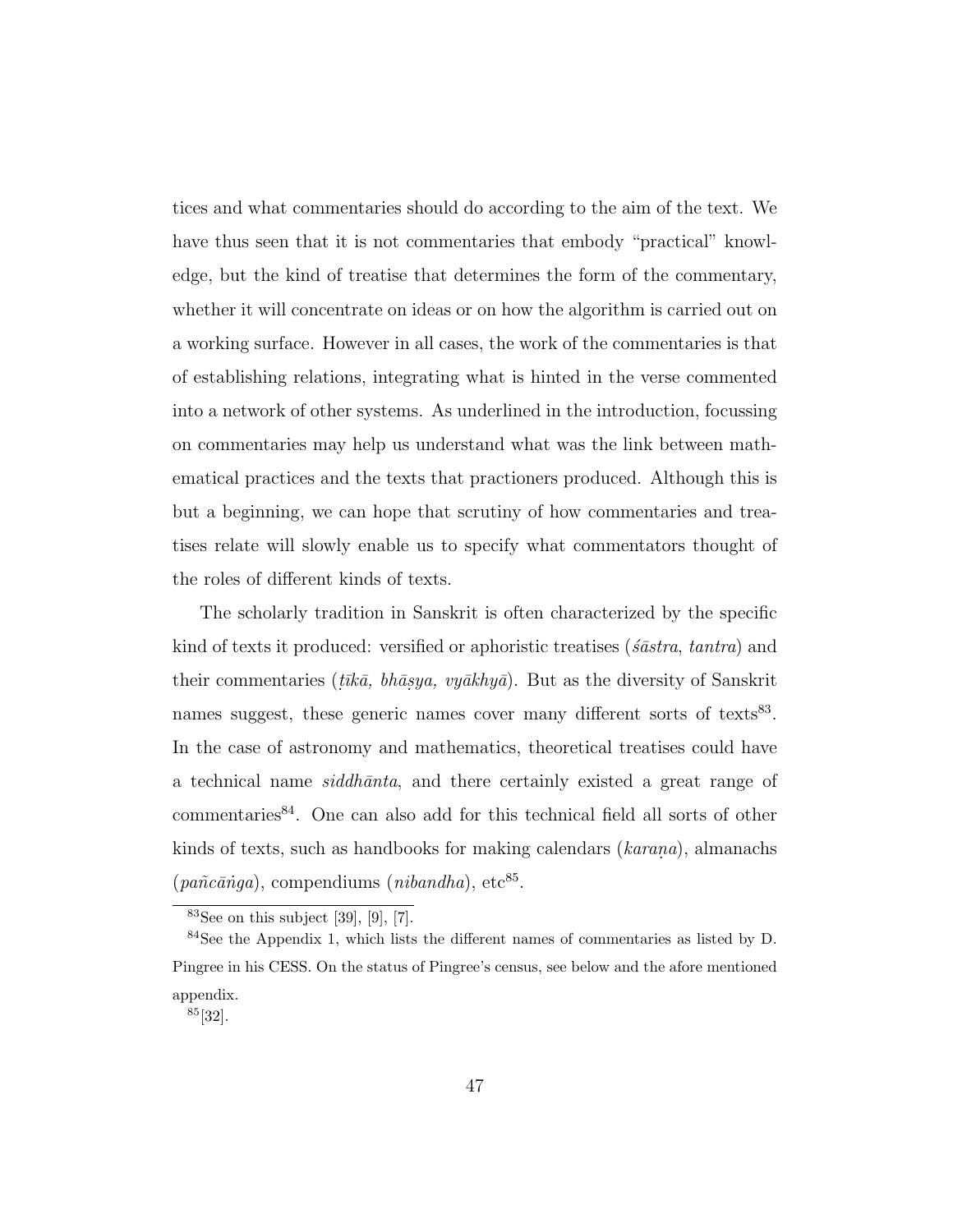With this diversity in mind, we can thus wonder if certain kinds of text were preferred to others in the past. Did such preferences vary over time, in different places? Does this tell us something of the conception the different actors had of what an astronomical or mathematical text was to be? Of how such disciplines were practiced? Did historians of science, discovering these texts, focus on one kind of text over another?

We have underlined, that the textual diversity of sanskrit commentaries on mathematics, seemed but a reflection of the even more diverse landscape of sanskrit commentaries in all sorts of technical fields. Can we speak of mathematical commentaries in sanskrit? E.g. is there a specific genre of commentaries pertaining to mathematics? A hypothesis to further explore is indeed the specificity of their solved versified examples, which includes through dispositions, the representations of a working surface on which diagrams or tables, such as those that can be seen in Figure 3 and Figure 2 <sup>86</sup>. Indeed, the commentaries that constitute our corpus all seem to possess lists of solved examples which have the same standard structure<sup>87</sup>. This is

<sup>&</sup>lt;sup>86</sup>A solved example consists of a versified problem, the disposition of the elements which will be used to solve the problem (numbers are disposed in a table, a diagram is drawn giving the values of the known segments), and a resolution. These three parts of a solved examples are often announced:  $udde\acute{s}akah$ ,  $uddh\bar{a}h\acute{r}tah$  (An example, an illustration: ); nyāsah, sthāpanah, sthāpitah ("setting down" "disposition", "disposition"), and karanah ("resolution", "method"). The "disposition" part of solved example, is a unique feature. It figures a working surface on which numbers or diagrams are disposed, moved and erased. It opens a window onto written but non discursive computational practices, such as those we have seen above described in APG. It is one mathematical feature that does not appear in versified treatises.

<sup>87</sup>When Shukla wrote his introduction to his edition of PG, he seemed to have considered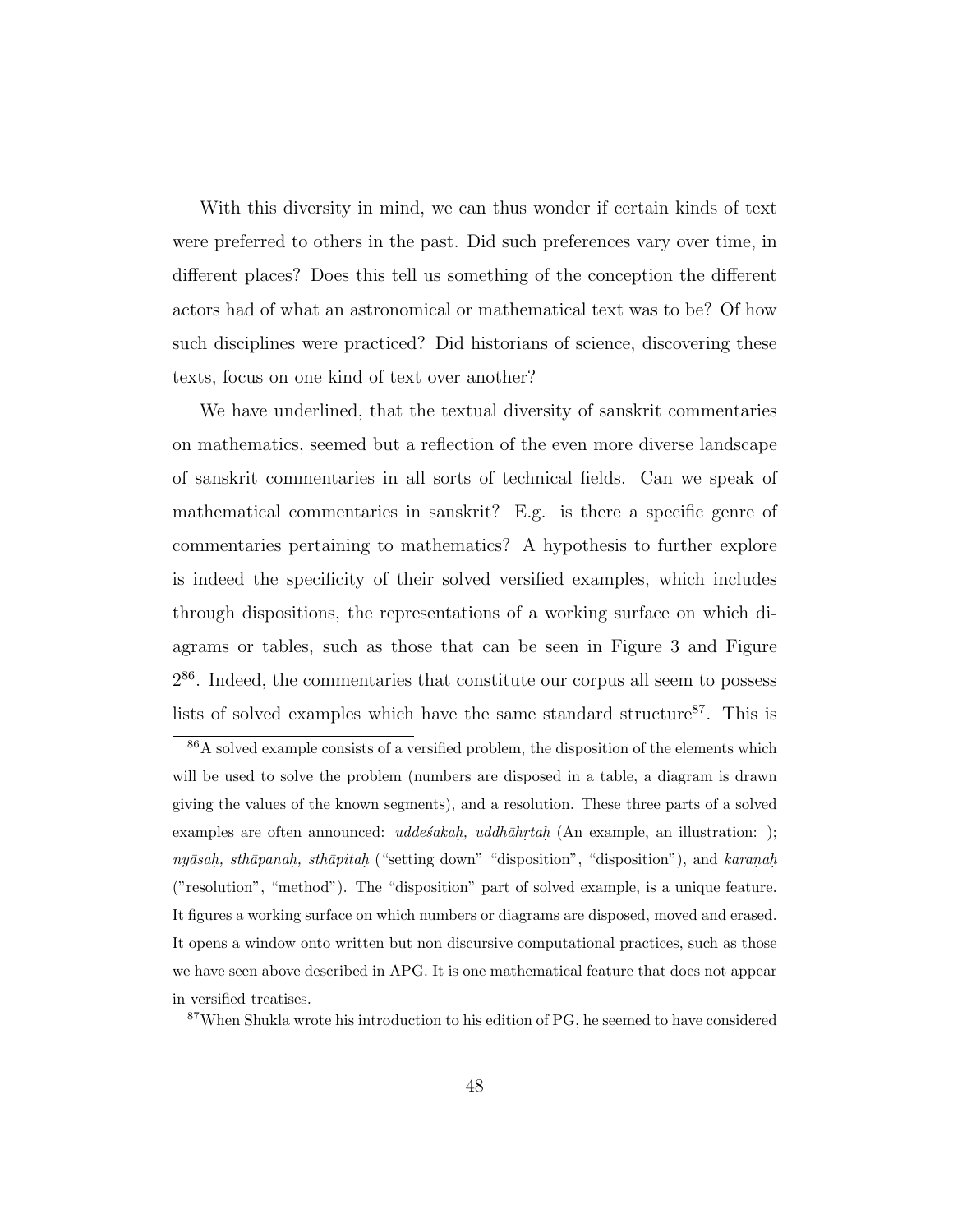especially clear in the edited commentaries we know of the  $\bar{A}ryabhat\bar{y}a$ , that is BAB, SAB, SYAB. There commentaries of the mathematical chapter of this treatise includes for almost all of the verses a list of solved examples. This is not the case in the three other chapters of the treatise dealing with astronomical constants, time reckoning and the movement of planets. This question is too vast to be delved upon here, but once again reflection on the relations between treatises and commentaries may help us specify to which texts the examples belonged, and how this may have changed over time.

We have thus seen that a late tradition may have considered commentaries as fragmentary explanations and not full texts. Looking at the texts themselves, one can wonder wether they were made to be read, verse-commentary by verse-commentary separately. In the case of the three commentaries on root extraction that we have looked at, the decimal place value notation and the rules to carry out elementary operations are used. If this is known, the commentary can be followed as if it was autonomous. This however may not be true for all algorithms. But we can imagine different verse commentaries by different authors being used simultaneously, leaving out how a full commentary would provide a more integrated vision of what the treatise was about. But how much of this imagined partial reading of commentaries was originally there when the authors wrote there commentaries? The examples we have taken here show us rather what looks like a late tradition considering commentaries as fragmentary explanations and not full texts. To which we that the versified examples were part of PG, and that their resolution was a commentary.

However he numbered them separately from the treatise. This is maybe once again an example of blurring of the frontiers between treatises and commentaries. Is it the case for PBSS? T. Hayashi has noted a similar structure in the BM [Hayashi 1995; p. 84-85].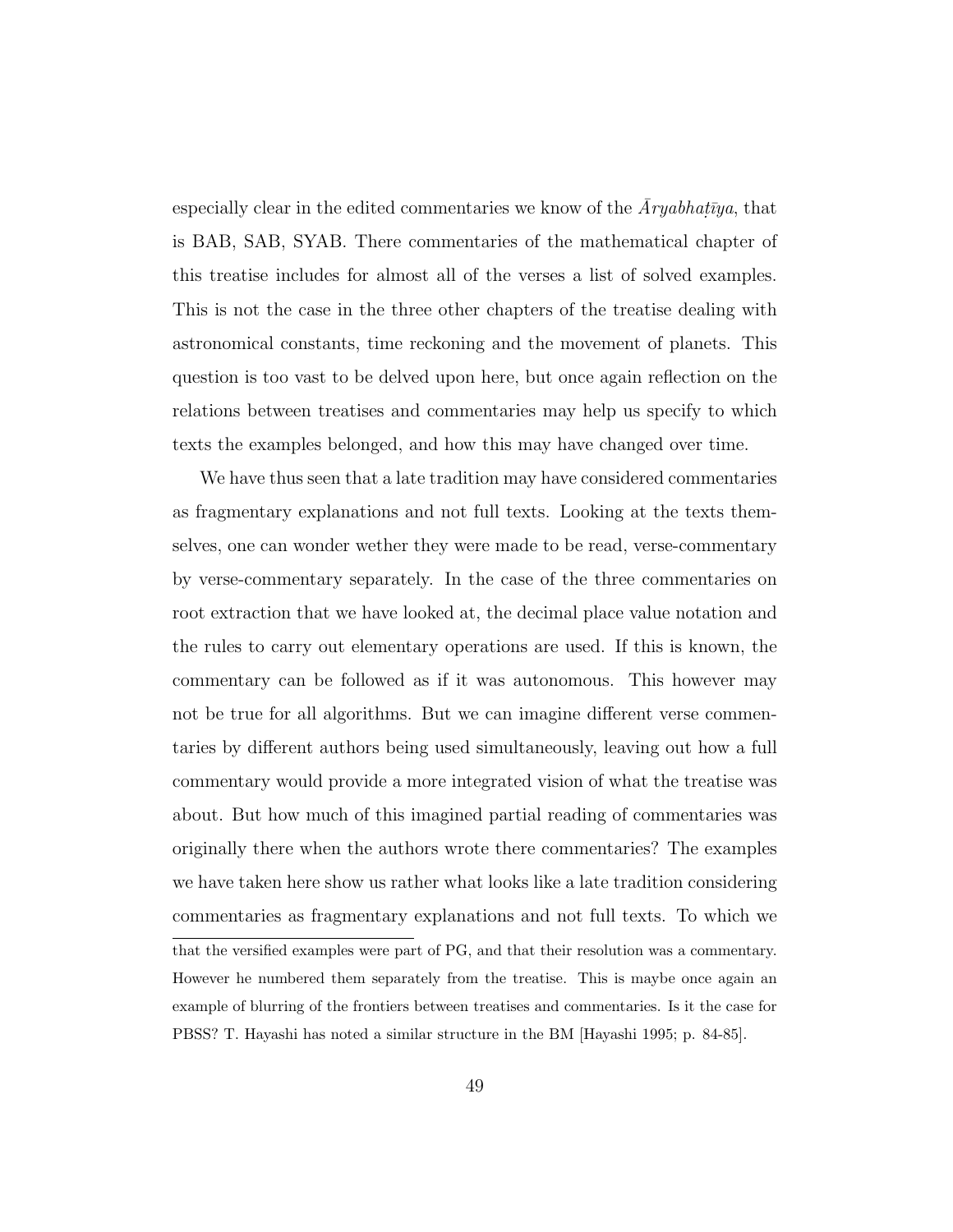can add this hypothetical evolution: This pandit tradition may have seeped into the way Colebrooke and other European orientalists considered these texts. This mingled with a European tradition of considering mathematical texts not for their textual characteristics but as just containing mathematical lore to give the kind of historiography, prevalent today when studying mathematical commentaries.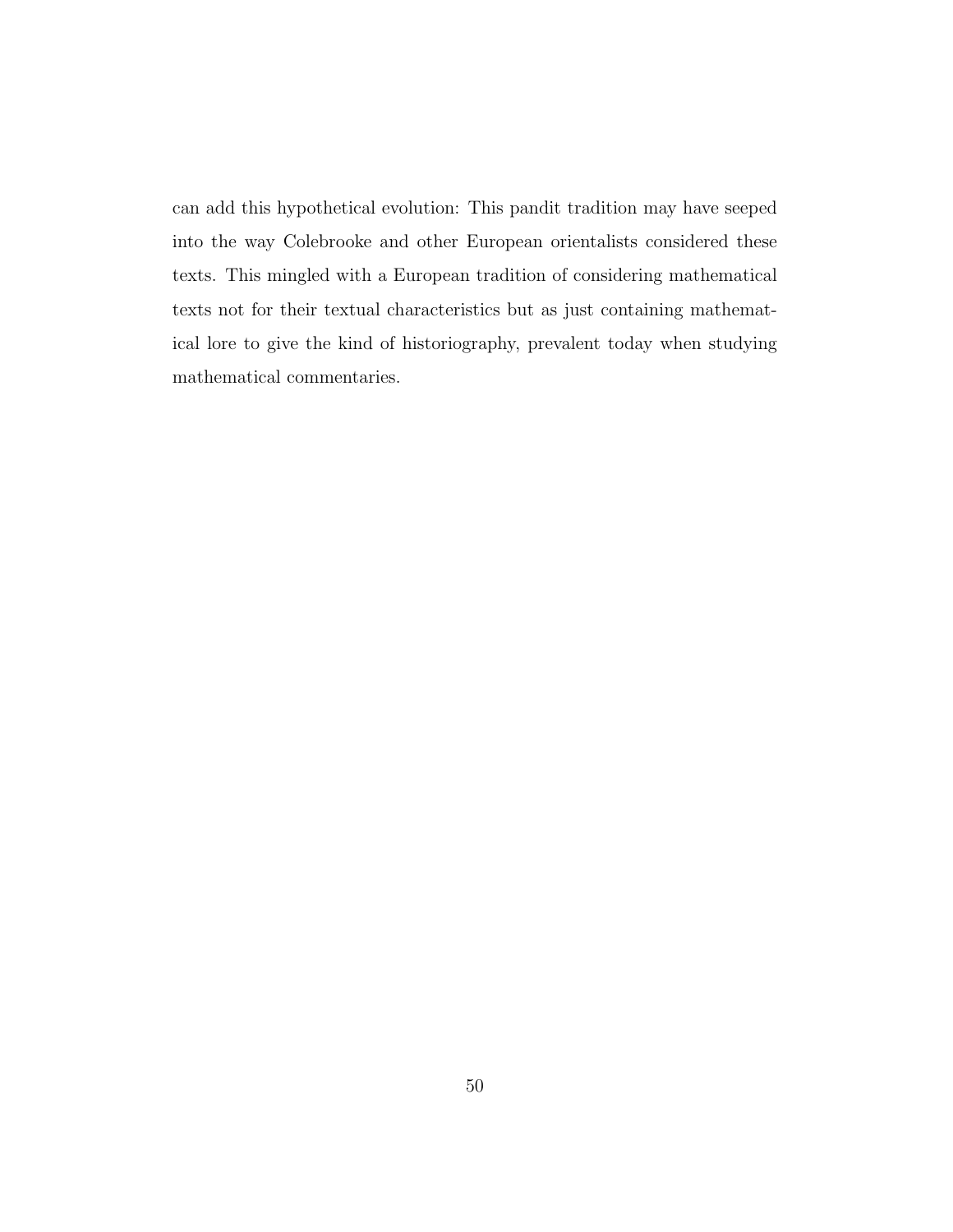# Appendix 1: Counting Authors and Texts in the CESS

Should I keep this part or leave it out all together?

D. Pingree started in 1955<sup>88</sup> a survey of manuscripts on *jyotisa* that was still left unfinished when he died fifty years later in november 2005. The CESS is in 5 volumes, volume 6 is still pending. Despite it's name, it lists texts in all sorts of languages of the Indian subcontinent and is not restricted to Sanskrit. If remaining manuscripts certainly exist in private collections, or are un- or mis- classified in libraries, we can still estimate that most of the manuscripts known in the world are included in his census, if we include the posthumous volume  $6$ , which is at this date still to be published<sup>89</sup>.

The near exhaustivity of the CESS, can thus enable us to reflect quantitavely on the manuscripts which have been collected and preserved for astronomical, astrological or mathematical texts. Since the census not only gives manuscript references but has also tracked published editions, it could help us evaluate how many of these texts couched in manuscripts have been edited and studied in the last two hundred years.

My own counting of the entries of the census was done manually as I had no electronic version of the text<sup>90</sup>, so it is probably fought with errors. The

<sup>88</sup>See CESS I, preface.

<sup>89</sup>In the mean time, for the authors that haven't yet been treated in the published CESS, one can refer to [44] (which also includes text in Persian) and to individual library catalogs.

 $90$ Note that the CESS has since then been partly digitalized (volumes 1, 2 and 4) on http://books.google.com/.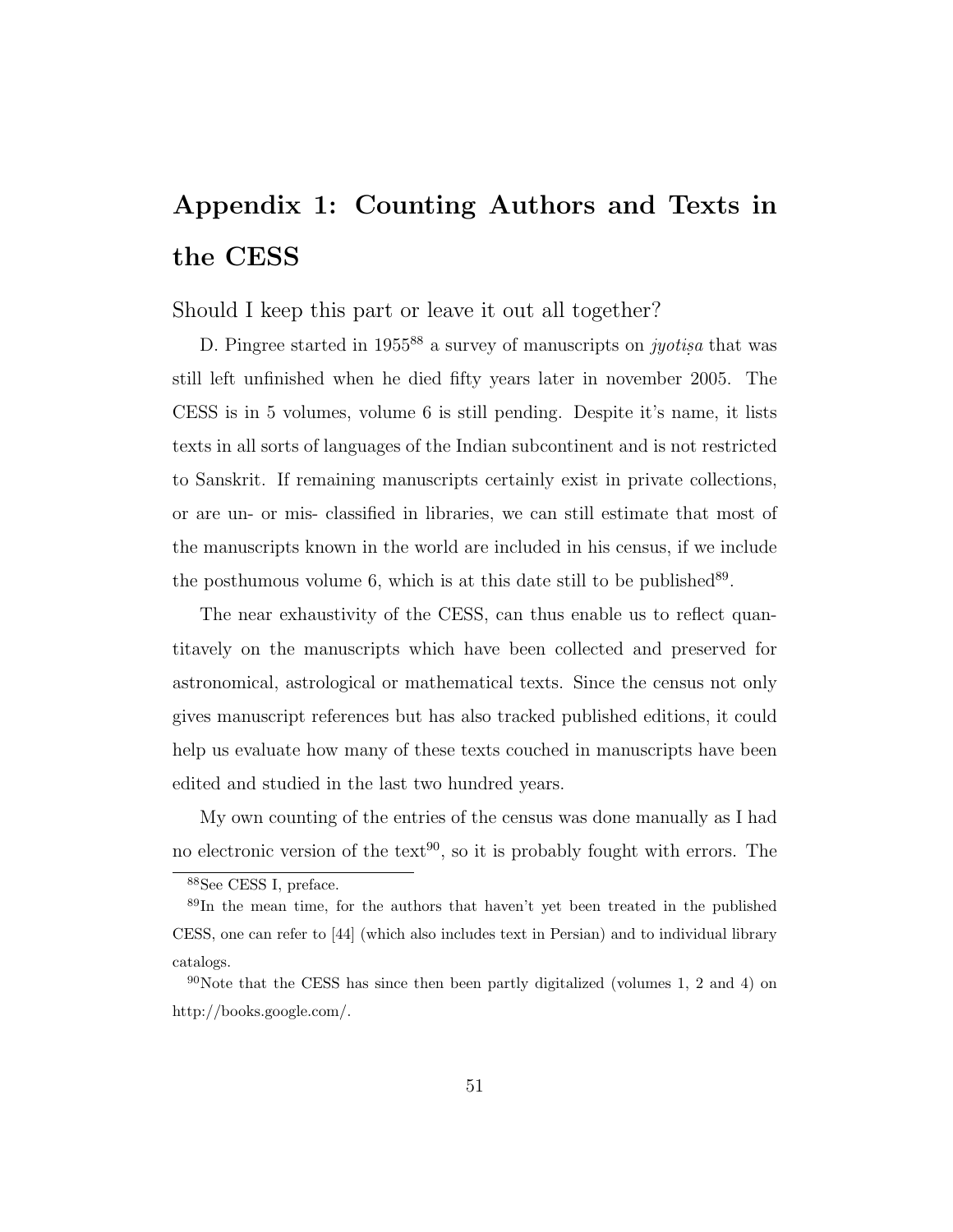counting was spread on 5 volumes whose size increased with each volume; volume 5 has 756 pages. Although the counting is probably fought with errors, it still gives a general idea of the respective proportion of texts. I have counted texts that were manuscripts, and have thus excluded references to authors for which we do not have any remaining text, or texts for which we have XXth century published editions by XXth century authors and no manuscripts.

A first exploration then, has shown that texts on mathematics, are comparatively very few compared to the other censussed texts on *jyotisa*. Indeed, for the 3686 texts recorded in the first five volumes of the CESS only 102  $(2.7 \%)$  are clearly devoted at least partly to mathematics  $(ganita)^{91}$ . I did not, when I was counting, list which texts were edited and translated. But knowing that some of these texts are in vernacular languages (oriya, tamil, notably), and that these texts have seldom been edited or even translated, I think it is safe to consider that an important part of the texts in sanskrit concerning *ganita* have been edited and translated compared to the texts solely concerned with astronomy or astrology, for which very few texts of the census have been published.

David Pingree cast a large net when undertaking his census, considering texts that may refer to some part of *jyotisa* in passing.

Under 2972 authors, and 3686 texts recorded devoted to *jyotis.a*, 816  $(22\%)$  are commentaries, and 646 authors  $(21.7\%)$  are commentators. I have noted a very small number of compendiums, dictionaries and translations.

 $91$ This number will maybe increase as we slowly learn of the contents in all the listed texts of the Census.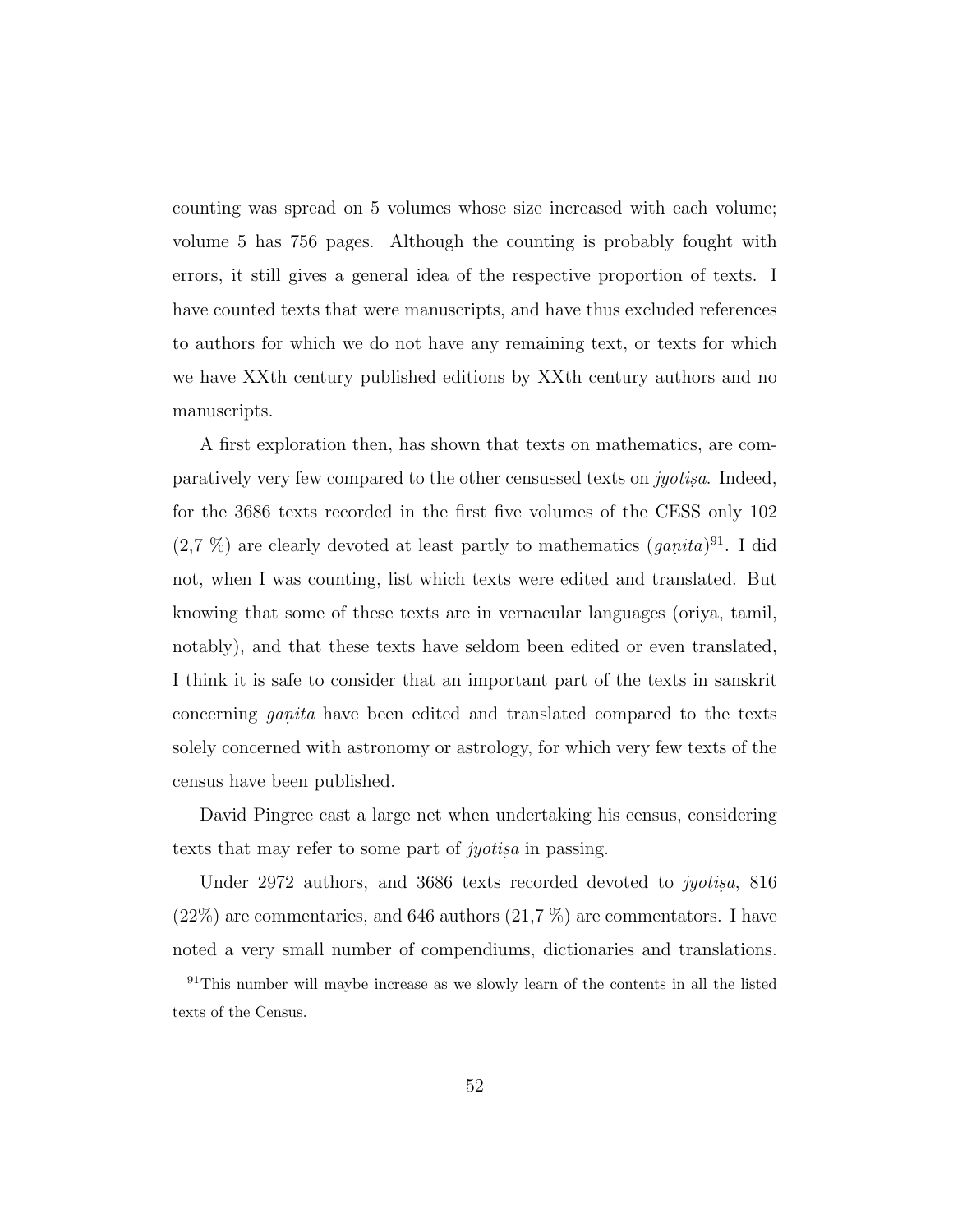The CESS notes a number of non-standard texts, such as the *Apar* $\bar{a}jitaprcch\bar{a}$ of Bhuvanadeva (fl. XII-XIIth century) whose text on architecture is written in dialogue <sup>92</sup>.

Concerning commentaries, many different technical names are recorded either in the titles or by D. Pingree, preeminently  $t\bar{u}\bar{k}\bar{a}$  (549- 67,2% of all commentaries), but also *vyākhyās* (85-10,4%), *vivrttis* (50-6,1%) and *bhāsyas*  $(34-4,1\%)$  among *avacūrnis*, *vārtikkas*, *tippananis*, *vivārana*'s are noted. The relative proportions of these different names for commentaries are illustrated in Figure 6

Of course this raises the question of how these names were given to texts<sup>93</sup>: do the authors themselves refer to these texts with these names? Are they given by later scholars? By those who copied the text? This set of questions can be extended to all the texts of the census in fact. I have counted 130  $(3.5\%)$  texts bearing the name *karana* or associated titles and 66  $(1.7\%)$ almanachs (*pa˜c¯a ˙ngas*) and texts explaining how to make them. Only 205  $(5.5\%)$  texts bear *siddh* $\bar{a}$ nta in their title, but this does not mean that a number of other theoretical texts are not listed. Thus we count 18 *s<sup>astras* and</sup> *tantras.* Titles can express either that they bestow knowledge 141 (*sangraha*, *j˜nana*; 3, 8 %) or the idea of providing an essence of something 118 (*phala, s¯ara*; 3,2%); sometimes both (*s¯arasa ˙ngraha* being quite a common title compound). The metaphor of light  $(d\bar{v}pika, prak\bar{a}\bar{s}a)$  is used also (289; 7,8%), for commentaries also (28).

I do not think that one should interpret too closely the figures here, but

 $^{92}\mathrm{CESS}$ V 264 a.

<sup>93</sup>We seldom encounter here the names of patrons, as in the cases examined by C. Minkowski.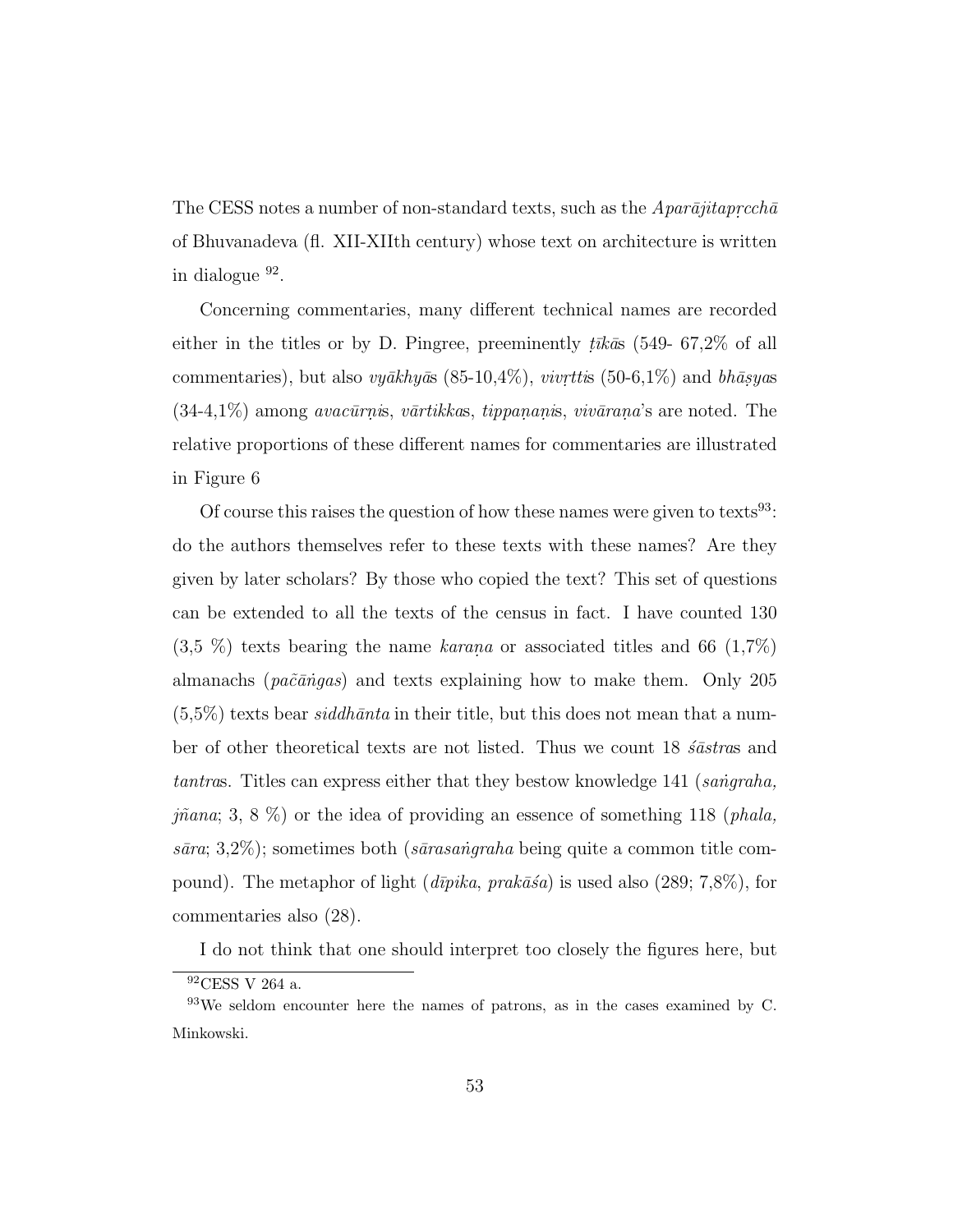Figure 6: Proportion of the different titles given to commentaries in the CESS

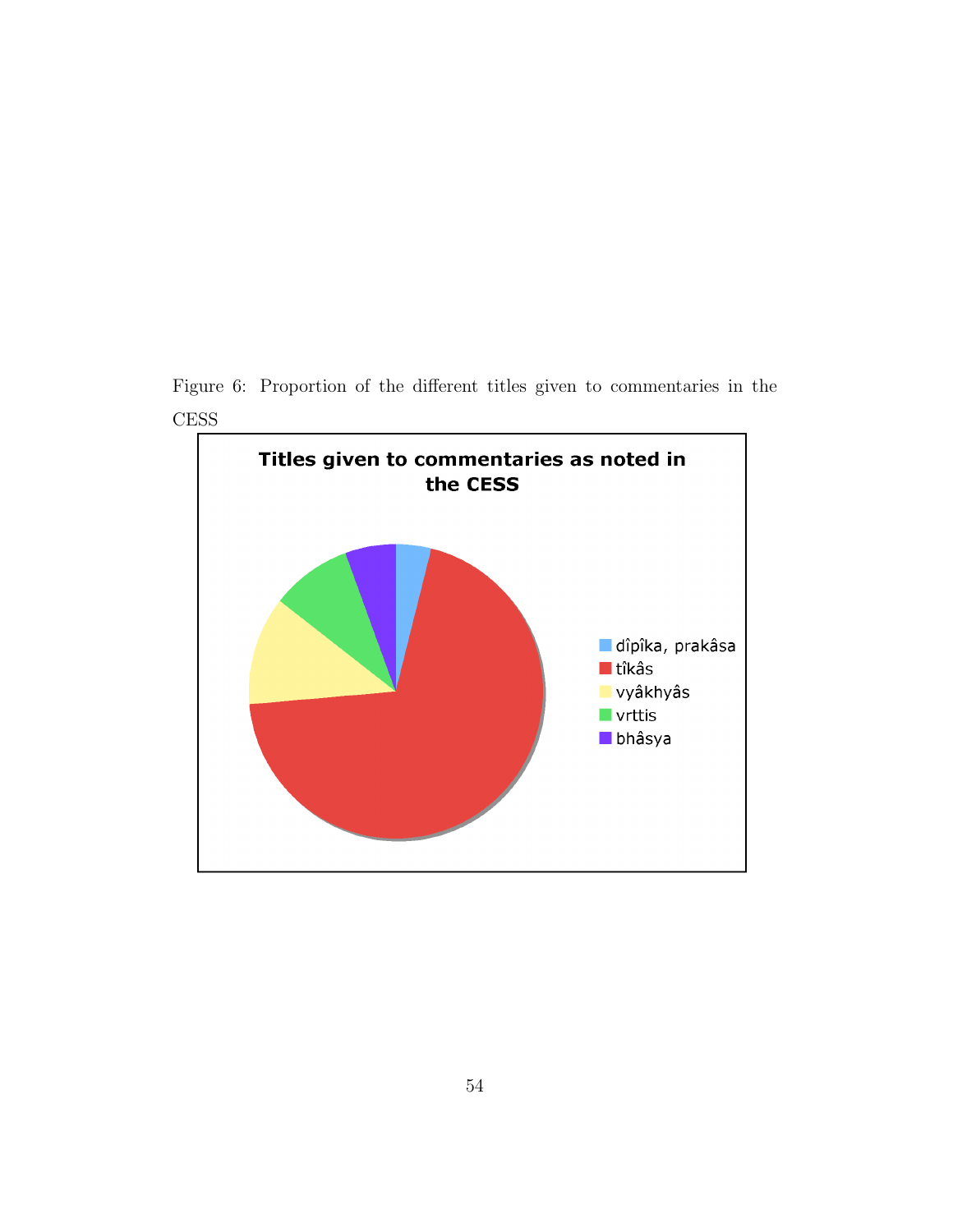they should just be taken as giving us a taste of how diverse the texts on *jyotisa* in Sanskrit were.

More questions may be raised on the status of the Census, on what it represents of the existing manuscripts, etc. they are left open for further exploration.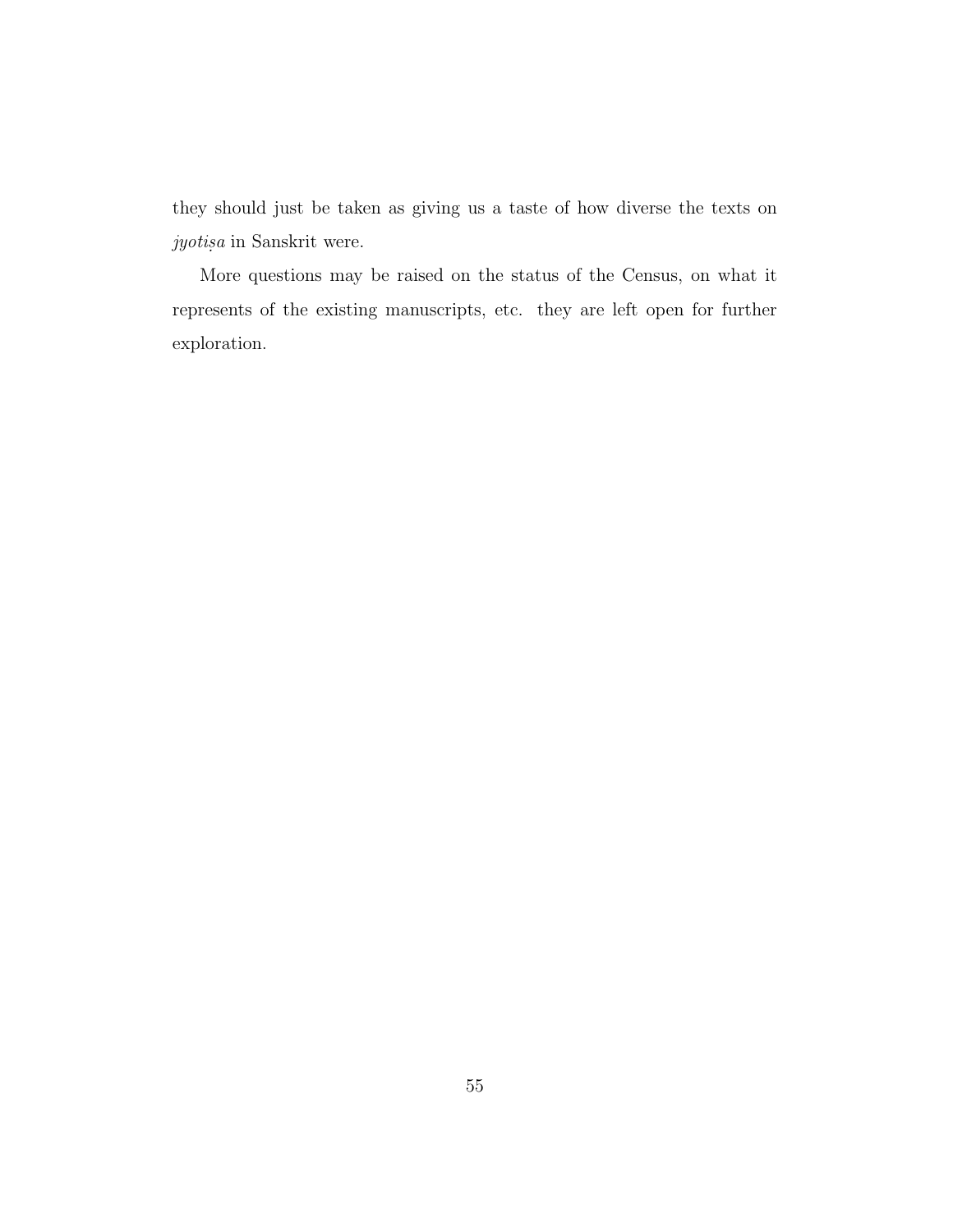# Appendix 2: Texts on mathematics Vth-XIIth century

A list of all he known texts on mathematics, in Sanskrit, Vth-XIIth century is given in Table 3.3.

The editorial situation of these texts is summarized in Table 3.3.

The Ab, BSS, BM, GSS, PG, L and BG have been edited and translated into English<sup>97</sup>. All the other texts have been edited<sup>98</sup>.

Concerning commentaries, two have been partially translated into English (PBSS and BAB), BAB is the only one which has been translated for its mathematical part<sup>99</sup>. SYAB and APG have been edited but not translated<sup>100</sup>. Part of PAB's astronomical commentary has been studied, edited and translated by Setsuro Ikeyama<sup>101</sup>, and a portion of SAB was edited with  $BAB^{102}$ . The  $(P)BSS$  is the only non-extently edited treatise containing a mathematical part for this period. Prthudaksyamin's commentary on the XI-Ith chapter of the BSS, is found in a manuscript at the Indian Office and in what appears as a copy of this manuscript used by S. Dvivedi in Benares<sup>103</sup>.

<sup>&</sup>lt;sup>97</sup>See [48], [15], [18], [46], [38]. There has been many printed editions of L and BG two texts, which are noted in CESS 4 308 a and 311 b; we can note the translation given in [6].

<sup>98</sup>The T was edited in [17]. The GT was edited with a later commentary [20]. The  $Mahāsiddhānta$  was edited by Sudhākara Dvivedin in 1910 ([16]), and partially translated into English by S. R. Sarma, [42].

<sup>99</sup>See [47], [24].  $100[41]$ , [46].  $101[19]$ .  $102[47]$ . <sup>103</sup>CESS A. IV. 221 b, [19, S5-S7].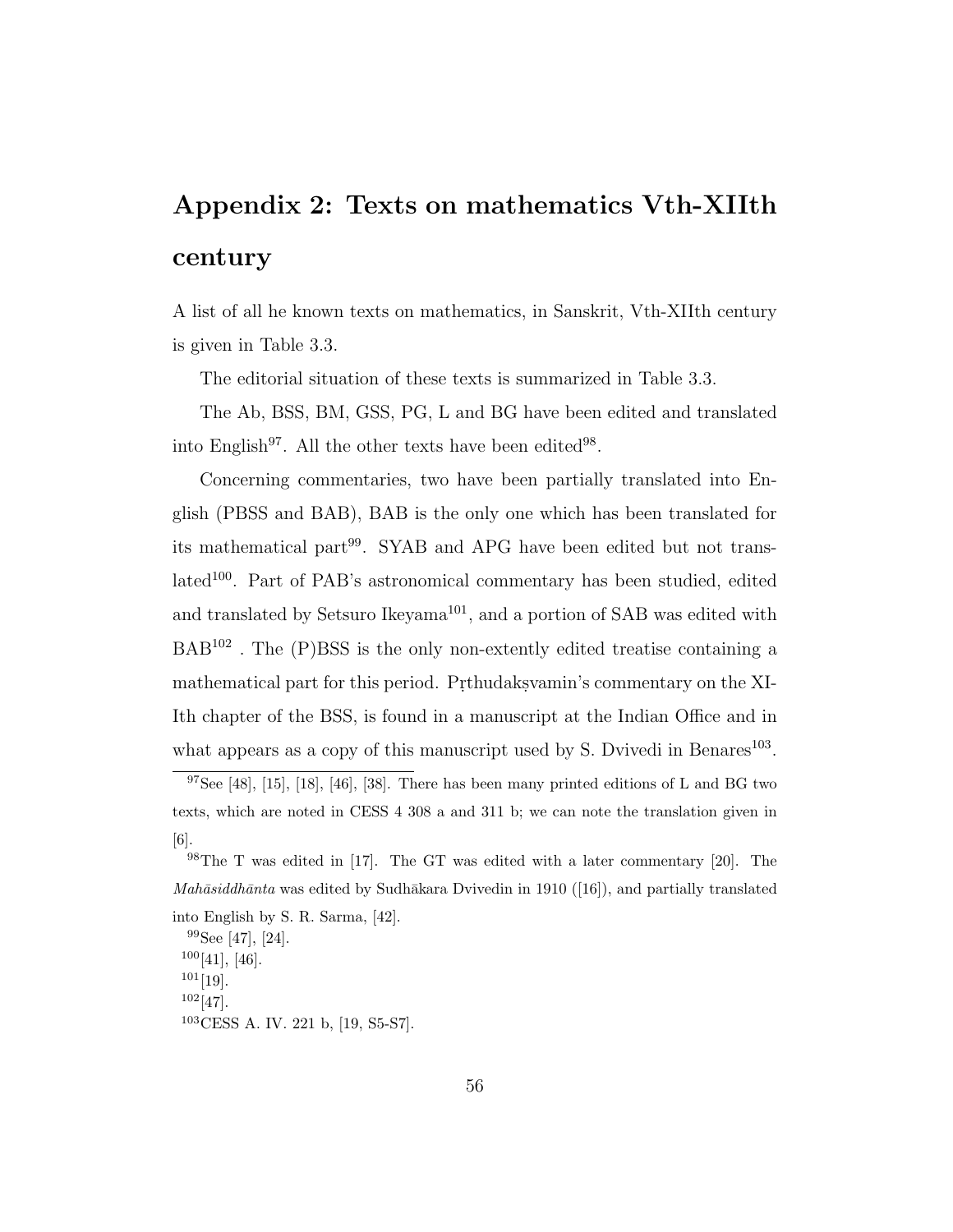| Dates                 | Author           | Title                                            | Abbreviation |
|-----------------------|------------------|--------------------------------------------------|--------------|
| (A.D.)                |                  |                                                  |              |
| 499                   | <i>Aryabhata</i> | $\bar{A}ryabhat\bar{v}ya$ (Chapter 2)            | Ab           |
| 628                   | Brahmagupta      | Brahmasputasiddhānta (Chapter XII)               | <b>BSS</b>   |
| 629                   | Bhāskara         | $\bar{A}ryabhat\bar{y}abh\bar{a}sya$ (Chapter 2) | <b>BAB</b>   |
| VIIth-Xth             | unknown          | $Bhaksh\bar{a}l\bar{\iota}$ manuscript           | <b>BM</b>    |
| century               |                  |                                                  |              |
| ca $864\,$            | Prthudakśvamin   | Vāsanābhāṣya on the BSS (verses of Chapter XII)  | <b>PBSS</b>  |
| 850-950               | Śrīdhara         | $P\bar{a}t\bar{t}ganita$                         | PG           |
| idem                  | idem             | Trišatika <sup>94</sup>                          | $\mathbf T$  |
| Xth<br>cen-           | Mahāvīra         | Ganitasāras amgraha                              | <b>GSS</b>   |
| tury                  |                  |                                                  |              |
| 1039<br>c.            | <b>Śrīpati</b>   | Ganitatilaka                                     | GT           |
| A.D.                  |                  |                                                  |              |
| ca. 1040              | Someśvara        | on the $\bar{A}ryabhat\bar{v}ya$ (chapter 2)     | <b>SAB</b>   |
| ca. 1150              | Bhāskara II      | $L\bar{u}\bar{a}v$ atī                           | L            |
| idem                  | idem             | Biga                                             | <b>BG</b>    |
| IXth-                 | Aryabhata II     | Mahāsiddhānta (Chapters XV and XVIII)            | $MS$ [95     |
| <b>XIIth</b>          |                  |                                                  |              |
| century               |                  |                                                  |              |
| ca. 1200              | Sūryadeva Yajvan | on the $\bar{A}ryabhat\bar{y}a$ (Chapter 2)      | <b>SYAB</b>  |
| [Uknown <sup>96</sup> | Unknown          | commentary on the $P\bar{a}t\bar{a}ganita$       | APG          |

57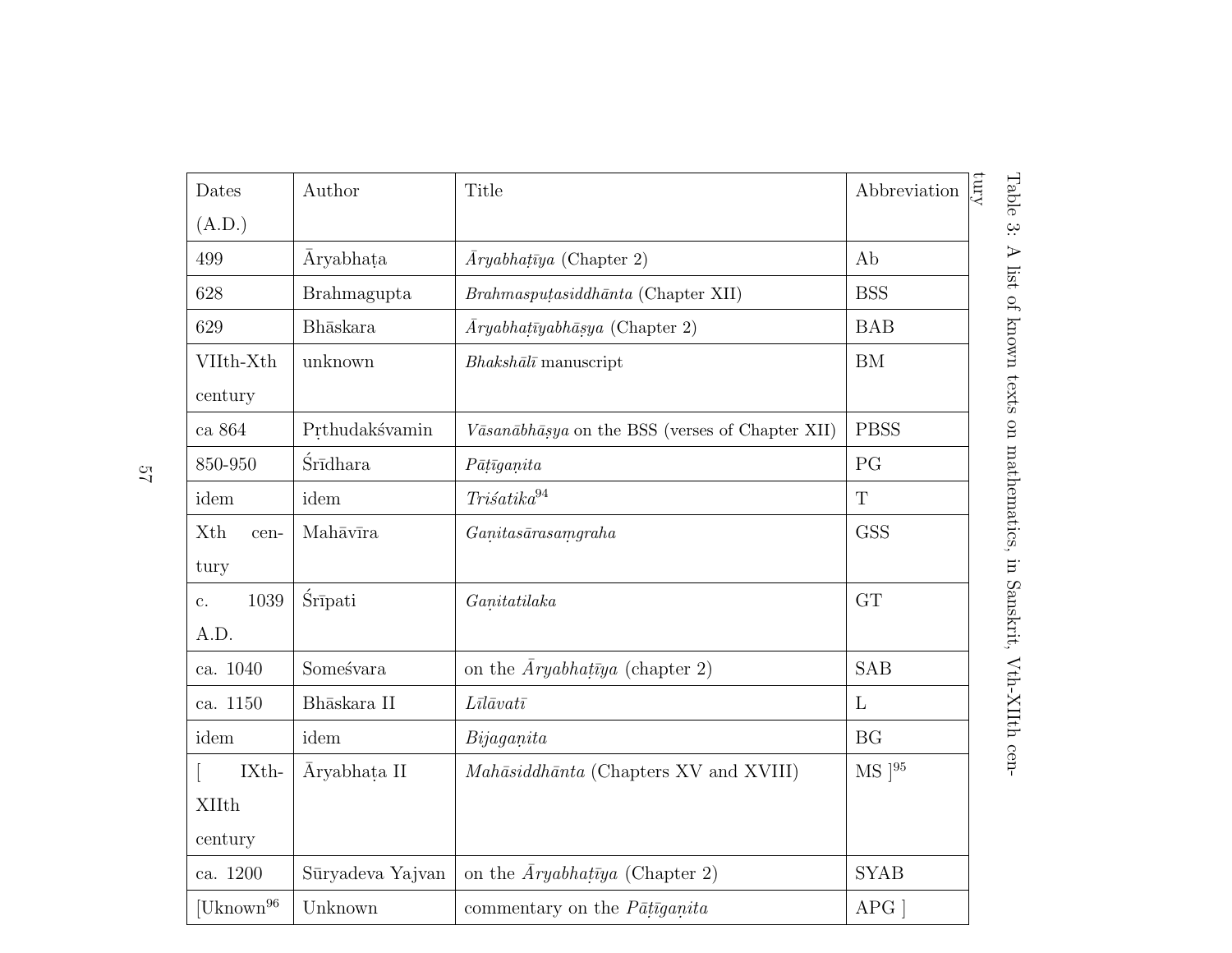

Figure 7: Edited and translated texts on mathematics, Vth-XIIth century

It has not been edited entirely, especially concerning the mathematical part, probably because the one recension is at times quite difficult to understand. The situation of these texts concerning editions and translations is given in Table ??, and Figure 7.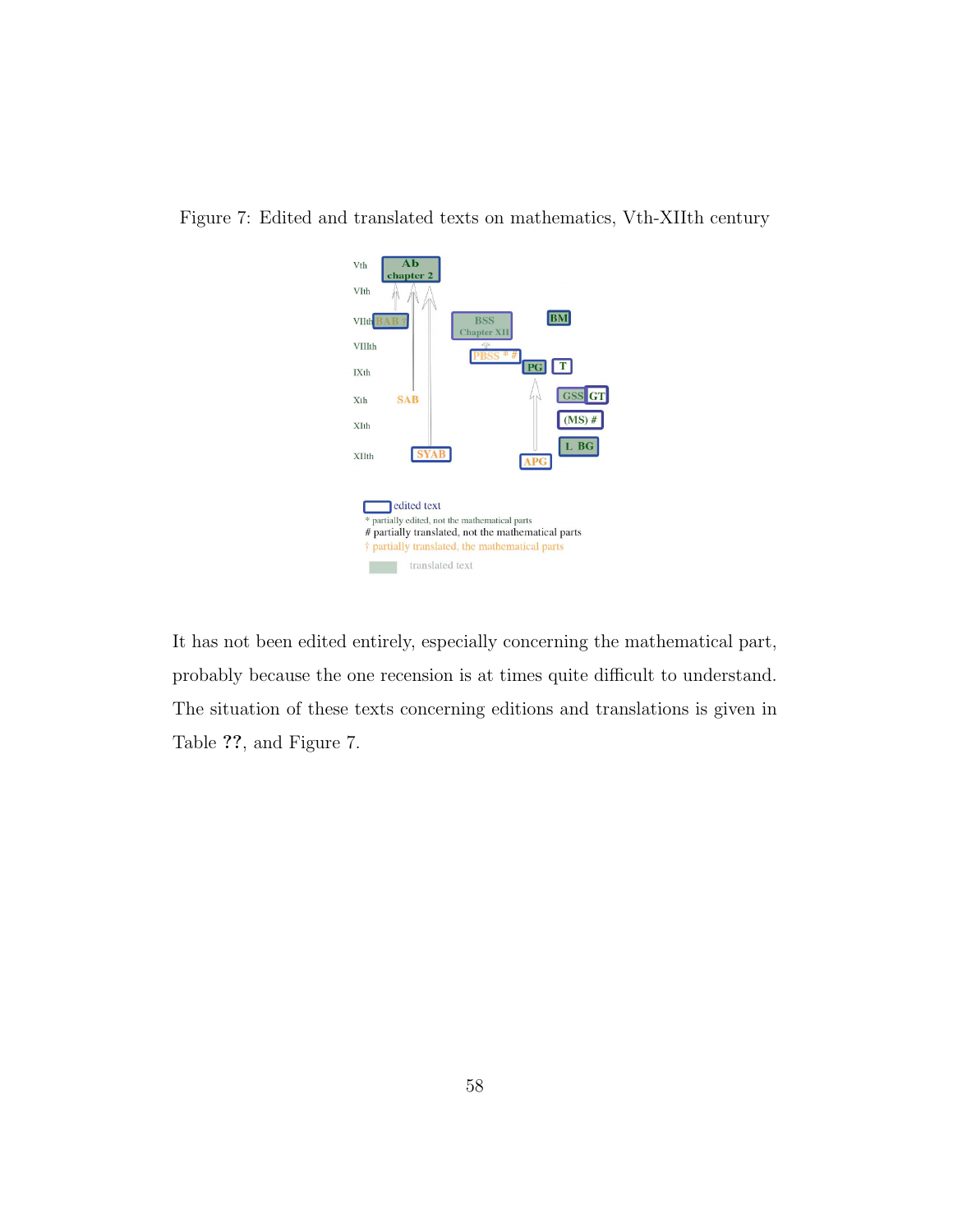| Abbreviation | Treatise,<br>Commentary,    | Edited | Translated                          |                   |
|--------------|-----------------------------|--------|-------------------------------------|-------------------|
|              | Others                      |        |                                     |                   |
| Ab           | Versified treatise          | Yes    | Yes                                 | Vth-XIIth century |
| <b>BSS</b>   | Versified treatise          | Partly | Partly                              |                   |
| <b>BAB</b>   | Prose commentary            | Yes    | Partly                              |                   |
| ${\rm BM}$   | Fragmentary text (versified | Yes    | Yes                                 |                   |
|              | rules and examples; prose   |        |                                     |                   |
|              | resolutions)                |        |                                     |                   |
| <b>PBSS</b>  | commentary                  | Partly | Partly                              |                   |
| PG           | Versified treatise          | Yes    | Yes                                 |                   |
| $\mathbf T$  | Treatise                    | Yes    | N <sub>o</sub>                      |                   |
| <b>GSS</b>   | Treatise                    | Yes    | Yes                                 |                   |
| <b>GT</b>    | Treatise                    | Yes    | Partly (not the mathematical parts) |                   |
| AB           | Commentary                  | Yes    | N <sub>o</sub>                      |                   |
| $\mathbf{L}$ | Treatise                    | Yes    | Yes                                 |                   |
| BG           | Treatise                    | Yes    | Yes                                 |                   |
| $\lceil$ IMS | Treatise                    | Yes    | $Partly]$ <sup>104</sup>            |                   |
| <b>SYAB</b>  | Commentary                  | Yes    | N <sub>o</sub>                      |                   |
| [APG]        | Commentary                  | Yes    | $\rm{No}$                           |                   |

59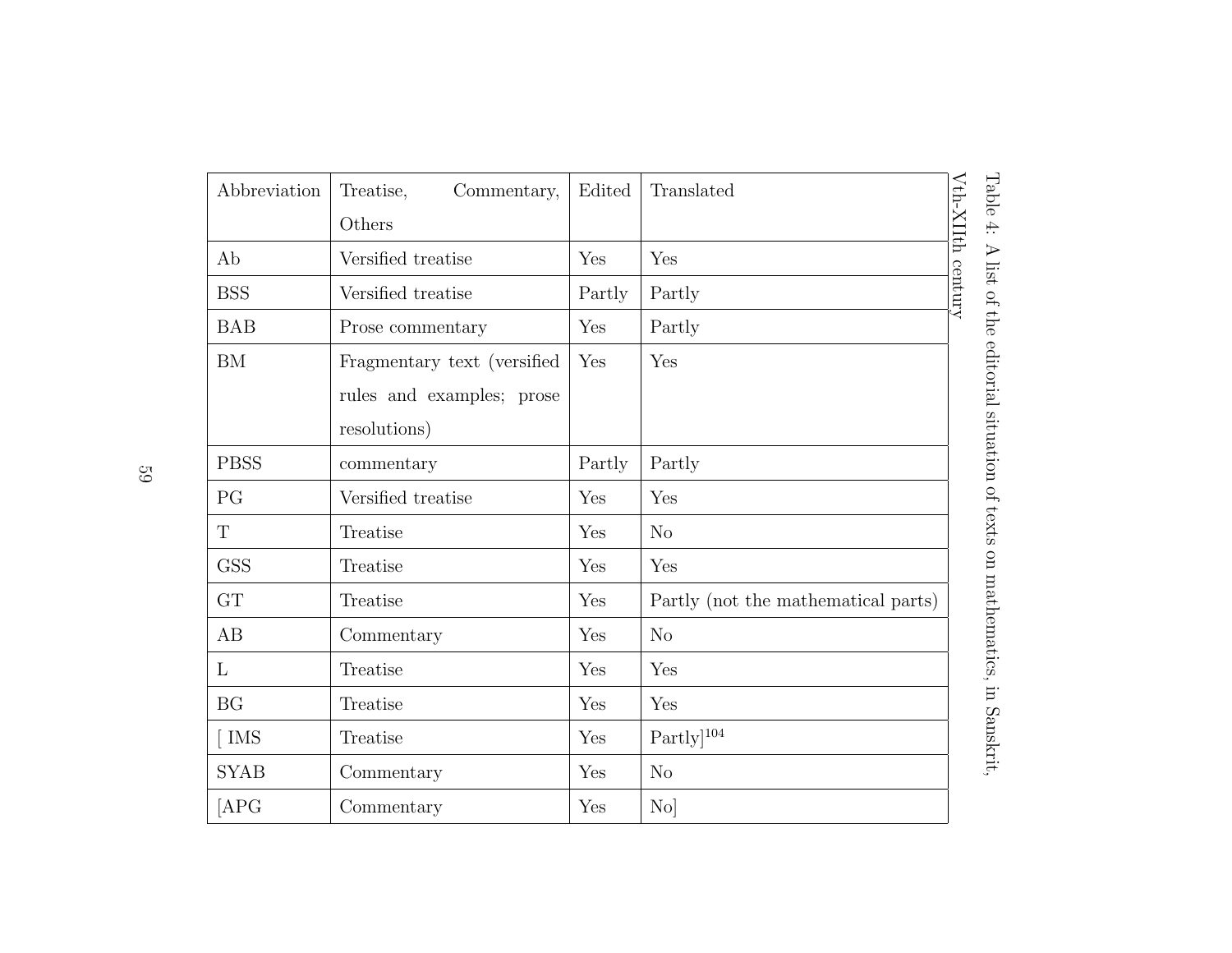### References

- [1] Ashok Aklujkar, *The pandit, traditional scholarship in india*, ch. Padita and Pandits in History, pp. 17–38, Manohar, 2001.
- [2] A. K. Bag, *Mathematics in ancient and medieval india*, no. 16, Chaukhambha oriental research studies, 1979.
- [3] C. A. Bayly, *Empire and information : intelligence gathering and social communication in india, 1780-1870*, Cambridge University Press, Cambridge ; New York, 1996.
- [4] A. Bernard, *Comment définir la nature des textes mathématiques de l'antiquité tardive?* proposition de réforme de la notion de 'textes *deutéronomique'*, Revue d'Histoire des mathématiques 9 (2003), 131– 173.
- [5] Andr´e Billard, *L'astronomie indienne*, EFEO, 1971.
- [6] H. T. Brahmagupta; Bh¯askar¯ac¯arya; Colebrooke, *Algebra, with arithmetic and mensuration*, J. Murray, London, 1817.
- [7] Johannes Bronkhorst, *V¯arttika*, Wiener Zeitschrift fuer die Kunde Suedasiens 34 (1990).
- [8] , *V¯arttika*, Wiener Zeitschrift fuer die Kunde Suedasiens 34 (1990).
- [9] , *Two litterary conventions of classical india*, 45 (1991), no. 2, 210–227.
- [10] Karine Chemla, *Commentaires, editions et autres textes seconds: Quel enjeu pour l'histoire des mathématiques? réflexions inspirées par la annote de reviel netz*, Revue d'Histoire des mathématiques 5 (1999), 127– 148.
- [11] , *History of science, history of text*, ch. History of Science, History of Text: An Introduction, pp. vii– xxvii, Springer, Boston, 2004.
- [12] E. C. Clark, *The aryabhataya of aryabhata*, University of Chicago Press, 1930.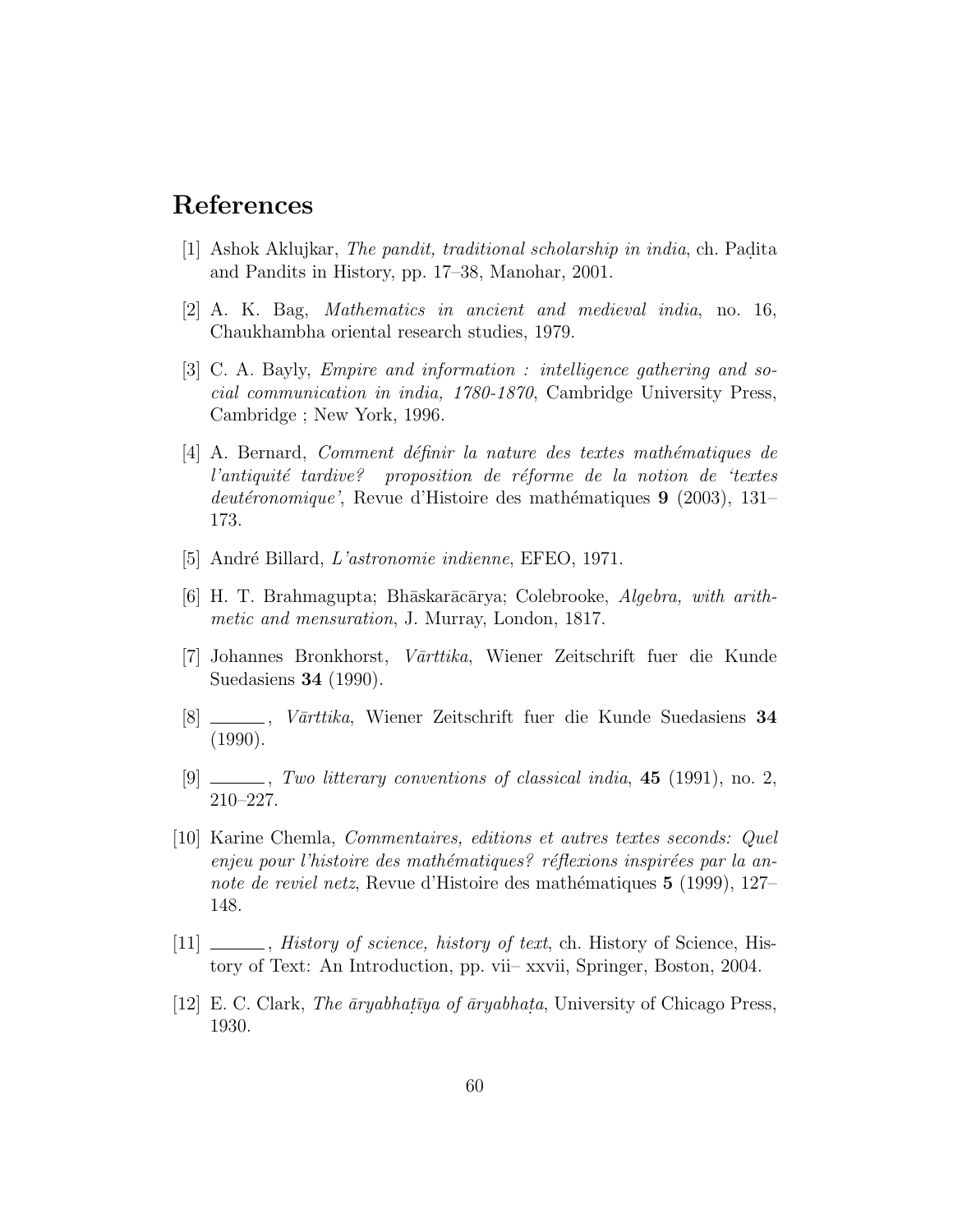- [13] Avadesh Narayan Datta, Bibhutibhushan & Singh, *History of hindu mathematics*, vol. 2, Motilal Banarsidass, lahore, 1935.
- [14] Shankar Balkrishna Dikshit, *Bhāṭiya jyotiḥśāstra*, reprinted poona 1931. hindi translation b s. jhārkhadī in lucknow 1957. ed., Poona, 1896.
- [15] Mah¯amahopad.hy¯aya Sudh¯akra Dvivedin, *Br¯ahmasphut.asiddh¯anta and* dhyānagrahopades*ādhyāya by brahmagupta edited with his own commentary*, The padit **XXIV** (1902), 454.
- [16] Sudh¯akara Dvivedin, *The mah¯asiddh¯anta of ¯aryabhat.a*, Benares Sanskrit Studies 148, 149, 150 (1910).
- [17] Sudh¯akara (ed.) Dvivedin, *tri´satik`a by ´sridhar`ach`arya*, Jagannath Mehta, 1899.
- [18] Takao (éd.) Hayashi, *The bakhshali manuscript. an ancient indian mathematical treatise*, Egbert Forsten, 1995.
- [19] Setsuro Ikeyama, *Br¯ahmasphut.asiddh¯anta (ch. 21) of brahmagupta with commentary of prthudaka, critically ed. with eng. tr. and notes, vol.* 38, Indian Journal of History of Science, 2003.
- [20] H. R. K¯apad¯ı¯a, *Gan. itatilaka, edited with introduction by h. r. kapadia and commentary of simhatilaka sūri*, Gaekwad Oriental Series (1937), no. 78.
- [21] G. R. Kaye, *Notes on indian mathematics. no. 2.*  $\bar{a}$ *ryabhata*, Journal of the Asiatic Society of Bengal 8 (March 1908).
- [22] Om Prakash Kejariwal, *The asiatic society of bengal and the discovery of india's past*, Oxford University Press, 1988.
- [23] Agathe Keller, *Enum´erations et actes de langages*, ch. Attempting to apply language acts theory to some mathematical commentaries in Sanskrit : ordering operations in square root extractions.
- [24] \_\_\_\_, *Expounding the mathematical seed, bhāskara and the mathematical chapter of the*  $\bar{A}ryabhat\{y}a$ , vol. 2 volumes, Birkh:auser, Basel, 2006.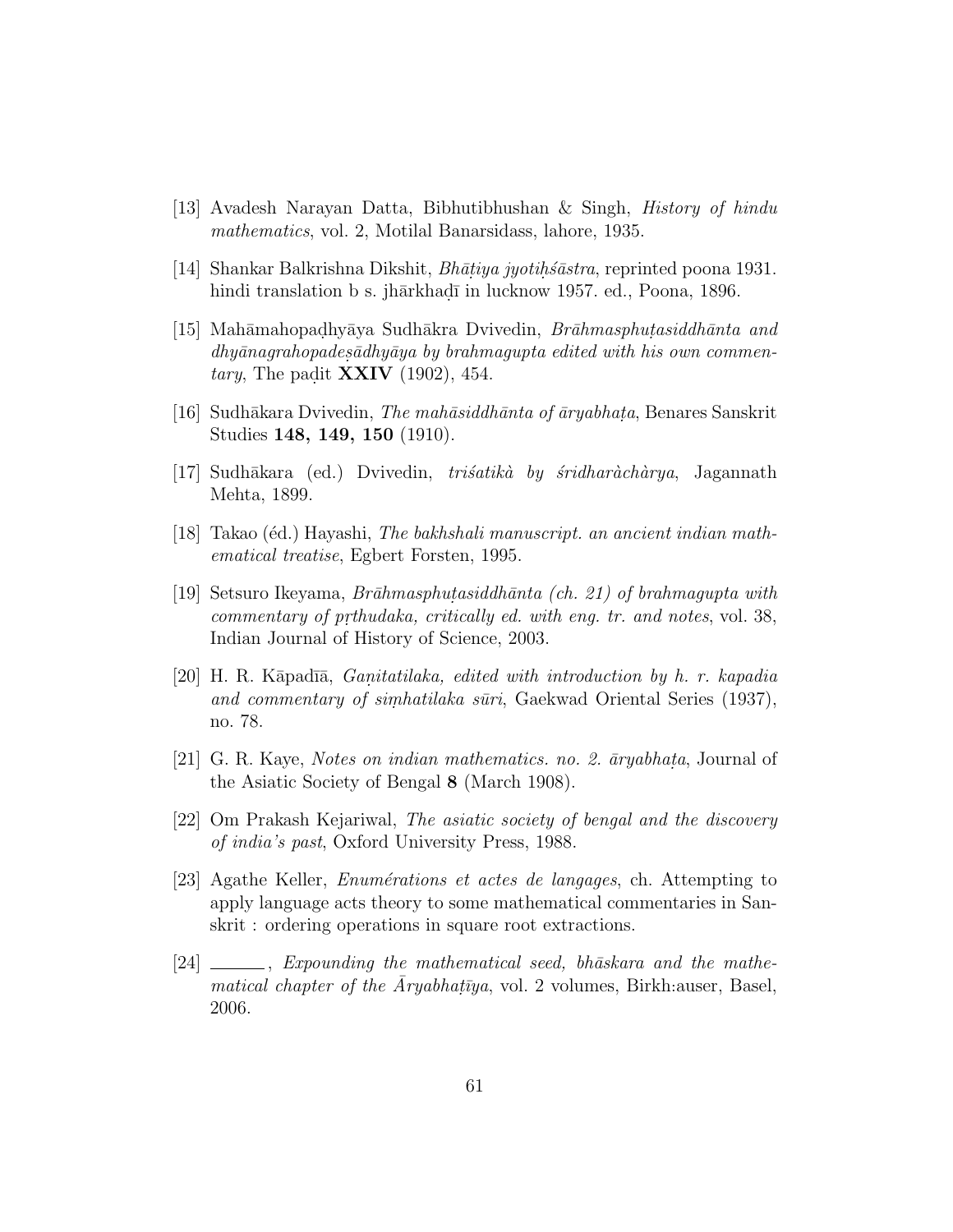- [25]  $\qquad \qquad$ , *Qu'est ce que les mathématiques?* les réponses taxinomiques *de bh¯askara un commentateur, math´ematicien et astronome du vii`eme siècle*, Sciences et Frontières (Marcel Hert, Phillipe; Paul-Cavalier, ed.), Echanges, Kim´e, 2007, pp. 29–61. ´
- [26] , *Actes du colloque d'hommage `a jean filliozat*, ch. Comment on a écrit les nombres dans le sous- continent indien, histoires et enjeux. Académie des Belles Lettres et Société Asiatique, forthcomming.
- [27] H. Kern, *The aryabhatiya, with the commentary bhatadipika of parame´svara*, 1874.
- [28] Christopher Minkowski, *Astronomers and their reasons: Working paper on jyotih.osastra*, Journal of Indian Philosophy 30 (2002), 495–514.
- [29] Reviel Netz, *Deuternonmic texts: Late antiquity and the history of mathematics*, Revue d'Histoire des mathématiques 4 (1998), 261–288.
- [30] Fran¸cois Patte, *Le siddh¯anta´sirom¯ani : l'oeuvre math´ematique et astronomique de bhāskarācarya = siddhāntaśiromānih*: *: Sri- ´ bh¯askar¯acarya-viracitah.* , Droz, 2004.
- [31] David Pingree, *Census of the exact sciences in sanskrit (cess)*, vol. 5 volumes, American Philosophical Society, 1970-1995.
- [32] *\_\_\_\_\_, Jyotih.official independence in mathematical literature*, Harrassowitz, Wiesbaden, 1981.
- [33] Kim Plofker, *Mathematics and culture: Ancient and medieval india*, (forthcomming).
- [34] Sheldon Pollock, *Introduction: Working papers on sanskrit knowledge systems on the eve of colonialism*, Journal of Indian Philosophy 30 (2002), no. 5, 431–9.
- [35] , *The language of the gods in the world of men: Sanskrit, culture and power in premodern india*, University of California Press, 2006.
- [36] Dhruv Raina, *Nationalism, institutional science and the politics of knowledge ; ancient indian astronomy and mathematics in the landscape of french enlightenment historiography*, Ph.D. thesis, G´' oteborgs University, 1999.